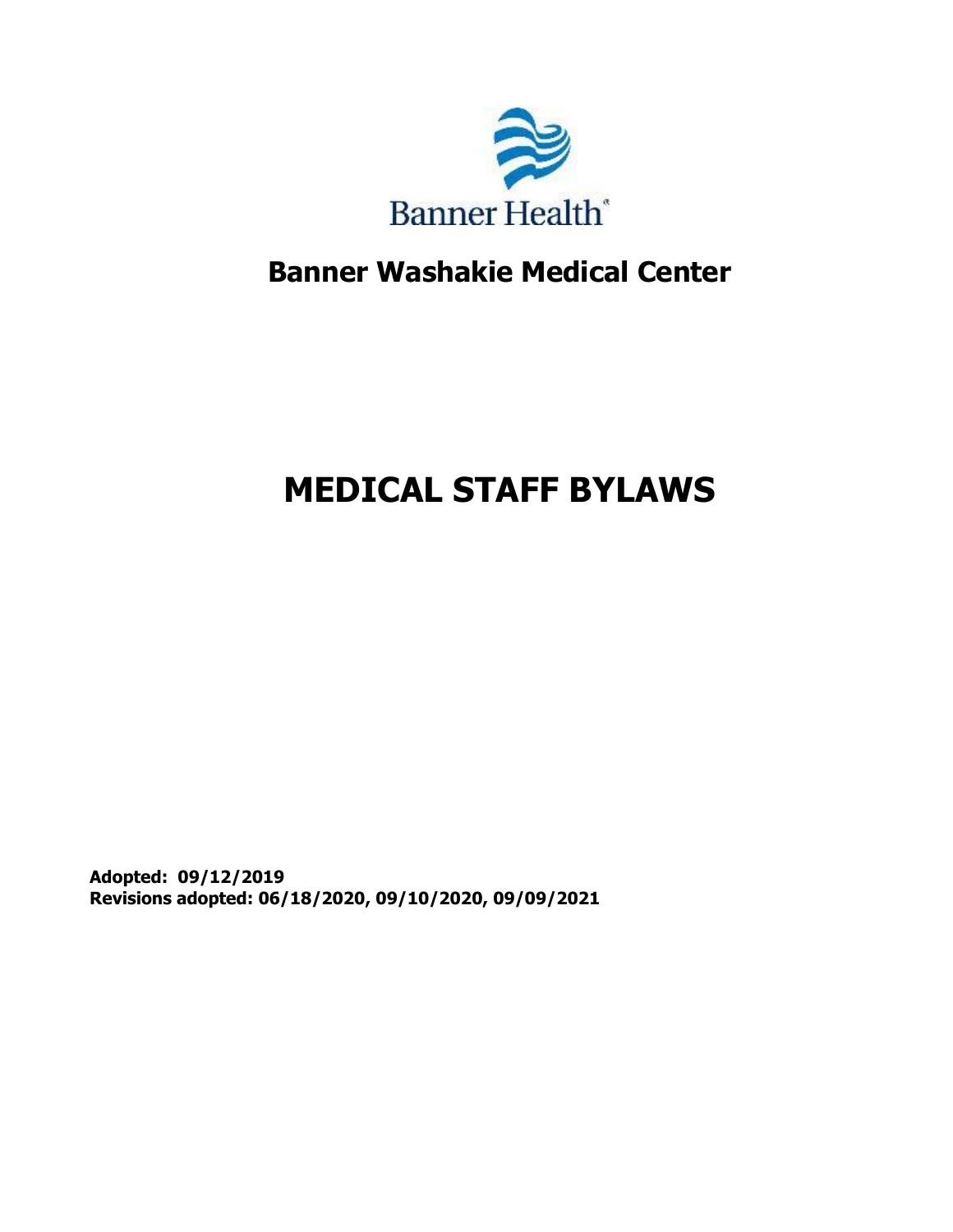# **TABLE OF CONTENTS**

| 1.1  | ARTICLE ONE: NAME<br>Name                                                        | Page 1     |
|------|----------------------------------------------------------------------------------|------------|
|      | ARTICLE TWO: PURPOSES AND RESPONSIBILITIES OF THE MEDICAL STAFF                  |            |
| 2.1  | Purposes                                                                         | Page 1     |
| 2.2  | Responsibilities                                                                 | Page 1-2   |
|      | ARTICLE THREE: MEMBERSHIP                                                        |            |
| 3.1  | <b>General Qualifications</b>                                                    | Page 2-5   |
| 3.2  | Rights of Individual Staff Membership                                            | Page 5     |
| 3.3  | Basic Obligations of Individual Staff Membership                                 | Page 5-6   |
| 3.4  | Term of Appointment                                                              | Page 6     |
| 3.5  | <b>Exhaustion of Administrative Remedies</b>                                     | Page 6     |
| 3.6  | Limitation of Damages                                                            | Page 6     |
| 3.7  | Practitioners Providing Contractual Prof Services by Contract/Employment         | Page 6-7   |
| 3.8  | <b>Exclusive Contracts</b>                                                       | Page 7     |
| 3.9  | <b>Medical Directors</b>                                                         | Page 7-8   |
|      | ARTICLE FOUR: CATEGORIES OF THE MEDICAL STAFF                                    |            |
| 4.1  | Categories                                                                       | Page 8     |
| 4.2  | <b>Active Staff</b>                                                              | Page 8     |
| 4.3  | <b>Clinic Based Physicians</b>                                                   | Page 8-9   |
| 4.4  | <b>Consulting Staff</b>                                                          | Page 9     |
| 4.5  | <b>Telemedicine Staff</b>                                                        | Page 9     |
| 4.6  | <b>Community Based Staff</b>                                                     | Page 9-10  |
| 4.7  | <b>Emeritus/Honorary Staff Recognition</b>                                       | Page 10    |
| 4.8  | Change in Staff Category                                                         | Page 10    |
| 4.9  | <b>Advanced Practice Provider</b>                                                | Page 11    |
| 4.10 | Allied Health Professional                                                       | Page 11    |
|      | ARTICLE FIVE: CLINICAL PRIVILEGES                                                |            |
| 5.1  | Process for Credentialing for Membership and Privileges                          | Page 11    |
| 5.2  | Process for Distant Site Credentialing of Telemedicine Providers                 | Page 11    |
| 5.3  | Process for Credentialing and Privileging APP and AHP                            | Page 11    |
| 5.4  | <b>Exercise of Privileges</b>                                                    | Page 11-12 |
| 5.5  | <b>Telemedicine Privileges</b>                                                   | Page 12    |
| 5.6  | Procedure for Delineating Privileges                                             | Page 12    |
| 5.7  | Basis for Privilege Determinations                                               | Page 12    |
| 5.8  | Privilege Decision Notification                                                  | Page 12    |
| 5.9  | Privileges for New Procedures                                                    | Page 12    |
| 5.10 | Establishment of Privileges for Interdisciplinary Procedures                     | Page 12-13 |
| 5.11 | <b>Temporary Privileges</b>                                                      | Page 13-14 |
| 5.12 | <b>Disaster Privileges</b>                                                       | Page 14-15 |
|      | ARTICLE SIX: CORRECTIVE ACTION                                                   |            |
| 6.1  | Criteria for Initiating Corrective Action                                        | Page 15    |
| 6.2  | Collegial Intervention                                                           | Page 15-16 |
| 6.3  | Procedures for Initiating an Investigation Leading to Possible Corrective Action | Page 16    |
| 6.4  | Procedure for Peer Review                                                        | Page 16    |
| 6.5  | Precautionary Suspension                                                         | Page 17    |
| 6.6  | Automatic Suspension or Limitation                                               | Page 17-19 |
| 6.7  | Reporting Requirement                                                            | Page 19    |
| 6.8  | Nonreviewable Action                                                             | Page 19-20 |
|      |                                                                                  |            |

# ARTICLE SEVEN: MEDICAL STAFF OFFICERS

7.1 Officers of the Medical Staff Page 20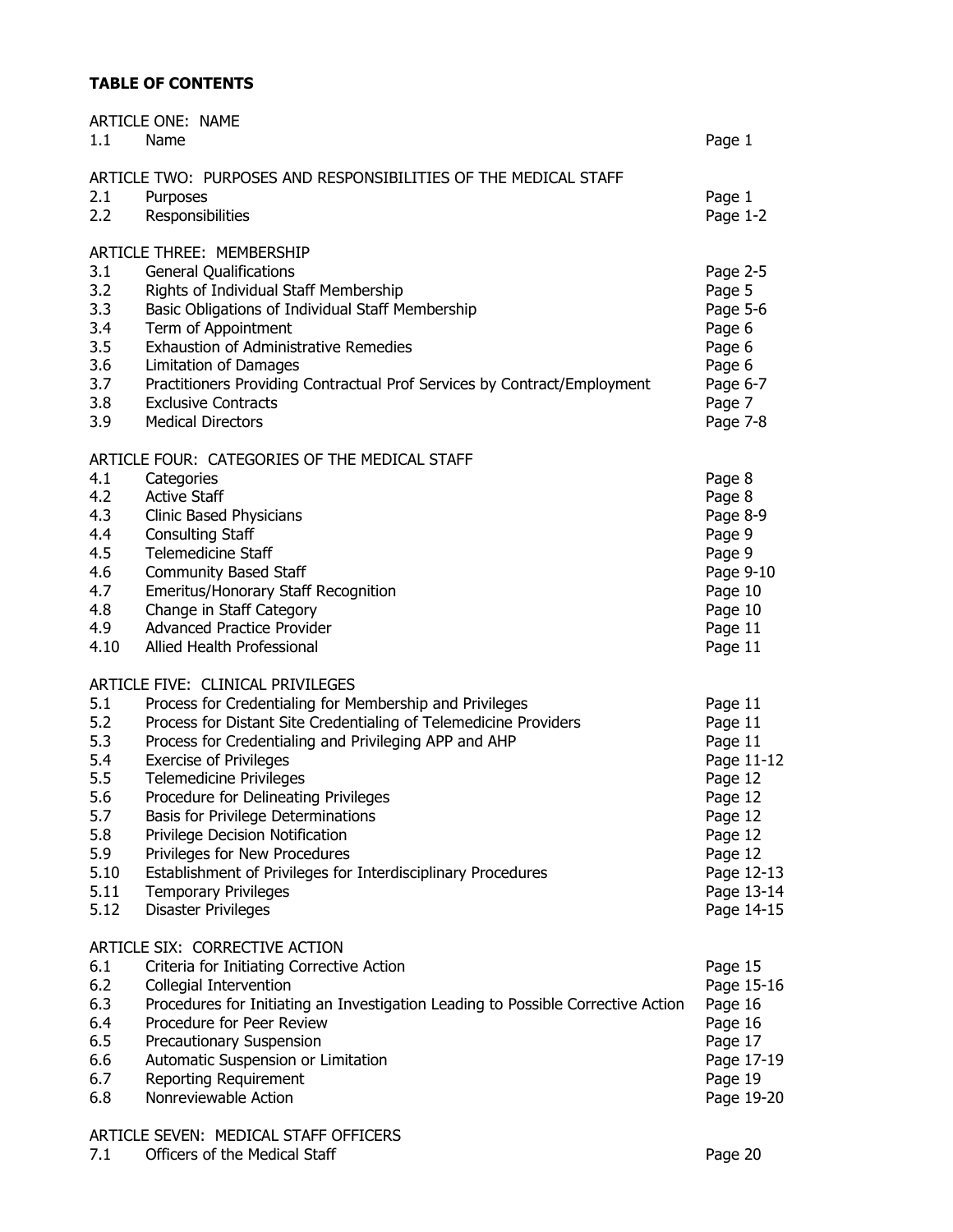| 7.2<br>7.3<br>7.4<br>7.5<br>7.6                              | Term of Office<br>Eligibility for Re-Election<br>Nominations<br>Elections, Vacancies and Removals<br>Duties of Officers                                                                                                                                                                        | Page 20-21<br>Page 21<br>Page 21<br>Page 21<br>Page 21-22                               |
|--------------------------------------------------------------|------------------------------------------------------------------------------------------------------------------------------------------------------------------------------------------------------------------------------------------------------------------------------------------------|-----------------------------------------------------------------------------------------|
| 8.1<br>8.2                                                   | <b>ARTICLE EIGHT: RESIDENTS</b><br>Resident Physicians Enrolled in GME Program<br><b>Resident Affiliation</b>                                                                                                                                                                                  | Page 22<br>Page 22 -23                                                                  |
| 9.1<br>9.2<br>9.3<br>9.4<br>9.5<br>9.6<br>9.7                | ARTICLE NINE: COMMITTEES<br>Designation<br><b>General Provisions</b><br><b>Medical Executive Committee</b><br>Peer Review Committee<br><b>Credentials Committee</b><br><b>Bylaws Committee</b><br><b>Ethics Program</b>                                                                        | Page 23<br>Page 23-24<br>Page 24-25<br>Page 25-26<br>Page 26-27<br>Page 27<br>Page 27   |
| 10.1<br>10.2<br>10.3<br>10.4                                 | <b>ARTICLE TEN: MEETINGS</b><br><b>Medical Staff Meetings</b><br><b>Clinical Committee Meetings</b><br>Attendance Requirements<br>Quorum                                                                                                                                                       | Page 27-28<br>Page 28<br>Page 28<br>Page 28                                             |
| 11.1<br>11.2<br>11.3<br>11.4<br>11.6                         | ARTICLE ELEVEN: CONFIDENTIALITY, IMMUNITY RELEASES and INDEMNIFICATION<br>Authorizations and Releases<br>Confidentiality of Information<br><b>Activities Covered</b><br>Releases and Documents<br>11.5 Cumulative Effect<br>Indemnification                                                    | Page 28-29<br>Page 29<br>Page 29<br>Page 29<br>Page 29<br>Page 29-30                    |
| 12.1<br>12.2<br>12.3<br>12.4<br>12.5<br>12.6<br>12.7<br>12.8 | ARTICLE TWELVE: GENERAL PROVISIONS<br>Medical Staff Rules and Regulations<br><b>Staff Dues</b><br><b>Special Notice</b><br>Construction of Terms and Headings<br>Parliamentary Procedure<br><b>Conflict Resolution</b><br><b>Histories and Physicals</b><br><b>Treating Family Members</b>     | Page 30<br>Page 30<br>Page 30<br>Page 30<br>Page 30<br>Page 30<br>Page 30-31<br>Page 31 |
| 13.1<br>13.2<br>13.3<br>13.4<br>13.5<br>13.6<br>13.7         | ARTICLE THIRTEEN: ADOPTION AND AMENDMENT<br>Medical Staff Authority and Responsibility<br><b>Bylaws Reviews</b><br>Periodic Review<br>Medical Staff Direct Communication to the Board Process<br>Board of Directors Action<br>Joint Conference Committee<br><b>Unilateral Board Amendments</b> | Page 31<br>Page 31<br>Page 31<br>Page 32<br>Page 32<br>Page 32<br>Page 33               |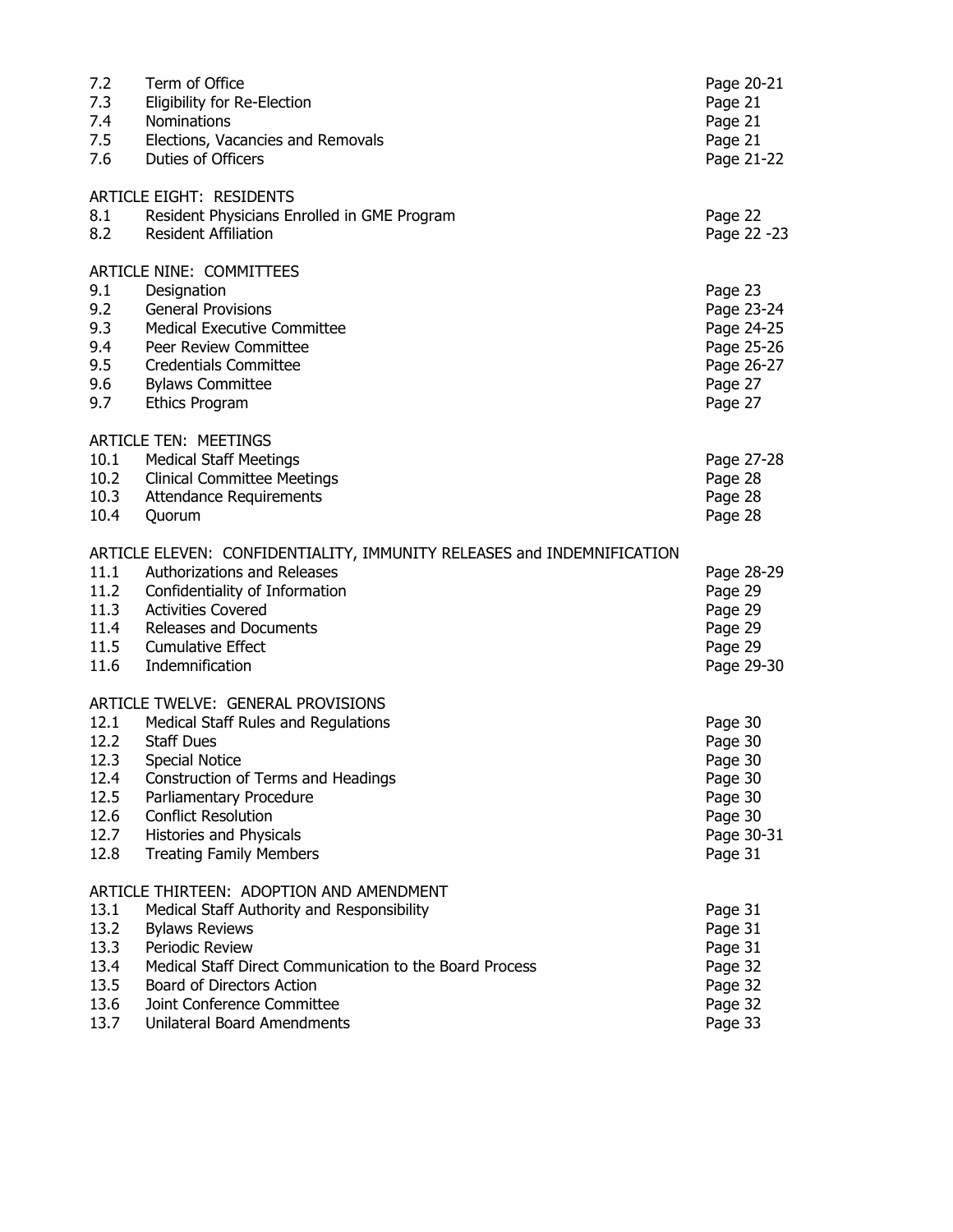#### **PREAMBLE**

These Bylaws are adopted in order to provide for the organization of the Medical Staff of Banner Washakie Medical Center ("Medical Center") and to provide a framework for self-government in order to permit the Medical Staff to discharge its responsibilities in matters involving the quality of medical care and to govern the orderly resolution of those purposes. These Bylaws provide the legal structure for Medical Staff operation and describe relations between the organized Medical Staff and applicants to, and members of, the Medical Staff. These Bylaws along with the Bylaws of Banner Health provide a recognized structure for Medical Staff activities and document the relationship between the Medical Staff and the Banner Health Board of Directors ("Board"). These Bylaws shall include the integration and oversight by the Medical Center for the Medical Staff and Advanced Practice Providers practicing in a Provider Based Rural Health Clinic (PBRHC) as part of the Medical Center.

# **ARTICLE ONE: NAME**

1.1 The organizational component of Banner Health to which these Bylaws are addressed is called "The Medical Staff of Banner Washakie Medical Center".

#### **ARTICLE TWO: PURPOSES AND RESPONSIBILITIES OF THE MEDICAL STAFF**

#### 2.1 **PURPOSES**

The purposes of this Medical Staff are:

- 2.1-1 The primary functions of the organized medical staff are to provide oversight for the quality of care, treatment, and services provided by practitioners with privileges, and to approve and amend medical staff bylaws.
- 2.1-2 To continually provide quality care for all patients admitted to, or treated in, any facilities, departments, or service of Banner Washakie Medical Center.
- 2.1-3 To provide a mechanism for accountability to the Board for the review of the appropriateness of patient care services, professional and ethical conduct, and teaching and research activities of each practitioner appointed to the Medical Staff, so that patient care provided at the Medical Center facilities is maintained at that level of quality and efficiency consistent with generally recognized standards of care.
- 2.1-4 To evaluate clinical processes and outcomes and identify and implement opportunities for professional performance improvement.
- 2.1-5 To maintain high scientific and educational standards for continuing medical education programs for members of the Medical Staff.
- 2.1-6 To serve as the organization through which individual practitioners may obtain prerogatives and clinical privileges at the Medical Center and through which they fulfill the obligations of staff appointment.
- 2.1-7 To provide an orderly and systematic means by which staff members can give input to the Board and Chief Executive Officer on medico-administrative issues and on Medical Center policymaking and planning processes.

#### 2.2 **RESPONSIBILITIES**

The responsibilities of the Medical Staff through its committees, and officers include:

- 2.2-1 To participate in the performance improvement, patient safety and utilization review programs by conducting all activities necessary for assessing, maintaining, and improving the quality and efficiency of care provided in the Medical Center, including:
	- (a) Evaluating practitioner and institutional performance through measurement systems based on objective, clinically-sound criteria and taking action to decrease morbidity and mortality;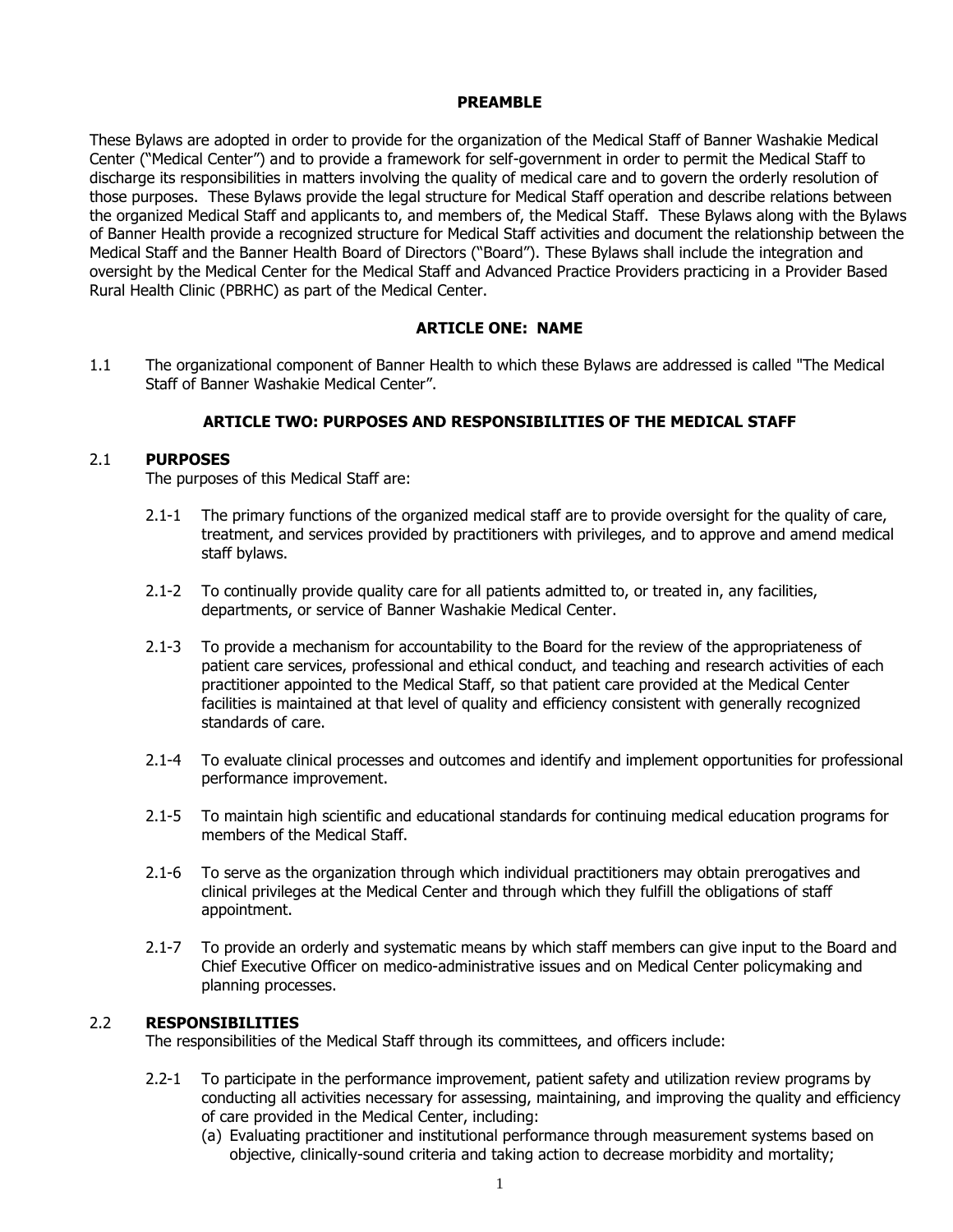- (b) Engaging in the ongoing monitoring of patient care practices;
- (c) Evaluating practitioners' credentials for appointment and reappointment to the Medical Staff and for the delineation of clinical privileges;
- (d) Promoting the appropriate use of Medical Center resources; and
- (e) Complying with the Banner Care Management Initiatives.
- 2.2-2 To make recommendations to the Board concerning appointments and reappointments to the staff, including category, clinical privileges, corrective action, and termination of membership and privileges.
- 2.2-3 To participate in the development, conduct, and monitoring of medical education programs and clinical research activities.
- 2.2-4 To develop and maintain Bylaws and Policies consistent with sound professional practices, and to enforce compliance with them.
- 2.2-5 To take action, as necessary, to enforce the Medical Staff Bylaws, Rules and Regulations and policies.
- 2.2-6 To participate in the Medical Center's long-range planning activities.
- 2.2-7 To assist in identifying community health needs and to participate in developing and implementing appropriate institutional policies and programs to meet those needs.
- 2.2-8 To exercise through its officers, committees, and other defined components, the authority granted by these Bylaws, to fulfill these responsibilities in a timely and proper manner, and to account thereon to the Board.

#### **ARTICLE THREE: MEMBERSHIP**

#### 3.1 **GENERAL QUALIFICATIONS**

Every practitioner who seeks or has Medical Staff membership must, at the time of application and continuously thereafter, demonstrate, to the satisfaction of the Medical Staff and the Board, the following qualifications and any additional qualifications and procedural requirements as are set forth in these Bylaws or in rules and regulations:

# 3.1-1 **LICENSURE**

Evidence of a currently valid license issued by the State Medical Board to practice medicine, dentistry, podiatry, or psychology. If the applicant is a telemedicine provider located in a different State, the applicant must also possess licensure in that State.

#### 3.1-2 **DEA/CONTROLLED SUBSTANCE REGISTRATION**

In order to prescribe controlled substances, the practitioner must possess a current Federal Drug Enforcement Administration (DEA) registration with the practitioner's in-state address in the State of the Medical Center; and a Controlled Substance License as required to meet state requirements (Wyoming and Nevada). Prescribing privileges shall be limited to the classes of drugs granted to the practitioner by the DEA/Controlled Substance and may be further limited by the Medical Staff through the delineation of medication prescribing privileges based on the scope of practice and current competence of the applicant.

#### 3.1-3 **PROFESSIONAL EDUCATION AND TRAINING**

(a) Graduation from an approved medical, osteopathic, dental, or podiatric school; or certification by the Educational Council for Foreign Medical Graduates; or Fifth Pathway certification and successful completion of the Foreign Medical Graduate Examination in the Medical Sciences.

For purposes of this Section, an "approved" or "accredited" school or university is one fully accredited during the time of the practitioner's attendance by the Accreditation Council for Graduate Medical Education, by the American Osteopathic Association, by the Commission on Dental Accreditation, by the American Board of Podiatric Surgery, the Council on Podiatric Medical Education of the American Podiatric Medical Association, by the American Psychological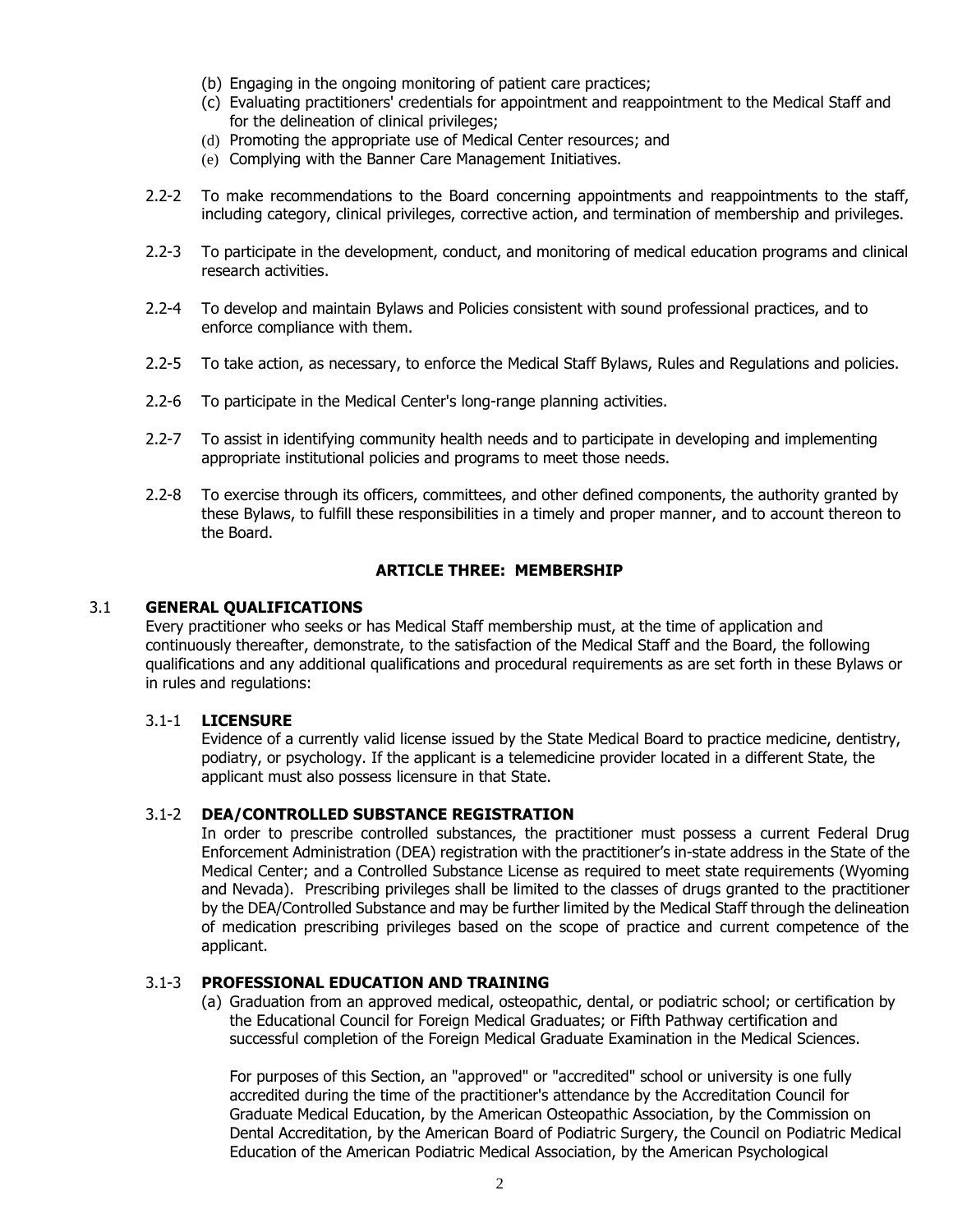Association, or by a successor agency to any of the foregoing or by an accrediting agency on file with the U.S. Secretary of Education.

(b) Satisfactory completion of an approved postgraduate training program. An "approved" postgraduate training program is one fully accredited throughout the time of the practitioner's training by the Accreditation Council for Graduate Medical Education (ACGME), by the American Osteopathic Association, by the Commission on Dental Accreditation, by the American Board of Podiatric Surgery, by the Council on Podiatric Medical Education of the American Podiatric Medical Association, by the American Psychological Association, or by a successor agency to any of the foregoing, or a program equivalent to one accredited by the ACGME.

# 3.1-4 **BOARD CERTIFICATION**

(a) Board certified or qualified for Board certification. Where membership and privileges are granted on the basis of Board qualification, applicant must be Board certified at the time of initial appointment or achieve certification within the board's eligibility period following graduation from residency or a specialty program. Failure to become certified within the time allowed under these Bylaws shall result in the voluntary, automatic resignation of Medical Staff membership and privileges.

For purposes of this Section, "Board certification" or "Board certified" means certified and/or shows active participation in the Maintenance of Certification (MOC) program, if applicable, by a Board approved by the American Board of Medical Specialties or the Advisory Board for Osteopathic Specialists or by a Board determined by the Medical Executive Committee to be equivalent. For purposes of this Section, "Board qualification" or "Board qualified" means the applicant has completed the training necessary to be accepted to become/applied for and been accepted to become an active candidate for certification as determined by the appropriate Board. Where the Board requires a period of practice prior to submitting an application for certification, the applicant will be deemed qualified during this time period if the director of his/her training program certifies that he/she has met all training requirements for qualification by the appropriate Board.

- (b) Exceptions to achieving Board certification may be considered in the following circumstances as determined by the Medical Executive Committee:
	- a. where a particular field or specialty does not have a Board certification;
	- b. where privileges are limited to surgical assisting or referring only; or
	- c. to applicants/members where there is a shortage of qualified Medical Staff members in the practitioner's specialty necessary to meet the Medical Center's demand for services where the Medical Executive Committee has determined that the practitioner's training and experience approximates as nearly as possible those assured by Board certification.
- (c) Members are required to remain Board certified if they wish to maintain their privileges. Recertification must be obtained within 2 years from the expiration of board certification or recertification. Failure to become recertified within two years shall result in the voluntary, automatic relinquishment of Medical Staff membership and privileges.
- (d) The Medical Executive Committee may consider extending membership within the current appointment term, under the following circumstances for initial certification or maintenance of certification:
	- a. a practitioner is actively participating in the Board Certification process or has taken the exam, and is awaiting results or has exam scheduled and provides evidence of this; or
	- b. a practitioner has submitted evidence of a particular medical, physical, family, or financial hardship in which they were unable to become certified or recertified within the required time frame. In this instance, the practitioner must sit for the next available Board exam to become certified or recertified.

In the event the practitioner fails to certify or does not take the exam, it shall be considered a voluntary and automatic resignation of membership and privileges.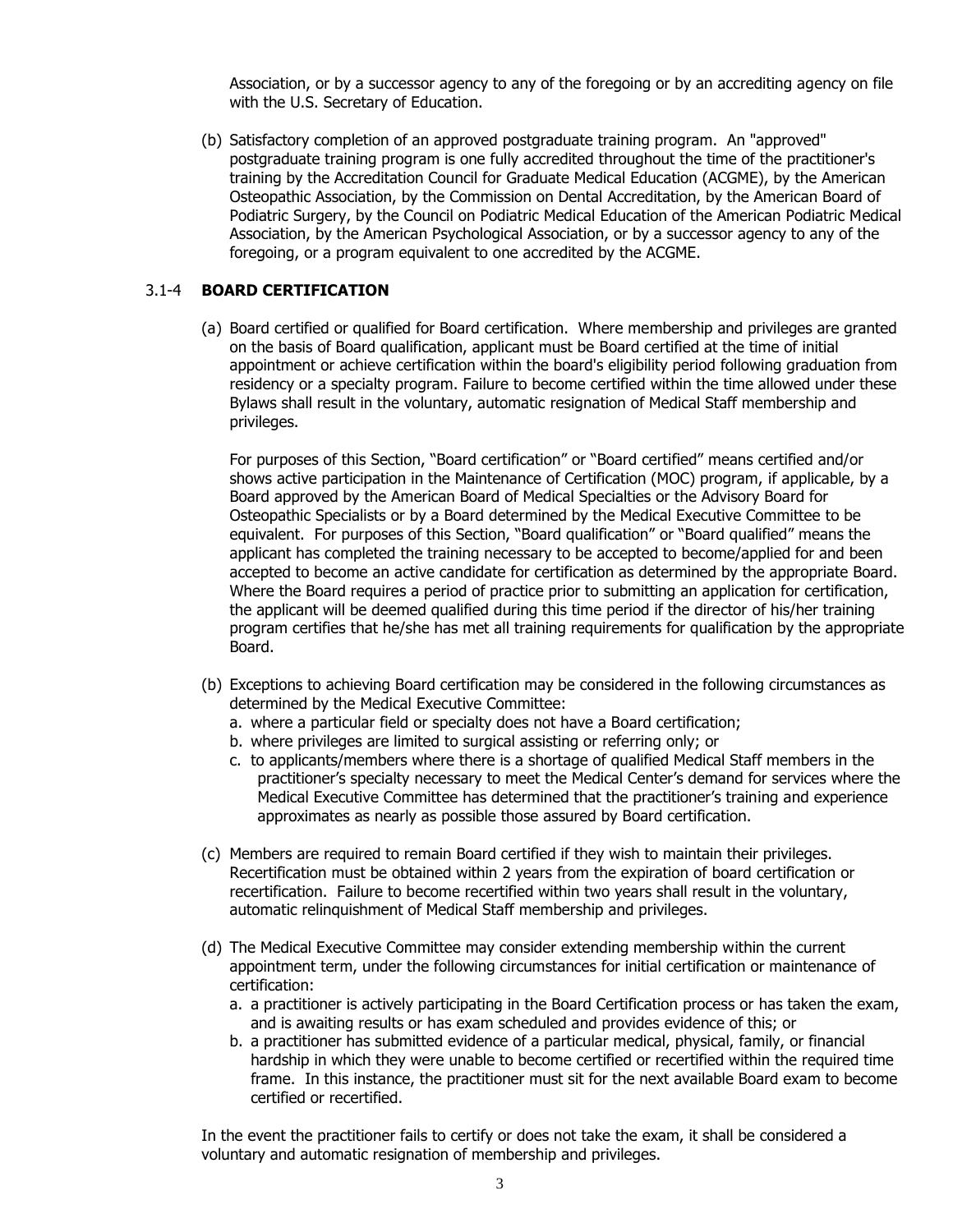#### 3.1-5 **CLINICAL PERFORMANCE AND COMPETENCE**

Current competence, experience, clinical results, and utilization patterns, documenting a continuing ability to provide patient care services at an acceptable level of quality and efficiency.

#### 3.1-6 **COOPERATIVENESS**

Demonstrated ability and willingness to work with and relate to others in a cooperative, professional manner that is essential for maintaining an environment appropriate to quality and efficient patient care and patient and employee satisfaction. It is the policy of Banner Washakie Medical Center and this Medical Staff, that all individuals within its facilities be treated courteously, respectfully, and with dignity. To that end, all Medical Staff members, and other practitioners must conduct themselves in a professional and cooperative manner. Failure to do so may constitute disruptive behavior. Disruptive behavior by any practitioner against any individual (e.g., against another Medical Staff member, other healthcare providers, Medical Center employee, patient or visitor) shall not be tolerated. If a practitioner fails to conduct himself/herself appropriately, corrective action, including summary suspension, may be taken.

#### 3.1-7 **TEAMWORK**

Demonstrated ability to work as a member of the healthcare team, exhibiting the skills, communication practices and behaviors of a team leader.

# 3.1-8 **SATISFACTION OF MEMBERSHIP OBLIGATIONS**

Satisfactory compliance with the basic obligations accompanying appointment to the staff and equitable participation, as determined by Medical Staff and Board authorities, in the discharge of staff obligations specific to staff category.

# 3.1-9 **SATISFACTION OF CRITERIA FOR PRIVILEGES**

Evidence of satisfaction of the criteria for the granting of, and maintenance of, clinical privileges.

# 3.1-10 **PROFESSIONAL ETHICS AND CONDUCT**

Demonstrated high moral character and adherence to generally recognized standards of medical and professional ethics which include refraining from: paying or accepting commissions or referral fees for professional services; delegating the responsibility for diagnosis or care to a practitioner or advanced practice provider and/or allied health professional not qualified to undertake that responsibility; failing to seek appropriate consultation when medically indicated; failing to provide or arrange for appropriate and timely medical coverage and care for patients for whom the practitioner is responsible; and failing to obtain appropriate informed patient consent for treatment.

# 3.1-11 **PARTICIPATION IN GOVERNMENT PROGRAMS**

Ability to participate in Medicare/Medicaid and other federally funded health programs.

#### 3.1-12 **HEALTH STATUS**

Freedom from, or adequate control of any significant physical or mental health impairment and freedom from abuse of any type of substance or chemical that may affect cognitive, motor, or communication ability in a manner that interferes with the ability to provide quality patient care or the other qualifications for membership, and freedom from infectious tuberculosis.

# 3.1-13 **VERBAL AND WRITTEN COMMUNICATION SKILLS**

Ability to read and understand the English language, to communicate in writing and verbally in the English language in an intelligible manner, and to prepare medical record entries and other required documentation in a legible manner.

#### 3.1-14 **PROFESSIONAL LIABILITY INSURANCE**

Evidence of professional liability insurance with limits of at least \$1 million for each claim and \$3 million in aggregate. An applicant for Medical Staff membership only, with no clinical privileges, shall not be required to provide proof of professional liability insurance coverage (e.g., a member in the Community Based staff category).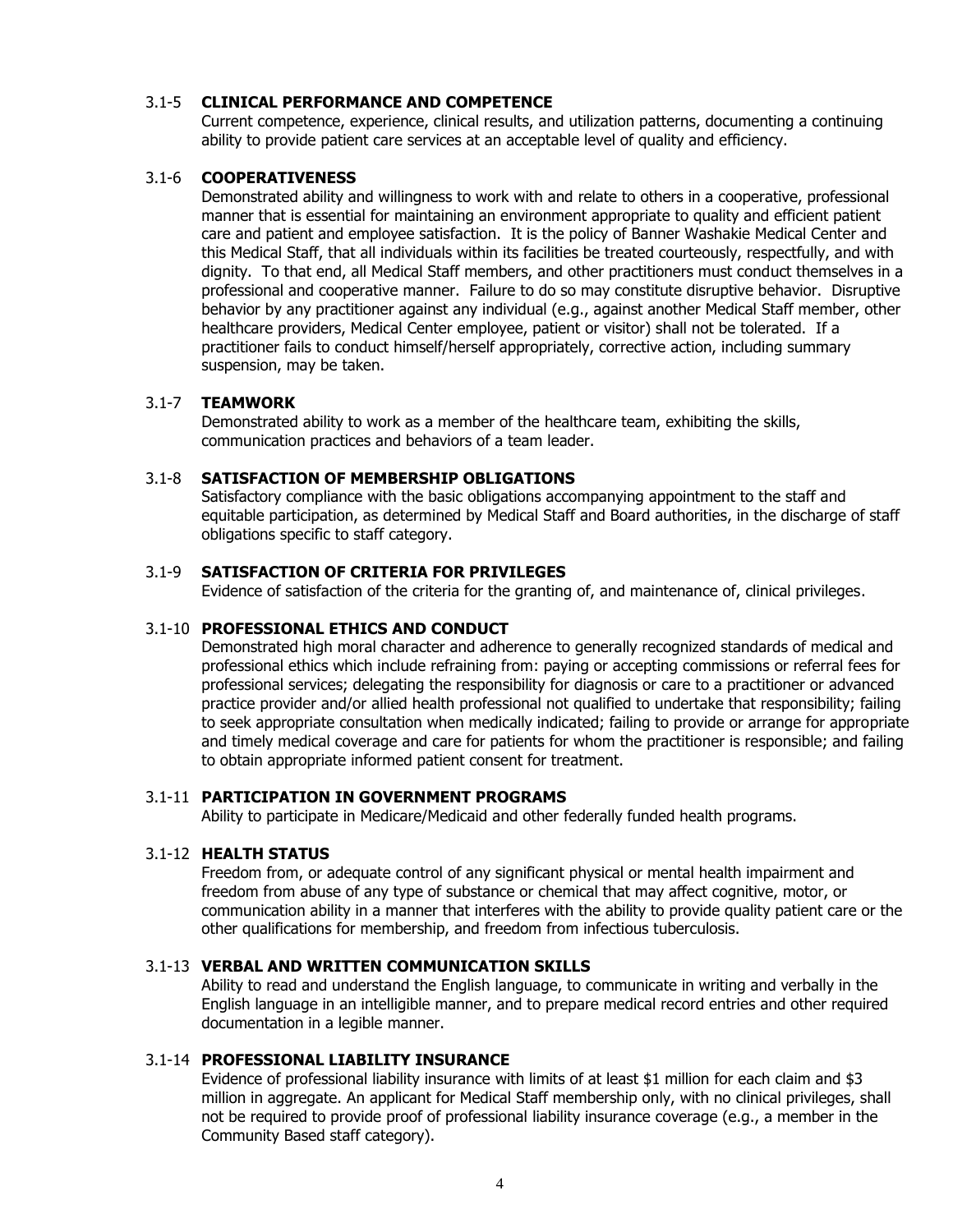# 3.1-15 **ABSENCE OF FELONY CHARGES**

Demonstrate that he/she has never been convicted of or entered a plea of guilty to or a plea of no contest to any felony related to the practice of medicine.

# 3.1-16 **EFFECTS OF OTHER AFFILIATIONS**

No practitioner shall be entitled to appointment, reappointment, or the exercise of particular clinical privileges merely because of:

- (a) Licensure to practice;
- (b) Completion of a postgraduate training program at any Banner facility;
- (c) Certification by any clinical Board;
- (d) Membership on a medical school faculty;
- (e) Staff appointment or privileges at another health care facility or in another practice setting; or
- (f) Prior staff appointment or any particular privileges at Medical Center.

#### 3.1-17 **NONDISCRIMINATION**

No aspect of Medical Staff appointment or particular clinical privileges shall be denied on the basis of age, sex, race, creed, color, sexual orientation, national origin, a handicap unrelated to the ability to fulfill patient care and required staff obligations, or any other criterion unrelated to the delivery of quality and efficient patient care in the Medical Center, to professional qualifications, to the Medical Center's purposes, needs and capabilities, or to community need.

# 3.1-18 **EXEMPTIONS FROM QUALIFICATIONS**

Any or all of the above stated requirements for Medical Staff membership may be waived for those practitioners appointed to the Emeritus/Honorary staff and as otherwise provided in these Bylaws.

# 3.2 **RIGHTS OF INDIVIDUAL STAFF MEMBERSHIP**

Each staff member, regardless of assigned staff category, shall have the following rights:

- (a) The right to meet with the Medical Executive Committee in the event he/she is unable to resolve a difficulty working with his/her respective committee chair. The member must submit written notice to the Chief of Staff at least two weeks in advance of the regular meeting;
- (b) The right to initiate a recall election of a Medical Staff Officer by following the procedures set forth in Section 7.5-3;
- (c) The right to initiate the scheduling of a general staff meeting by following the procedures set forth in Section 10.1-2;
- (d) The right to challenge any rule or policy established by the Medical Executive Committee by presentation to the Medical Executive Committee of a petition signed by a majority of the Active Staff, as herein defined. Upon receipt of such a petition, the Medical Executive Committee will provide information clarifying the intent of the rule or policy or schedule a meeting to discuss the issue;
- (e) The right to request conflict resolution of any issue by presentation to the Medical Executive Committee of a petition signed by a majority of the Active Staff. Upon receipt of such a petition, the Medical Executive Committee will schedule a meeting to discuss the issue.
- (f) The right to request a meeting when a majority of members in a specialty believe that the department leadership has not acted appropriately;
- (g) The right to request a hearing pursuant to the Fair Hearing Plan in the event that reviewable corrective action is taken.
- (h) The right to request that the Medical Executive Committee request a Joint Conference Committee meeting with the Board to resolve concerns regarding medical staff bylaws, credentialing recommendations, policies or other issues which such medical staff has been unable to resolve through informal processes with the Chief Executive Officer, senior management, or the Board.

# 3.3 **BASIC OBLIGATIONS OF INDIVIDUAL STAFF MEMBERSHIP**

Each staff member granted privileges, regardless of assigned staff category, and each practitioner exercising temporary privileges under these Bylaws, shall:

- (a) Provide patients with continuous care at the level of quality and efficiency generally recognized as appropriate;
- (b) Abide by the Banner Health Bylaws, these Bylaws, department and Medical Staff rules and regulations, and all other standards and policies of the Board, the Medical Staff and Medical Center;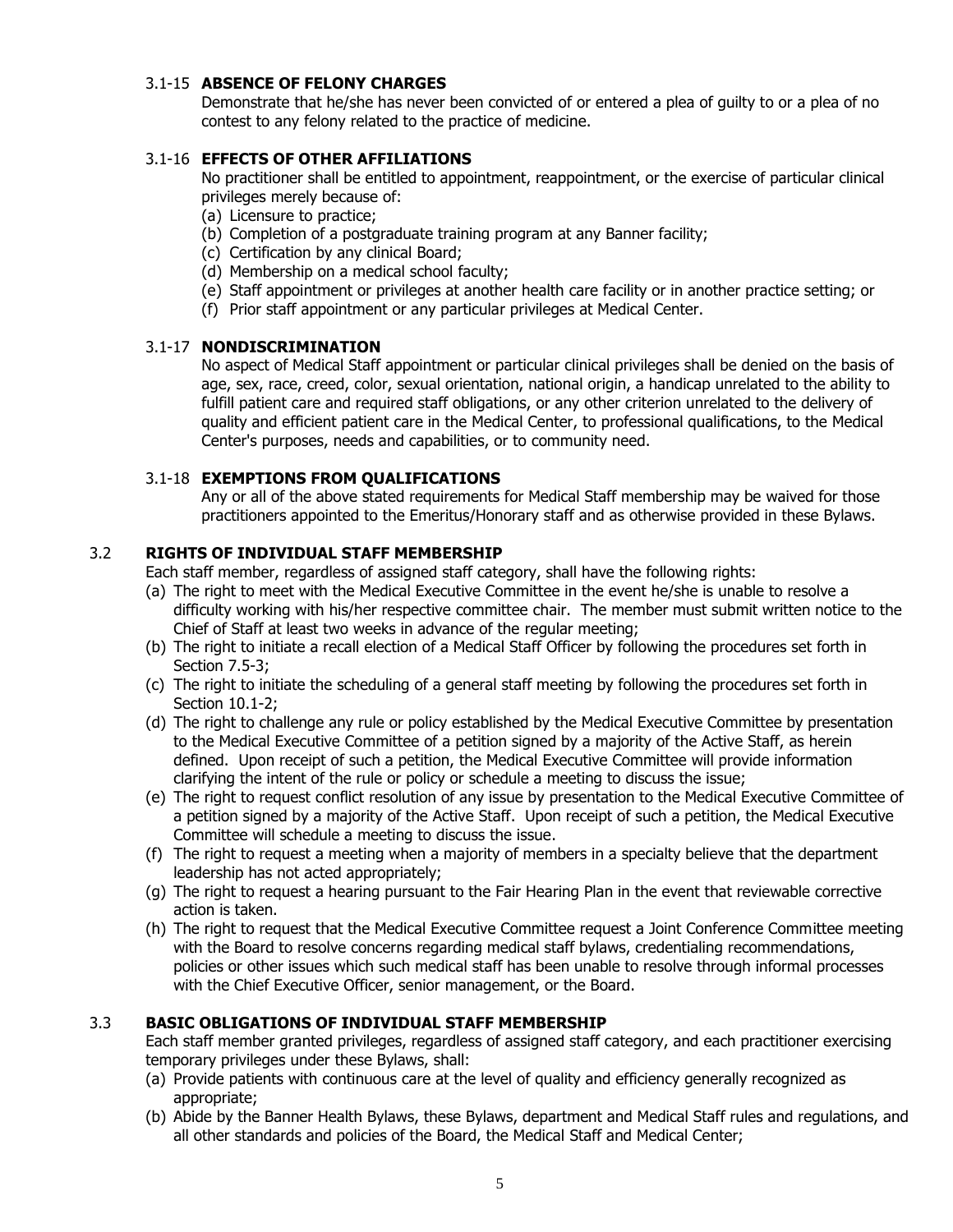- (c) Discharge such staff, committee, department, and Medical Center functions for which he or she is responsible, including review and supervise the performance of other practitioners;
- (d) Serve on the unassigned patient call coverage as determined by the Medical Executive Committee
- (e) Prepare and complete in timely fashion, according to these Bylaws and to Medical Center policies, the electronic medical record and other required records for all patients to whom the practitioner provides care in the Medical Center, or within its facilities services, or departments;
- (f) Complete Medical Center medical records solely in accordance with medical staff documents;
- (g) Arrange for appropriate and timely medical coverage and care for patients for whom he or she is responsible and obtain consultation when necessary for the health or safety of those patients;
- (h) Participate in continuing education programs;
- (i) Use confidential information only as necessary for treatment, payment or healthcare operations in accordance with the Health Insurance Portability and Accountability Act **(**HIPAA) laws and regulations, to conduct authorized research activities, or to perform Medical Staff responsibilities. For purposes of these Bylaws, confidential information means patient information, peer review information, and Banner Health's business information designated as confidential by Banner Health or its representatives prior to disclosure;
- (j) Refrain from disclosing confidential information to anyone unless authorized to do so;
- (k) Protect access codes and computer passwords and to ensure confidential information is not disclosed;
- (l) Disclose to the Medical Staff when requested any ownership or financial interest that may conflict with, or have the appearance of conflicting with, the interests of the Medical Staff or the Medical Center;
- (m) Refrain from making treatment recommendations/decisions for economic benefit of the practitioner and unrelated to needs of the patient;
- (n) Comply with all applicable state and federal law in disclosing to a patient any direct financial interest that the practitioner, his/her group or his/her employer has in a separate diagnostic or treatment facility prior to transferring the patient to such facility;
- (o) Complete the Banner training program for the electronic medical record (EMR) prior to exercising clinical privileges and to remain current with regard to relevant changes, upgrades and enhancements to the EMR;
- (p) Participate in Banner's Medical Staff New Provider Orientation Program as required by the Medical Executive Committee and Administration.

#### 3.4 **TERM OF APPOINTMENT**

Appointments to the Medical Staff and grants of clinical privileges are for a period not to exceed two years. The Board, after considering the recommendations of the Medical Executive Committee, may establish a shorter appointment period for the exercise of particular privileges in general or for a staff member who has an identified impairing disability, has been the subject of disciplinary action, or is under investigation or where further evaluation is pending.

#### 3.4-1 **EXPIRATION**

The appointment of each staff member shall expire every two years on the last day of the birth month of the practitioner, except as provided in this Section.

# 3.5 **EXHAUSTION OF ADMINISTRATIVE REMEDIES**

Every applicant to and member of the Medical Staff agrees that when corrective action is initiated or taken or when a recommendation is made by any committee or any person acting on its behalf, the effect of which is to deny, revoke, or otherwise limit the privileges or membership of the applicant or staff member, such applicant or member shall exhaust the administrative remedies afforded in these Bylaws; including the Fair Hearing Plan prior to initiating litigation.

#### 3.6 **LIMITATION OF DAMAGES**

Every applicant to and member of the Medical Staff agrees that his or her sole remedy for any adverse or corrective action for failure to comply with these Bylaws shall be the right to seek injunctive relief pursuant to the applicable state indemnification. An alleged breach of any provision of these Bylaws shall provide no right to monetary relief from the Medical Staff, the Medical Center or any third party, including any employee, agent or member of the Medical Staff or the Medical Center and any person engaged in peer review activities.

#### 3.7 **PRACTITIONERS PROVIDING CONTRACTUAL PROFESSIONAL SERVICES BY CONTRACT OR EMPLOYMENT**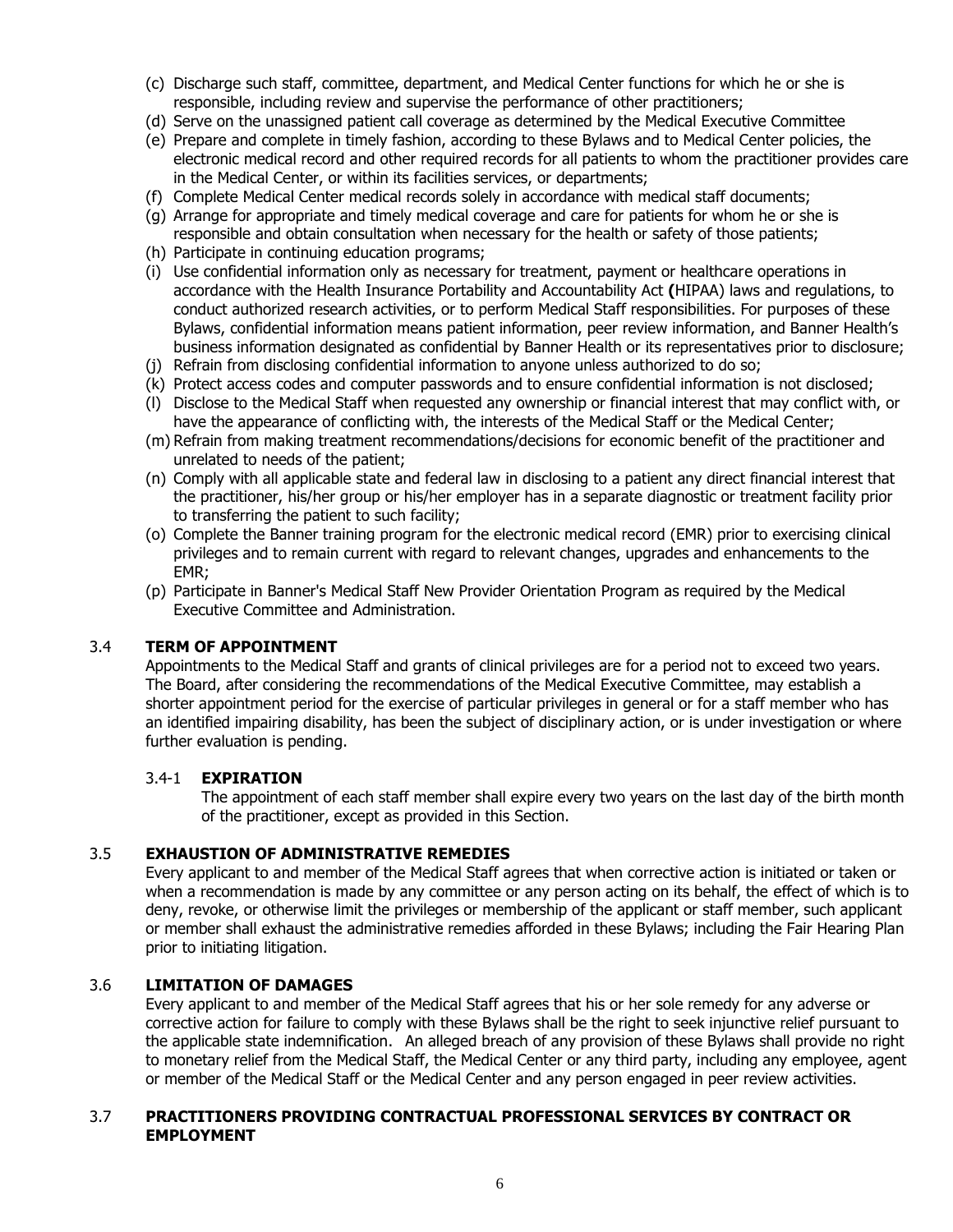# 3.7-1 **QUALIFICATIONS**

A practitioner who is or who will be providing professional direct patient care services pursuant to a contract or employment with the Medical Center must meet the same appointment qualifications, must be evaluated for appointment, reappointment, and clinical privileges in the same manner, and must fulfill all of the obligations of the assigned category as any other staff member. For purposes of this Section, practitioners providing specified professional services does not include outside practitioners assisting the Medical Staff with its peer review functions.

Unless otherwise provided in the contract for professional services or in an exclusive contract, termination of such employment or contracts shall not result in automatic termination of Medical Staff membership and privileges.

# 3.8 **EXCLUSIVE CONTRACTS**

The Medical Center may enter into an Exclusive Agreement with members of the Medical Staff which limit the rights of other practitioners to exercise clinical privileges and/or the rights and prerogatives of Medical Staff membership. Such Agreements may only be entered into after a determination that expected improvements to the quality of care, coverage, cost-efficiency and/or service excellence will outweigh the anticompetitive effect of the Agreement as required by the Board's Physician Exclusive Agreements policy. Applications will not be accepted or processed for applicants that are not a part of the Exclusive Agreement provider group. No reporting is required under federal or state law when privileges or membership is limited because an Exclusive Agreement is entered into, and no such reports shall be made. Where a physician leaves a group with an Exclusive Agreement or where the Exclusive Agreement is cancelled, the physician's or Advanced Practice Professional's membership and privileges will automatically expire

# 3.8-1 **REVIEW OF POSITIONS**

- (a) The Medical Executive Committee shall give Medical Staff members whose privileges may be adversely affected by the establishment or modification of the Agreement an opportunity to submit written information to the Medical Executive Committee regarding the impact the establishment of the Agreement would have on the quality of patient care to be provided and/or why the Agreement is not necessary to establish the expected benefits.
- (b) The Medical Executive Committee shall be given an opportunity to report its findings to the Chief Executive Officer before the Exclusive Agreement is entered into or transferred. The report shall be limited to information relating to the impact the Agreement would have on quality of care and whether the Agreement is necessary to establish the expected benefits. The report must be submitted, if at all, within 60 days of the Chief Executive Officer's explanation of the need for, and expected benefits of, the Exclusive Agreement to the Medical Executive Committee.The Chief Executive Officer is ultimately responsible for determining, in his/her discretion, whether to enter into the Exclusive Agreement.
- (c) In the event the Medical Executive Committee disagrees with the decision of the Chief Executive Officer to enter into an Exclusive Agreement, the Medical Executive Committee may request a Joint Conference Committee as set forth in Section 13.6. The request must be made, if at all, within ten days of notification by the Chief Executive Officer's decision.

# 3.9 **MEDICAL DIRECTORS of SERVICE LINE**

# 3.9-1 **ROLE**

A Medical Director is a practitioner engaged by the Medical Center either full or part-time in an administrative capacity. Where provided for by contract, a Medical Director's responsibilities shall include assisting the Medical Staff and/or the Care Management Council to carry out peer review and quality improvement activities. Medical Directors may serve as ex officio appointee without vote on all committees of the Medical Staff consistent with the scope of their responsibilities. Medical Directors, except for the Medical Director of Care Coordination, must continuously satisfy the qualifications and complete the requirements set forth in Section 3.1.

# 3.9-2 **CHIEF MEDICAL OFFICER/ASSOCIATE CHIEF MEDICAL OFFICER**

The Chief Medical Officer shall automatically be granted Active Staff membership without privileges. The Chief Medical Officer need not remain in the active practice of medicine and need not comply with the applicable requirements in Section 3.1. The Chief Medical Officer shall have Medical Staff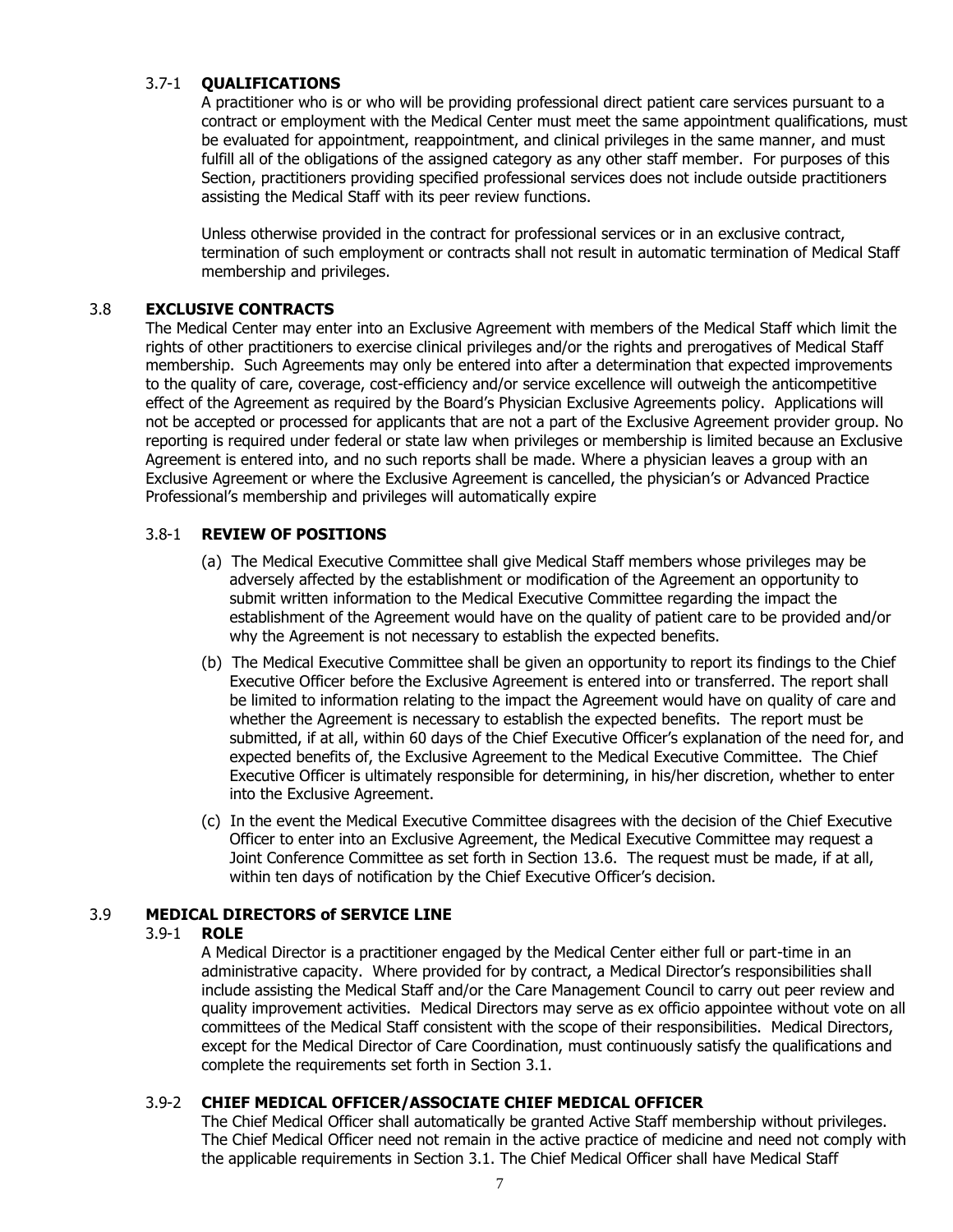leadership and peer review responsibilities including, but not limited to, responsibility for reviewing care, conducting investigations, identifying trends and resolving issues and such other duties as requested by the Medical Executive Committee. For the Chief Medical Officer to exercise privileges at the Medical Center he/she must apply for membership and privileges in the manner described in these Bylaws and must continuously satisfy the qualifications and complete the requirements set forth in Section 3.1.

# **ARTICLE FOUR: CATEGORIES OF THE MEDICAL STAFF**

#### 4.1 **CATEGORIES**

The Medical Staff shall include the categories of Active, Consulting, Clinic Based Physicians, Community Based, Telemedicine and Advanced Practice Provider, as applicable. At the time of appointment and at the time of each reappointment, the Medical Staff Member's staff category shall be recommended by the Credentials Committee if applicable and Medical Executive Committee and approved by the Board.

# 4.2 **ACTIVE STAFF**

# 4.2-1 **REQUIREMENTS FOR ACTIVE STAFF**

The Active Staff category shall consist of practitioners who actively support the Medical Staff and the Medical Center by contributing to efforts to fulfill Medical Staff functions. The Active Staff category of practitioners shall be responsible for oversight of care, treatment and services provided by the Medical Staff, and members in the Active Staff category shall have the requisite skills for providing such oversight.

In the event that a member of the Active Staff does not meet the qualifications for reappointment to the Active Staff but is otherwise abiding by these Bylaws and the other Medical Staff Documents, the member may be appointed to the Consulting Staff, and such appointment shall not, in and of itself, entitle the Applicant to the procedural rights set forth in the Corrective Action/Fair Hearing Plan; as set forth in Section 6 of these Bylaws.

#### 4.2-2 **PREROGATIVES OF ACTIVE STAFF**

Members of the Active Staff shall be eligible to vote and hold office within the Medical Staff organization, unless otherwise specified elsewhere in these Bylaws. Any Active Staff Member may attend Medical Staff meetings and serve on committees of the Medical Staff or Medical Center.

#### 4.2-3 **OBLIGATIONS OF ACTIVE STAFF**

Each Member of the Active Staff shall discharge the basic obligations of staff members as required in these Bylaws and any future changes to these Bylaws; participate in unassigned patient call coverage for emergency care services; provide continuous care and supervision of his/her patients in the Medical Center or arrange a suitable alternative; actively participate in the quality assessment and performance improvement activities of the Medical Center; attend Medical Staff meetings; and perform such further duties as may be required under these Bylaws or Rules and Regulations including any future changes to these Bylaws or Rules and Regulations, and comply with directives issued by the Medical Executive Committee.

#### **4.3 CLINIC BASED PHYSICIAN STAFF**

# 4.3-1 **REQUIREMENTS FOR CLINIC BASED STAFF**

The Clinic Based Staff category shall consist of practitioners who practice solely in a Provider Based Rural Health Clinic as part of the Medical Center and who actively support the Medical Staff and the Medical Center by contributing to efforts to fulfill Medical Staff functions.

#### 4.3-2 **PREROGATIVES OF CLINIC BASED STAFF**

Members of the Clinic Based Staff shall be eligible to vote and hold office within the Medical Staff organization. A Clinic Based Staff Member may serve on committees of the Medical Staff or Medical Center and may attend Medical Staff meetings and educational programs.

# 4.3-3 **OBLIGATIONS OF CLINIC BASED STAFF**

Each member of the Clinic Based Staff shall discharge the basic obligations of staff members as required in these Bylaws and Rules and Regulations; provide continuous care of his/her patients in the Rural Health Clinic; actively participate in quality/performance improvement, risk management, and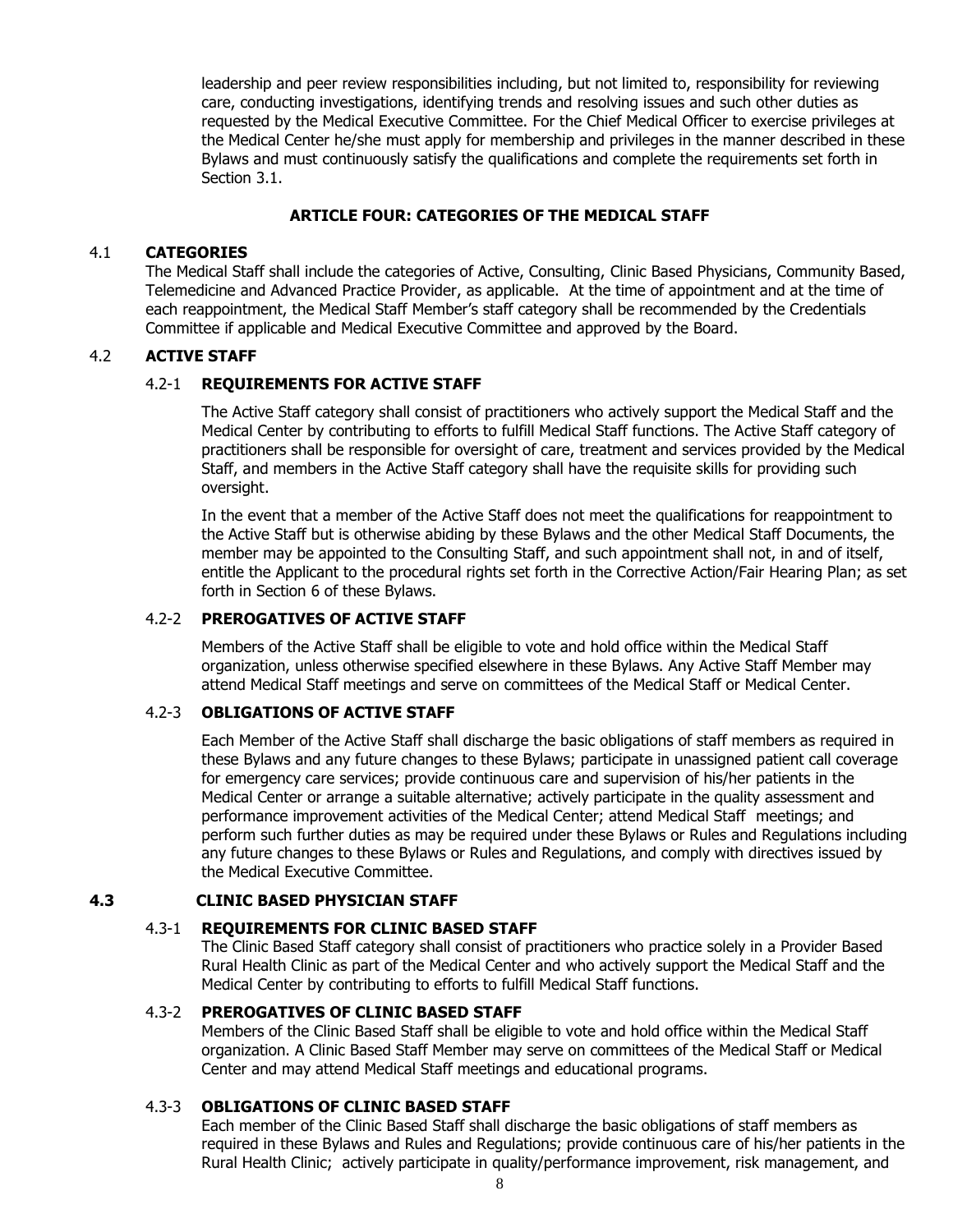monitoring activities recognized by the Medical Center and Banner Health; participate in the training and subsequent use of the electronic medical record system, including computerized physician order entry; and perform such further duties as may be required under these Bylaws or Rules and Regulations.

Clinic Based Staff will not be required to participate in the Medical Center unassigned patient call for emergency care services.

#### 4.4 **CONSULTING STAFF**

#### 4.4-1 **REQUIREMENTS FOR CONSULTING STAFF**

The Consulting Staff category shall consist of practitioners who are not actively involved in Medical Staff affairs and are not major contributors to fulfillment of Medical Staff functions, due to practicing primarily at another hospital or in an office-based specialty, or other reasons, but who wish to remain affiliated with the Medical Center for consultation, call coverage, referral of patients, or other patient care purposes.

#### 4.4-2 **PREROGATIVES OF CONSULTING STAFF**

Members of the Consulting Staff shall not be eligible to vote or hold office within the Medical Staff organization. A Consulting Staff Member may serve on committees of the Medical Staff or Medical Center and may attend Medical Staff meetings and educational programs unless otherwise specified elsewhere in these Bylaws. Consulting Staff members may serve as attending, admitting, or surgeons of record.

#### 4.4-3 **OBLIGATIONS OF CONSULTING STAFF**

Each member of the Consulting Staff shall discharge the basic obligations of staff members as required in these Bylaws; participate in unassigned patient call for emergency care services within his/her clinical specialty as may be specified; provide continuous care and supervision of his/her patients in the Medical Center or arrange a suitable alternative; actively participate in quality/performance improvement, risk management, and monitoring activities recognized by the Medical Center and Banner Health; participate in the training and subsequent use of the electronic medical record system, including computerized physician order entry; and perform such further duties as may be required under these Bylaws or Rules and Regulations.

#### 4.5 **TELEMEDICINE STAFF**

# 4.5-1 **REQUIREMENTS FOR TELEMEDICINE STAFF**

The Telemedicine Staff category shall consist of practitioners who remotely practice privileges granted and do not physically treat patients in the Medical Center. The Telemedicine Staff category is for members who provide diagnostic treatment delivered through a telemedicine medium. Members of the Telemedicine Staff shall not serve as the attending, admitting, or surgeon of record for any patient.

#### 4.5-2 **PREROGATIVES OF TELEMEDICINE STAFF**

Members of the Telemedicine Staff may practice privileges granted from a remote location through electronic communication. Telemedicine Staff shall not be eligible to vote or hold office within the Medical Staff organization. Telemedicine Staff may attend educational events, and any meetings of the Medical Staff unless otherwise specified elsewhere.

# 4.5-3 **OBLIGATIONS OF TELEMEDICINE STAFF**

Each member of the Telemedicine Staff shall discharge the basic obligations of staff members as required in these Bylaws; participate in the training and subsequent use of the electronic medical record system, including computerized physician order entry; and perform such further duties as may be required under these Bylaws or Rules and Regulations.

#### 4.6 **COMMUNITY BASED STAFF** (if applicable)

# 4.6-1 **REQUIREMENTS FOR COMMUNITY BASED STAFF**

The Community Based Staff category shall consist of practitioners who do not practice in the Medical Center but request services for their patients and desire to maintain Medical Staff membership. The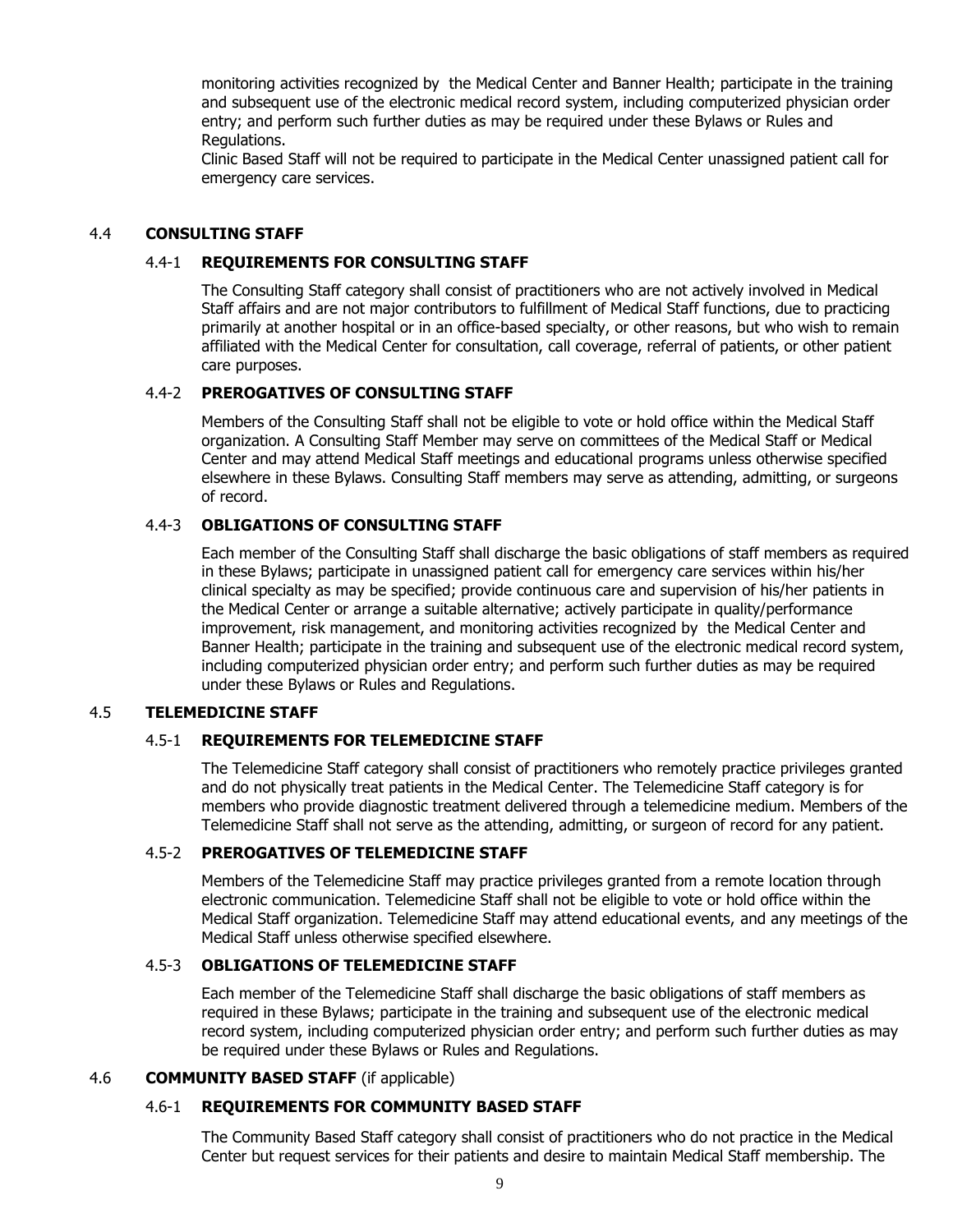Community Based Staff category is a membership-only category of the Medical Staff with no clinical privileges. As members of the Medical Staff, Community Based Staff shall be credentialed and shall be granted membership with approval by the Board. Since no clinical privileges are granted, Community Based Staff shall not be subject to the requirements for focused professional practice evaluation or ongoing professional practice evaluation.

# 4.6-2 **PREROGATIVES OF COMMUNITY BASED STAFF**

Members of the Community Based Staff may visit their hospitalized patients and review their patients' medical records (if CPOE training has been completed); order outpatient diagnostic services and be appointed to Medical Staff committees and vote on matters presented at those Medical Staff committees unless otherwise provided by these Bylaws or another Medical Staff Document. Members of the Community Based Staff cannot exercise clinical privileges and may not write orders, progress notes, or any notations in the medical record. Members may attend continuing medical education programs or meetings of the Medical Staff without a vote. Community based members shall not be eligible to vote or serve as an officer of the medical staff.

# 4.6-3 **OBLIGATIONS OF COMMUNITY BASED STAFF**

Each member of the Community Based Staff shall discharge the basic obligations of staff members as required in these Bylaws including paying all Medical Staff dues and assessments if applicable. They shall not provide emergency on-call coverage or perform any other duties for which clinical privileges are required. Each member of the Community Based Staff shall establish appropriate referral and coverage arrangements with an Active or Consulting Staff member for the medical care of his/her patients that require Hospital services.

# 4.6-4 **CHANGE IN MEDICAL STAFF CATEGORY**

A member of the Community Based Staff may request a change in category to the Active, Consulting, or Telemedicine Staff if such member of the Community Based Staff: meets the necessary qualifications; is able to provide evidence of current clinical competence; and meets all qualifications for the specific privileges they are applying for.

# 4.6-5 **DENIAL OR TERMINATION OF COMMUNITY BASED STAFF MEMBERSHIP**

Notwithstanding anything contained in any Medical Staff Document to the contrary, members of the Community Based Staff are not entitled to due process rights under these Bylaws or the Corrective Action/Fair Hearing Plan. An Applicant who believes he/she was wrongly denied membership on the Community Based Staff or a member of the Community Based Staff who believes his/her membership was wrongly terminated may submit information to the Medical Executive Committee demonstrating why such denial or termination was unwarranted. The Medical Executive Committee, in its sole discretion, shall decide whether to review the submission. The Applicant or member shall have no appeal or other rights in connection with the Medical Executive Committee's decision.

# 4.7 **EMERITUS/HONORARY STAFF RECOGNITION**

# 4.7-1 **REQUIREMENTS FOR EMERITUS/HONORARY RECOGNITION**

Emeritus/Honorary status shall be granted to practitioners retired from professional practice who are recognized for their noteworthy contributions and outstanding service to the Medical Center and/or long-standing service of at least 15 years to the Medical Center. The recommendation for Emeritus Staff will be recommended by the Medical Executive Committee. Emeritus Staff practitioners are not eligible for Medical Staff membership or clinical privileges, and therefore shall not be subject to any other credentialing processes.

# 4.7-2 **PREROGATIVES OF EMERITUS RECOGNITION**

Emeritus Staff shall be invited and welcome to attend educational and social functions of the Medical Center and Medical Staff.

#### 4.8 **CHANGE IN STAFF CATEGORY**

Pursuant to a request by the Medical Staff Member, the Medical Executive Committee may recommend a change in medical staff category of a Member consistent with the requirements of the Bylaws. The Board shall approve any change in category.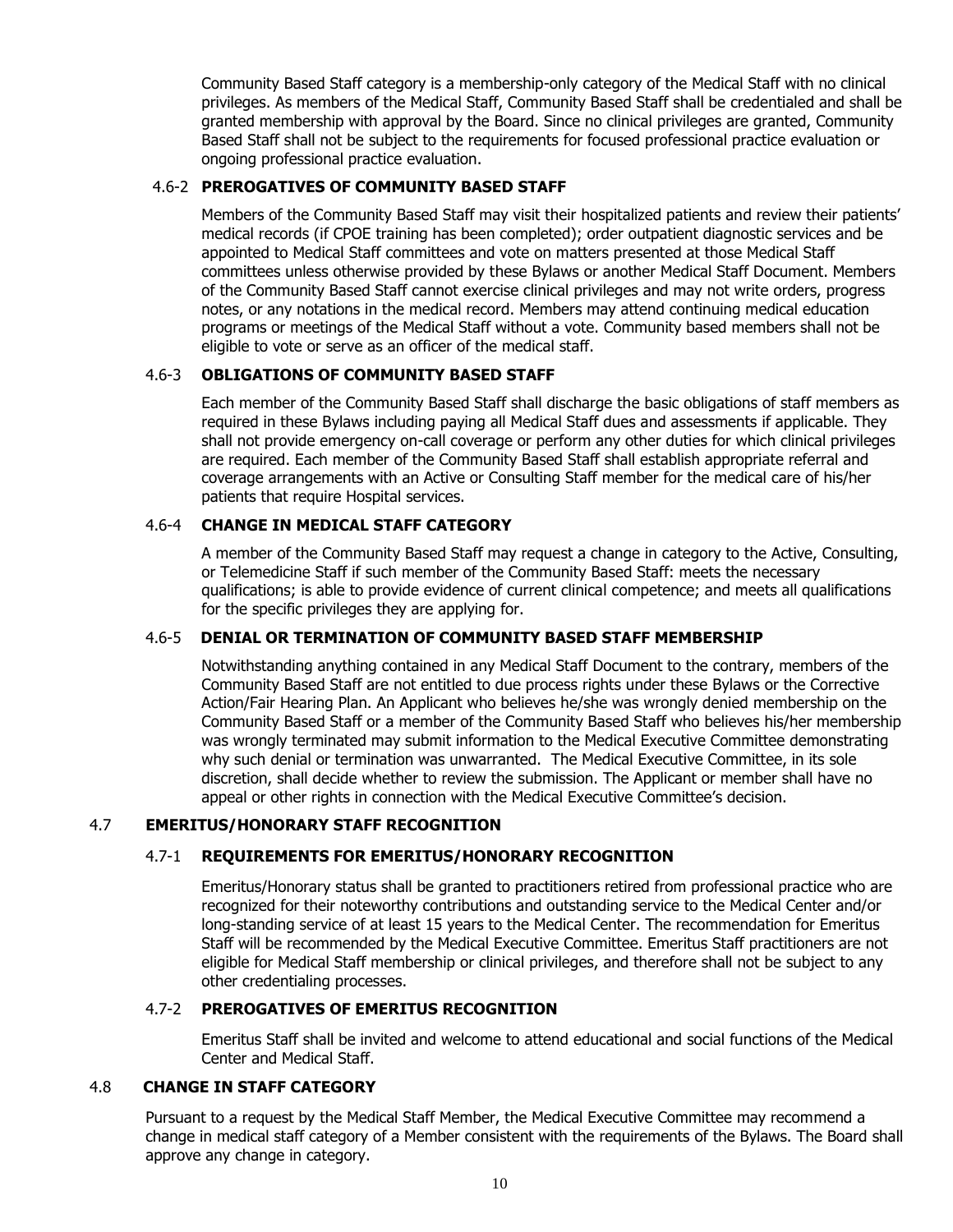#### 4.9 **ADVANCED PRACTICE PROVIDER**

The term, Advanced Practice Provider (APP) refers to individuals who provide direct patient care services in the Medical Center. An additional category of Clinic Based Advanced Practice Provider will be used to define those APP's whose practice is limited to direct patient care services in the Provider Based Rural Health Clinic and further defined by their scope of practices

Advanced Practice Providers (APPs) are licensed healthcare professionals, who are Board Certified and have at least a master's degree. APPs are highly trained to practice medicine and prescribe within the scope of their training as outlined by their specific scopes of practice. The providers in the category include:

- Physician Assistants (a minimum of a master's degree is required if trained after 2020)
- Advanced Practice Nurses (i.e. nurse practitioners)
- Nurse Anesthetist (a minimum of a master's degree is required if trained after 1998) Certified Nurse Midwives

APPs will be privileged and credentialed via the organized medical staff's privileging process and approved by the Banner Health Board of Directors (Board). Individuals applying for clinical privileges to practice as an APP are eligible for membership to the Medical Staff as applicable by facility. Additional roles and responsibilities are defined in the Advanced Practice Provider Policy.

# 4.10 **ALLIED HEALTH PROFESSIONAL**

Allied Health Professionals are not eligible for membership to the Medical Staff and roles and responsibilities are defined in the Allied Health Professional Policy.

# **ARTICLE FIVE: CLINICAL PRIVILEGES**

#### 5.1 **PROCESS FOR CREDENTIALING FOR MEMBERSHIP AND PRIVILEGES**

Completed applications for membership and privileges (including applications for Advanced Practice Providers and Allied Health Professionals) are submitted prior to the time of initial appointment and reappointment to the Department Chair if applicable, Credentials Committee if applicable and Medical Executive Committee, subject to final approval by the Board. The process for appointment and reappointment to the Medical Staff is set forth in further detail in the Credentials Manual.

#### 5.2 **PROCESS FOR "DISTANT SITE" CREDENTIALING OF TELEMEDICINE PROVIDERS**

For purposes of this section, Distant Site is defined as the site where the practitioner providing the telemedicine service is located.

Where the Medical Center has a contract with a Joint Commission accredited facility Distant Site approved by the Medical Executive Committee, the Medical Center will accept the credentialing and privileging decisions of the Distant Site for applicants who provide telemedicine services and are credentialed at the Distant Site. Privileges at the Medical Center shall be identical to those granted at the Distant Site, except for services which the Medical Center does not perform. Privileges shall be granted and renewed for the same period as have been granted by the Distant Site. Board approval of privileges at the Distant Site qualifies as Board approval at the Medical Center.

# 5.3 **PROCESS FOR CREDENTIALING AND PRIVILEGING ADVANCED PRACTICE PROVIDERS AND ALLIED HEALTH PROFESSIONALS**

Completed applications for Advanced Practice Providers and Allied Health membership and privileges are submitted prior the time of initial appointment and reappointment to the Credentials Committee, if applicable and Medical Executive Committee, subject to final approval by the Board. The process for appointment and reappointment to the Advanced Practice Providers and Allied Health Staff is set forth in further detail in the Credentials Manual.

# 5.4 **EXERCISE OF PRIVILEGES**

5.4-1 **IN GENERAL**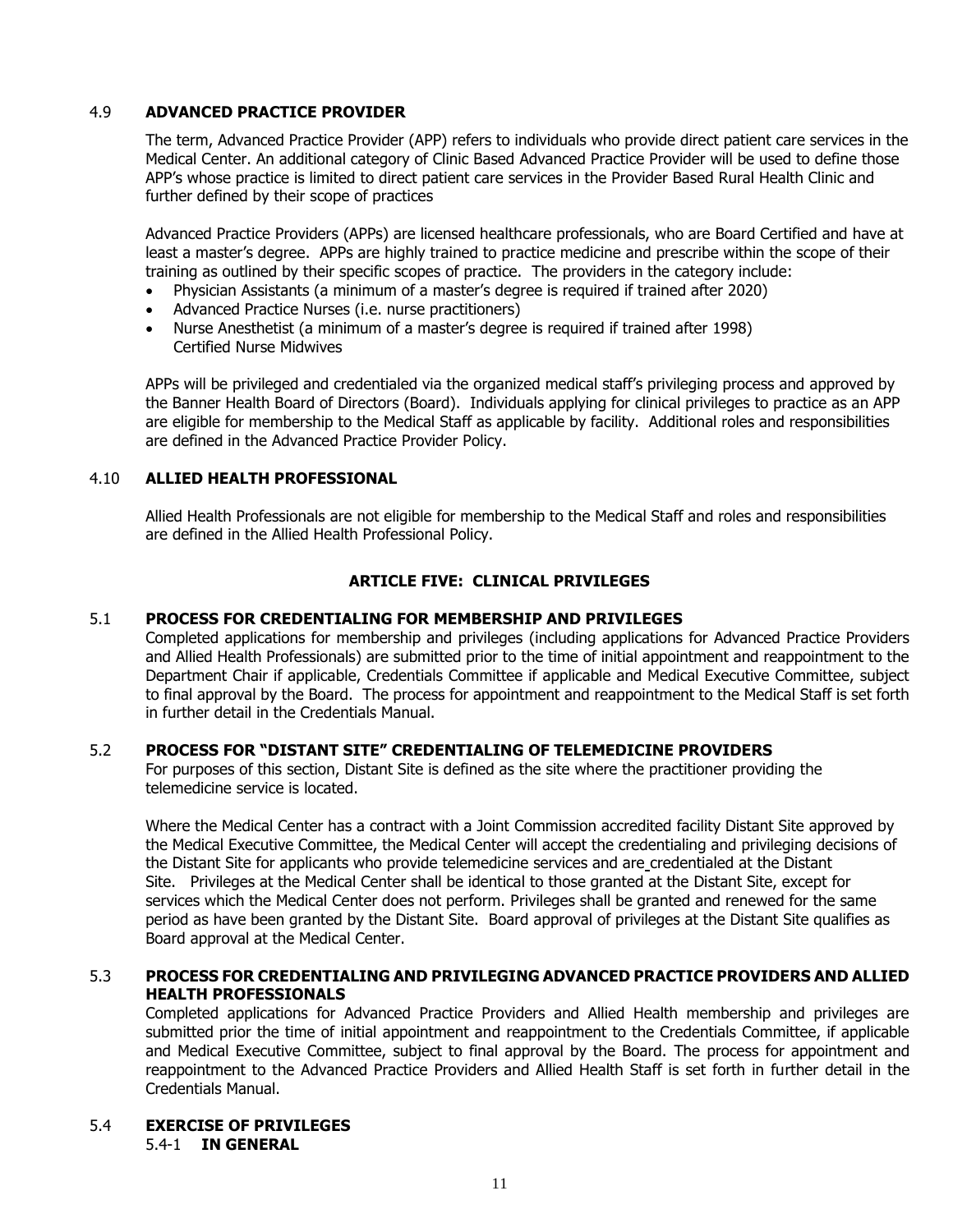Privileges may not be exercised at the Medical Center until the practitioner has successfully completed Banner's Computer Physician Order Entry/Electronic Medical Record (CPOE/EMR) training and orientation.

# 5.4-2 **PRIVILEGES IN EMERGENCY SITUATIONS**

In case of an emergency in which serious permanent harm or aggravation of injury or disease is imminent, or in which the life of a patient is in immediate danger and any delay in administering treatment could add to that danger, any practitioner is authorized to the degree permitted by the practitioner's license, when better alternative sources of care are not available within the necessary time frame, to do everything possible to save the patient's life or to save the patient from serious harm, regardless of department affiliation, staff category, or privileges. A practitioner providing such emergency services outside the scope of granted privileges is obligated to summon all consultative assistance deemed necessary and to arrange for appropriate follow-up care.

# 5.4-3 **EXPERIMENTAL PROCEDURES**

Experimental drugs, procedures, or other therapies or tests (Experimental Procedures) may be performed only after approval of the involved protocols by the Banner Institutional Review Board. Any Experimental Procedure may be performed only after the regular credentialing process has been completed and the privilege to perform or use such procedure has been granted to the practitioner.

# 5.5 **TELEMEDICINE PRIVILEGES**

The Medical Executive Committee shall determine which patient care, treatment, and services may be provided by practitioners through a telemedicine link. The clinical services offered must be consistent with commonly accepted quality standards. Telemedicine services may also be used in the event of a disaster when the emergency management plan has been activated, and the organization is unable to meet immediate patient needs with resources on hand.

# 5.6 **PROCEDURE FOR DELINEATING PRIVILEGES**

# 5.6-1 **REQUESTS**

Each application for appointment and reappointment must contain a request for the specific clinical privileges desired by the practitioner. Specific requests must also be submitted for modifications of privileges in the interim between reappointment periods. All requests for clinical privileges will be processed in accordance with the procedures set forth in the Credentials Manual. In some instances, staff membership may be granted to a practitioner who desires not to request clinical privileges.

# 5.7 **BASIS FOR PRIVILEGES DETERMINATIONS**

Clinical privileges shall be granted in accordance with education and training, experience, utilization practice patterns, current health status, and demonstrated competence and judgment to provide quality and appropriate patient care in an efficient manner as documented and verified in each practitioner's credentials file. Additional factors that may be used in determining privileges include those qualifications set forth in Section 3.1. Where appropriate, review of the records of patients treated in other hospitals or practice settings may also serve as the basis for privileges determination(s). In reappointment determinations, results of quality and performance improvement and utilization review, peer review, supervised cases (if applicable), and where appropriate, practice at other hospitals or practice settings will also be considered. In review of requests for changes in privileges, evidence of appropriate training and experience and current clinical competence must be documented.

# 5.8 **PRIVILEGE DECISION NOTIFICATION**

The decision to grant, limit or deny an initially requested privilege or an existing privilege petitioned for renewal is communicated to the requesting practitioner within three (3) weeks of the Board's action. In case of privilege denial, the applicant is informed of the reason for denial and due process rights as applicable. The decision to grant, deny, revise or revoke privilege(s) is disseminated and made available to all appropriate internal and/or external persons or entities.

# 5.9 **PRIVILEGES FOR NEW PROCEDURES**

The Medical Executive Committee will consider new technologies and procedures to determine whether the privilege to use such technologies or perform such procedures is subsumed under existing core or other privileges or requires additional education and training, experience and demonstrated competence and/or new staff competencies. Practitioners desiring to utilize new technologies or perform new procedures may do so once the Credentials Committee if applicable and Medical Executive Committee have considered and approved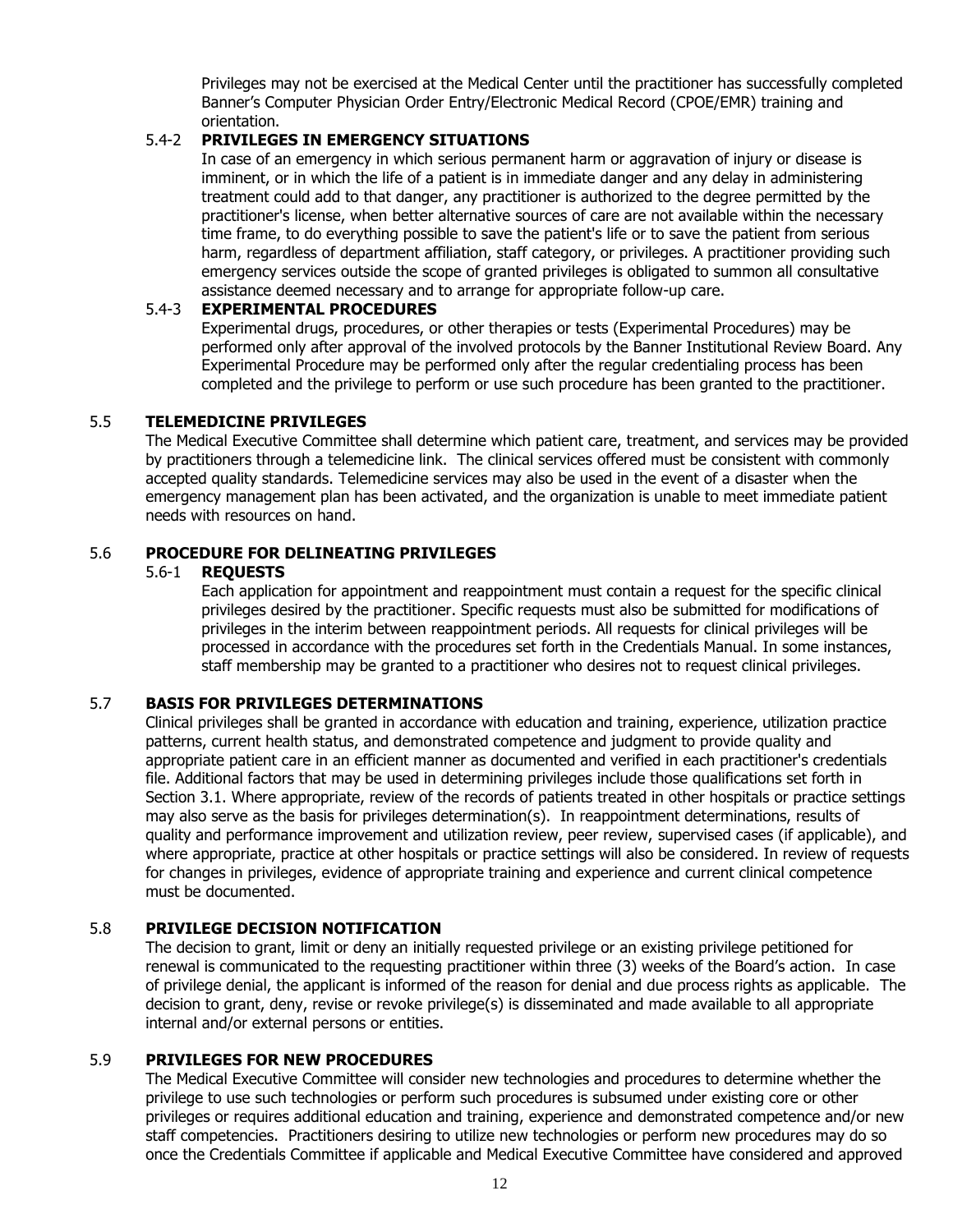the recommendation to create new criteria for privileges and, where new criteria are established, have determined that the practitioner has demonstrated the necessary qualifications. The Medical Executive Committee's determination is subject to ratification by the Board.

#### 5.10 **ESTABLISHMENT OF PRIVILEGES FOR INTERDISCIPLINARY PROCEDURES**  5.10-1 **REQUEST FOR PRIVILEGES**

As a result of emerging technology, practitioners in different specialties may be qualified by training, demonstrated competence and judgment to perform procedures traditionally under the jurisdiction of one specialty. In the event that a practitioner requests privileges to perform a procedure not currently within the jurisdiction of his or her specialty, the practitioner will notify the Credentials Committee (if applicable) and the Medical Executive Committee in writing. The notice must contain basis for such practitioner's determination that he or she is qualified for the requested privileges, including proof of training and number of procedures performed.

# 5.10-2 **DETERMINATION OF APPROPRIATENESS**

The Credentials Committee (if applicable) will evaluate the request and shall give the affected practitioner and other interested persons an opportunity for an interview as applicable. The Credentials Committee will forward the recommendation to the Medical Executive Committee and they will recommend to the Board whether interdisciplinary privileges are appropriate and, if applicable, the criteria and process for granting such privileges.

# 5.11 **TEMPORARY PRIVILEGES**

# 5.11-1 **CONDITIONS**

Temporary privileges, to include Clinic Based Physicians and APPS, may be granted only in the circumstances and under the conditions described below, to an appropriately licensed practitioner, who is appropriately Board certified or qualified for Board certification, when the information substantially supports a favorable determination regarding the requesting practitioner's qualifications, and only after the practitioner has satisfied the requirement of these Bylaws. Special requirements of supervision and reporting may be imposed by the Chief of Staff. Under all circumstances, the practitioner requesting temporary privileges must agree to abide by these Bylaws, Rules and Regulations and the policies of the Medical Staff and Medical Center. Temporary privileges shall be time-limited as specified for the type of temporary privileges listed below.

- 5.11.1.1 **Review:** Any prerequisite approval for the grant of temporary privileges is entirely discretionary, and neither denial nor termination of temporary privilege triggers any right to a hearing or other review.
- 5.11.1.2 **Grant, Denial:** The process for granting each kind of temporary privilege is upon recommendation by the Credentials Committee Chairman (if applicable) Chief of Staff, or their respective designees and the CEO or designee.

# 5.11-2 **CIRCUMSTANCES**

- (a) Applicant awaiting review and approval of the Medical Executive Committee and Board/Pendency of Application: Temporary privileges may be granted to an applicant who has submitted a complete and clean application, as defined within the Credentials Manual and is awaiting review and approval of the Credentials Committee, as applicable, Medical Executive Committee and the Board. Temporary privileges may be granted for up to one hundred twenty (120) days.
	- i. Additional privileges: Temporary privileges may be granted to a Provider requesting one or more additional privileges is awaiting review and approval of the Credentials Committee, as applicable, Medical Executive Committee and the Board.
- (b) Applicant with a routine application as defined in the Credentials Manual: Temporary privileges may be granted to an applicant with a routine application for appointment after a recommendation for approval by the Banner Medical Staff Subcommittee. Temporary privileges shall last until action is taken by the Banner Governing Board and shall not exceed 120 days.
- (c) To Fulfill an Important Patient Care, Treatment and Service Need (Locum Tenens):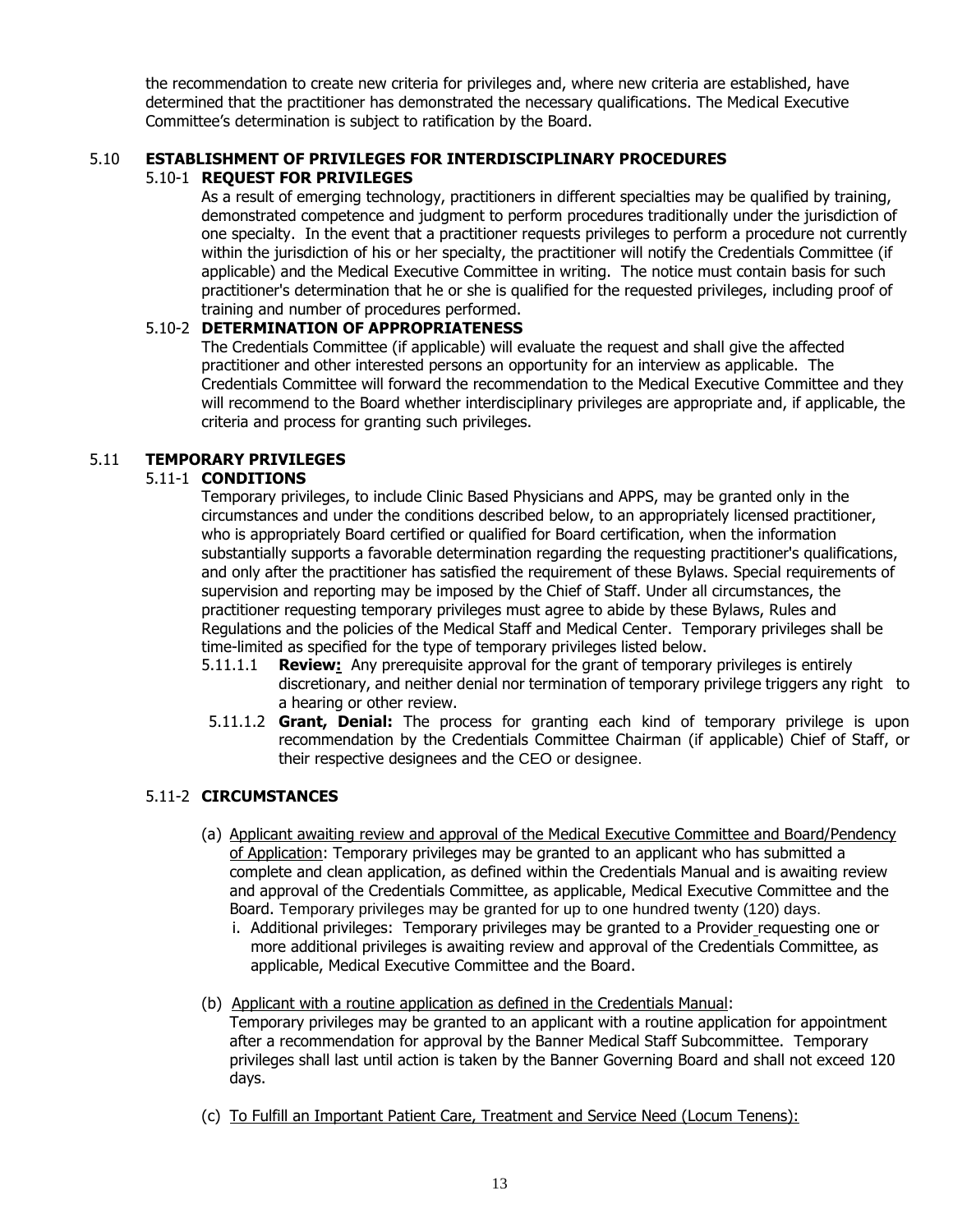In special circumstances where a service is not adequately covered to meet patient care needs, temporary privileges may be granted upon receipt of application and verification of the following information:

- appropriate licensure;
- adequate professional liability insurance:
- DEA registration and controlled substance (if applicable);
- current clinical competency, including one peer reference;
- education and training;
- board certification (if applicable)
- evidence of freedom from infectious tuberculosis and recent flu vaccination (when applicable);
- no involuntary termination of Medical Staff membership, or involuntary limitation, reduction, denial or loss of privileges at the practitioner's primary facility;
- freedom from government sanctions; and NPDB query responses as required to meet privilege criteria.

Temporary privileges shall be granted under this provision only under exceptional circumstances and never solely for the sake of physician convenience. Temporary privileges will be considered on an individual basis for a period not to exceed 120 consecutive days upon completion of CPOE training. One extension may be granted for an additional period not to exceed 120 days after which the practitioner must apply for membership and privileges before providing additional patient care, treatment or services. Any such extension shall be made by the Chief of Staff when the information available continues to support a favorable determination regarding the practitioner's application for temporary (locums) privileges.

(d) Temporary privileges for the care of a specific patient, and/or proctoring may be granted only after the Medical Staff Office has received a request for the specific privileges desired; confirmed appropriate licensure and professional liability insurance coverage and favorable results of the National Practitioner Data Bank Query.

# 5.11-3 **TERMINATION**

The Chief Executive Officer, Chief of Staff, or credentials chair (if applicable) may terminate any or all of a practitioner's temporary privileges effective immediately on the discovery of any information or the occurrence of any event of a nature that raises a question about a practitioner's professional qualifications. In the event of such termination, the practitioner's patients in the Medical Center will be assigned to another practitioner. The wishes of the patient will be considered, where feasible, in choosing a substitute practitioner.

#### 5.11-4 **RIGHTS OF THE PRACTITIONER**

A practitioner is not entitled to the procedural rights afforded by these Bylaws because a request for temporary privileges is refused in whole or in part or because all or any portion of the temporary privileges are terminated, not renewed, restricted, suspended, or limited in any way.

# 5.12 **DISASTER PRIVILEGES**

- 5.12-1 Disaster privileges may be granted to volunteer licensed independent practitioners when the Emergency Operations Plan has been activated in response to a disaster and the Medical Center is unable to meet immediate patient care needs. Disaster privileges may be granted by the Chief Executive Officer, Chief of Staff or their designees. Disaster privileges will be granted on a case-bycase basis at the discretion of the Chief Executive Officer or Chief of Staff (or their designee) but they are not required to grant privileges to any individual.
- 5.12-2 Before a practitioner is considered eligible to function as a volunteer licensed independent practitioner, the Medical Center obtains his or her valid government-issued photo identification issued by a state or federal agency (for example, a driver's license or passport) and at least one of the following:
	- (a) A current picture identification card from a health care organization that clearly identifies professional designation;
	- (b) A current license to practice in the United States;
	- (c) Primary source verification of licensure;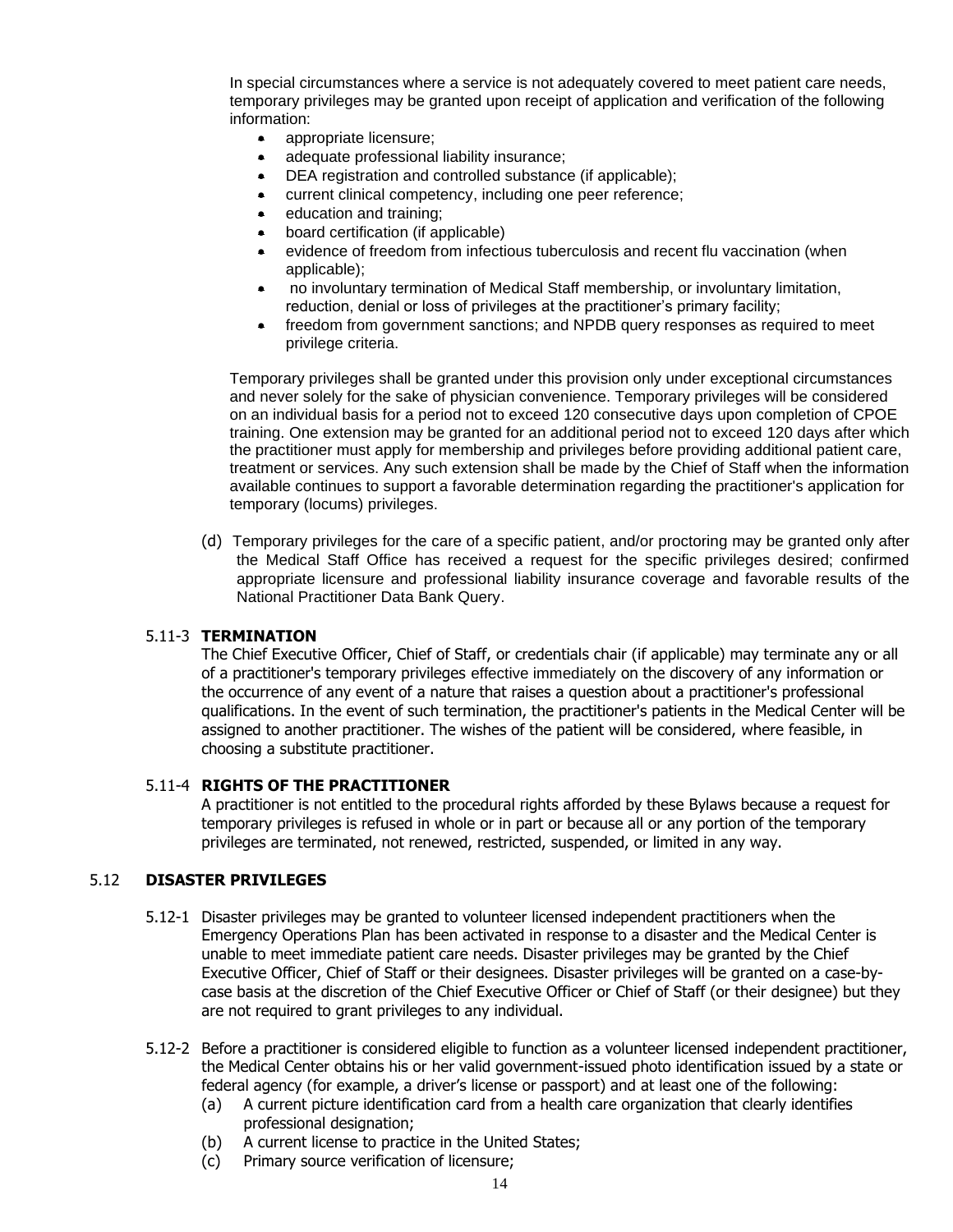- (d) Identification indicating that the individual is a member of a Disaster Medical Assistance Team (DMAT), the Medical Reserve Corps (MRC), the Emergency System for Advance Registration of Volunteer Health Professionals (ESARVHP), or other recognized state or federal response hospital or group;
- (e) Identification indicating that the individual has been granted authority by a government entity to provide patient care, treatment, or services in disaster circumstances; or
- (f) Confirmation by a licensed independent practitioner currently privileged by the Medical Center or a staff member with personal knowledge of the volunteer practitioner's identity and ability to act as a licensed independent practitioner during a disaster.
- 5.12-3 The volunteer practitioner must complete and sign the "Disaster Verification and Approval Form" and the "Emergency Licensure and Certification Procedure" form. A Banner Identification badge and/or ESAR-VHR badge must be worn when entering the facility for assigned duties.
- 5.12-4 Primary source verification of licensure will begin within 72 hours of the practitioner presenting to the Medical Center or as soon as the immediate situation is under control (whichever comes first). If not verified within 72 hours, the reason must be documented and evidence of the volunteer practitioner's ability to continue to provide adequate care, treatment and services.
- 5.12-5 The practitioner will be assigned to a currently credentialed Medical Staff member and practice only within his/her scope of practice. Oversight of the professional performance of practitioner who receives disaster privileges (e.g. direct observation, mentoring, clinical record review) will be the responsibility of the Chief of Staff or Chief Medical Officer or their respective designee.
- 5.12-6 The Chief Executive Officer, Chief of Staff or their designee may terminate any or all of a practitioner's disaster privileges on the discovery of any information or the occurrence of any event of a nature that raises a question about a practitioner's professional qualifications. In the event of such termination, the practitioner's patients then in the Medical Center will be assigned to another practitioner. A practitioner is not entitled to the procedural rights afforded by these Bylaws because a request for temporary privileges is refused in whole or in part or because all or any portion of the temporary privileges are terminated, not renewed, restricted, suspended, or limited in any way.

# **ARTICLE 6: CORRECTIVE ACTION**

# 6.1 **CRITERIA FOR INITIATING CORRECTIVE ACTION**

Corrective action may be initiated against a practitioner if it appears that the practitioner does not meet the standards required by these Bylaws, Rules and Regulations or any applicable Medical Staff policies, or if the practitioner is or may be engaged in a course of conduct, either within or outside the Medical Center, that is detrimental to patient care or lower than the standards or aims of the Medical Staff.

# 6.2 **COLLEGIAL INTERVENTION**

- 6.2-1 These bylaws encourage the use of progressive steps by Medical Staff leaders and Medical Center management, as appropriate, beginning with collegial and educational efforts to address issues pertaining to clinical competence and/or professional conduct. Initial collegial efforts may be made prior to resorting to corrective action when appropriate. Such collegial interventions shall not constitute corrective action and shall not afford the right to a fair hearing and appeal as set forth in the Fair Hearing Plan and shall not require reporting to the state licensure Board or the NPDB except as otherwise provided in these Bylaws.
- 6.2-2 Collegial intervention is part of the Medical Center's professional review activities and may include, but not limited to:
	- (a) Advising providers of applicable polices such as policies regarding appropriate behavior; unassigned call obligations, and timely and appropriate medical records documentation;
	- (b) Informal discussion or formal meetings regarding concerns raised about conduct or performance;
	- (c) Consultation with providers;
	- (d) Sharing of data to assist individuals to conform practices to appropriate guidelines and norms;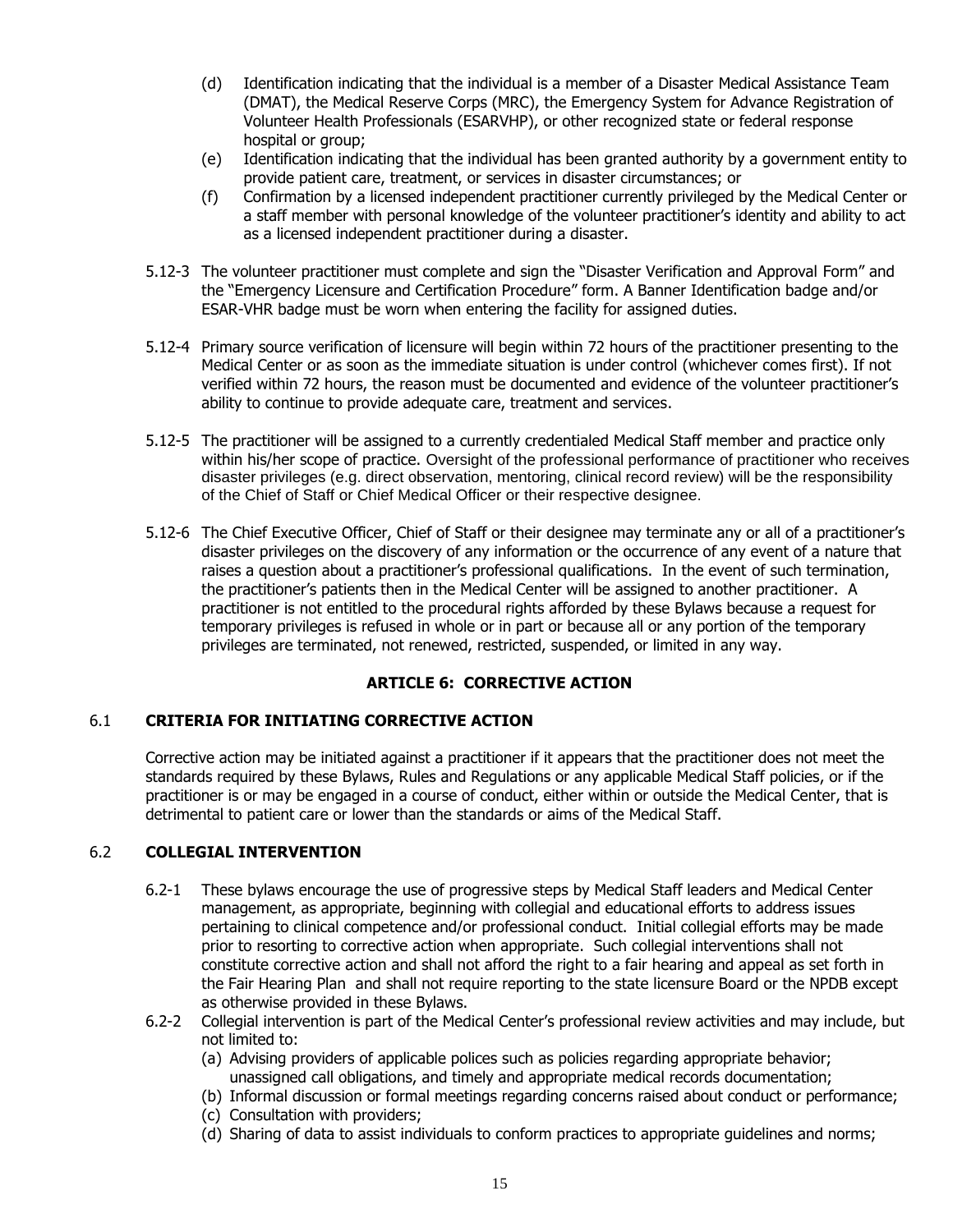- (e) Written letters of guidance, reprimand or warning regarding concerns about conduct or performance; or
- (f) Warnings regarding potential consequences of failure to improve conduct or performance.
- 6.2-3 The Chief of Staff in conjunction with the Chief Medical Officer may determine whether a matter should be handled in accordance with another policy or should be referred to Medical Executive Committee for further action.
- 6.2-4 The relevant medical staff leader will document all collegial intervention efforts and will place such documentation in the individual's confidential file.

# 6.3 **PROCEDURES FOR INITIATING AN INVESTIGATION LEADING TO POSSIBLE CORRECTIVE ACTION**

- (a) A request for an investigation and/or corrective action may be submitted to the Chief of Staff by any member of the Medical Staff, the Chief Executive Officer, or the Board. The request must be in writing and must be supported by reference to the specific activities or conduct forming the basis for the request.
- (b) The Medical Executive Committee (MEC) or Peer Review Committee at the facility, or subcommittee thereof ("Peer Review Committee") shall consider the request and determine if an investigation is warranted. The Committee shall conduct an investigation whenever significant concerns are identified regarding a practitioner's competence or conduct. The Committee may use one or more "evaluation tools" described below to determine whether corrective action is necessary. Evaluation tools include but are not limited to an interview with the involved practitioner, concurrent or retrospective chart review, concurrent observation and/or consultation requirements and interviews with other medical staff members and/or Medical Center employees. The involved practitioner's refusal to cooperate in an evaluation constitutes grounds for automatic suspension pursuant to Section 6.6 of these Bylaws. The involved practitioner is not entitled to the procedural rights afforded by these Bylaws because of the use of such tools. The Medical Executive Committee will be kept informed of the status of such investigations, if the PRC is conducting investigation.
- (c) Certain matters that may lead to corrective action are routinely considered by the PRC and/or MEC as a part of their ongoing quality and performance improvement, clinical, administrative, and educational functions. When, as a result of fulfilling these functions, information comes to the attention of the PRC/MEC, the PRC/MEC shall conduct a review as set forth herein, and no request for an investigation and/or corrective action is required.

# 6.4 **PROCEDURE FOR PEER REVIEW**

- (a) Within 60 days of being advised of significant behavioral concerns or concerns regarding competence, the PRC/MEC shall conclude an investigation and document its findings. If the findings warrant that corrective action be taken, the affected practitioner shall have an opportunity for an interview with the Peer Review Committee. This interview shall not constitute a hearing, shall be preliminary in nature, and none of the procedural rules provided in these Bylaws shall apply thereto, including the right to be accompanied by counsel. A record of such interview shall be made and included with its report. In certain instances, the PRC/MEC investigation may not be concluded within 60 days. In such instances, the investigation shall be concluded as soon as reasonably practical. The affected practitioner shall have no procedural rights arising out of such delay. After its deliberations, the PRC will make its recommendation, and if adverse, shall forward it to the Medical Executive Committee.
- (b) If the PRC recommends that corrective action be taken, the Medical Executive Committee shall review the recommendation to determine whether it is supported by substantial evidence and whether the Bylaws were followed. Prior to recommending reviewable corrective action, the Medical Executive Committee shall give the affected practitioner an opportunity for an interview. This interview shall not constitute a hearing, shall be preliminary in nature, and none of the procedural rules provided in these Bylaws shall apply thereto, including the right to be accompanied by counsel. If the Medical Executive Committee recommends corrective action that is reviewable, the affected practitioner shall be given notice and a right to a hearing as set forth in these Bylaws.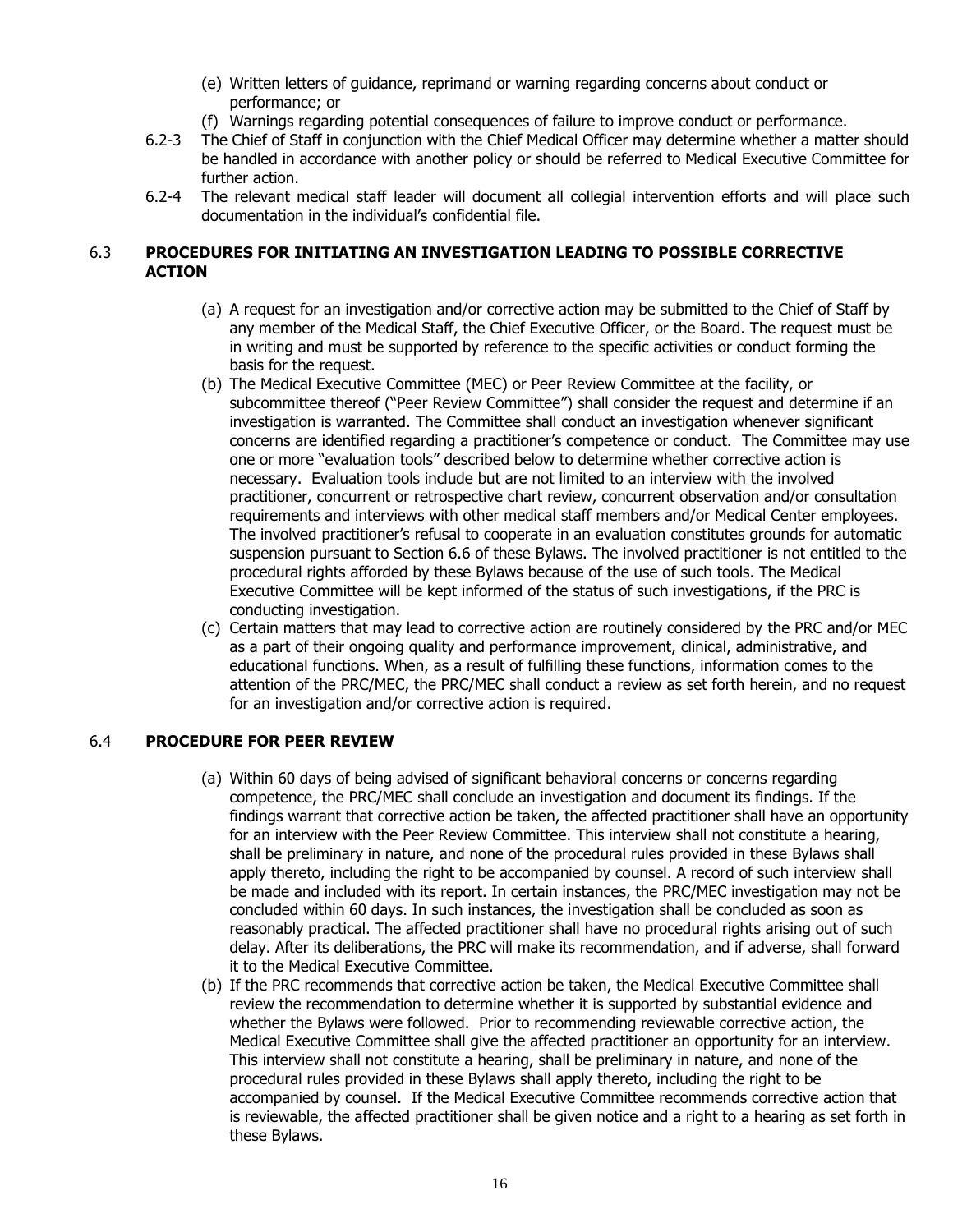#### 6.5 **PRECAUTIONARY SUSPENSION**

#### 6.5-1 **INITIATION**

Whenever a practitioner willfully disregards these Bylaws or the Rules and Regulations or Medical Center policies, or whenever a practitioner's conduct may require immediate action to protect the life of any patient(s) or to reduce the substantial likelihood of immediate injury or damage to the health and/or safety of any patient, employee or other person present in the hospital or to prevent interference with the orderly operation of the Medical Center; any of the following individuals shall have the right to summarily suspend membership and all or any portion of the clinical privileges of a practitioner: Chief of Staff, Chief Medical Officer, and Chief Executive Officer or their respective designees.

A summary suspension is effective immediately upon imposition and until such time as a final decision is made regarding the practitioner's membership and privileges. Summary suspension shall be followed promptly by special notice to the affected practitioner.

# 6.5-2 **REVIEW BY THE PEER REVIEW COMMITTEE AND MEDICAL EXECUTIVE COMMITTEE**

1) Process for review for facilities with a Peer Review Committee

A practitioner whose clinical privileges have been summarily suspended shall be entitled to request a review of the summary suspension by the PRC or a subcommittee thereof having no less than three (3) members. The review must be requested within 10 business days of the practitioner's receipt of notice of the suspension. Such review shall take place within 10 business days of the request for review, unless the PRC/MEC has already met with the practitioner. Upon deliberation, the PRC or subcommittee thereof may direct that summary suspension be terminated or continued. Where the suspension is continued, the affected practitioner shall be entitled to request a review of the summary suspension by the Medical Executive Committee or a subcommittee thereof having no less than three (3) members. The review must be requested within 10 business days of the practitioner's receipt of notice of the PRC's decision. Such review shall take place by the MEC within 10 business days of the request for review.

2) Process for review for facilities with only MEC that functions as the PRC

A practitioner whose clinical privileges have been summarily suspended shall be entitled to request a review of the summary suspension by the MEC or a subcommittee thereof having no less than three (3) members. The review must be requested within 10 business days of the practitioner's receipt of notice of the suspension. Such review shall take place within 10 business days of the request for review, unless the MEC has already met with the practitioner. Upon deliberation, the MEC or subcommittee thereof may direct that summary suspension be terminated or continued.

# 6.5-3 **EXPEDITED HEARING RIGHTS**

In the event summary suspension is continued, special notice of the decision shall be sent to the affected practitioner who may request a hearing or an expedited hearing pursuant to the Fair Hearing Plan.

# 6.5-4 **ALTERNATIVE COVERAGE**

Immediately upon imposition of summary suspension, the Chief of Staff, Chief Medical Officer, Chief Executive Officer, or their respective designees shall have the authority to provide for alternative medical coverage for the patients of the suspended practitioner who remain in the Medical Center. Patients' wishes shall be considered in the selection of an alternative practitioner.

# 6.6 **AUTOMATIC SUSPENSION OR LIMITATION**

When grounds exist for automatic suspension, the privileges of the practitioner will be automatically suspended without prior action by the Medical Executive Committee or the Board. Alternative medical coverage will be provided for patients as set forth in Section 6.5-4. The Chief of Staff will notify the practitioner of the suspension. The following circumstances shall constitute conditions for automatic suspension, and further corrective action may be recommended in accordance with the provisions contained within these Bylaws:

#### 6.6-1 **LICENSE**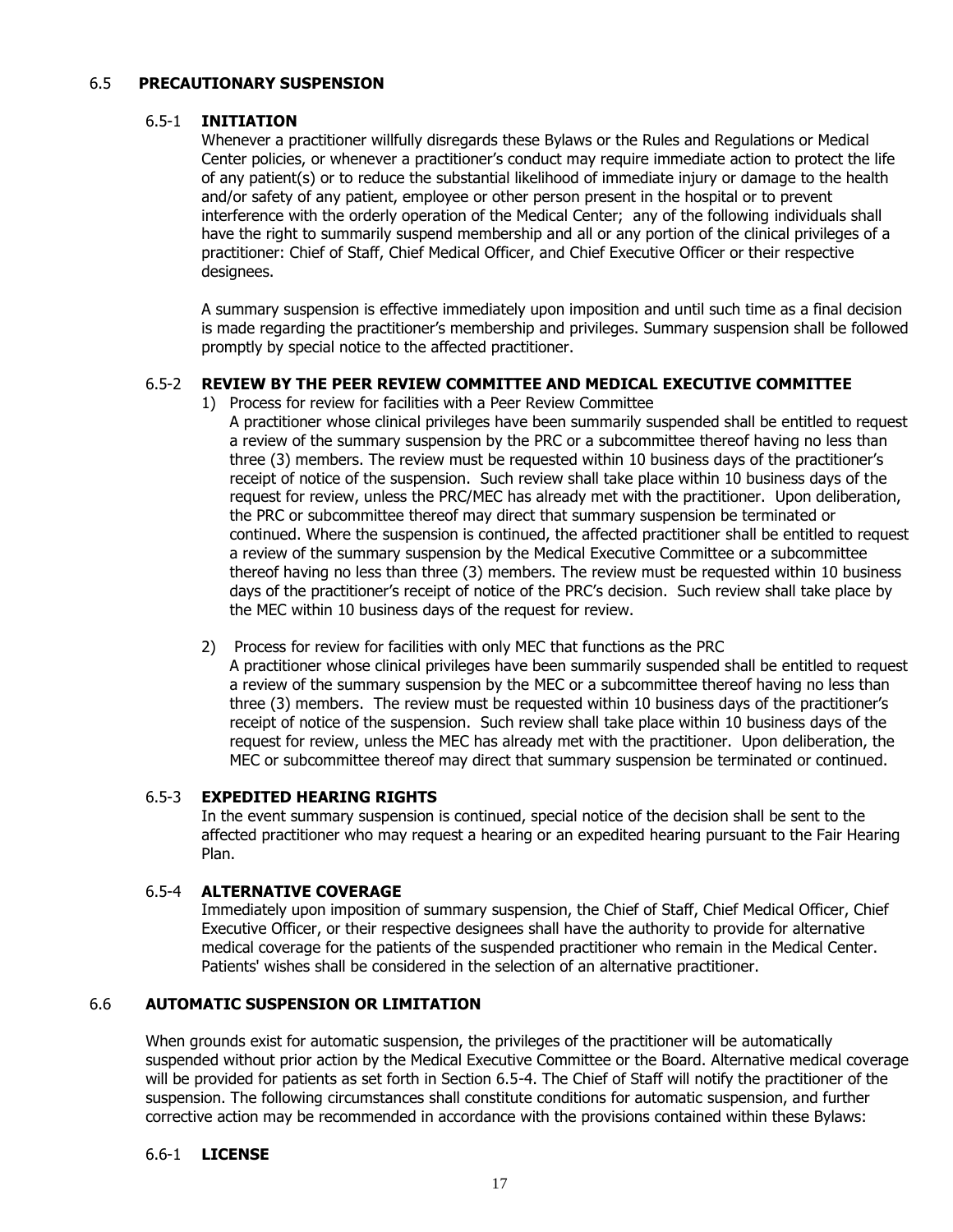- (a) Revocation: Whenever a practitioner's license to practice in this State is revoked, Medical Staff appointment and clinical privileges are immediately and automatically revoked.
- (b) Restriction: Whenever a practitioner's license is limited or restricted in any way, those clinical privileges that are within the scope of the limitation or restriction are similarly immediately and automatically restricted.
- (c) Suspension: Whenever a practitioner's license is suspended, Medical Staff appointment and clinical privileges are automatically suspended for the term of the licensure suspension.
- (d) Probation: Whenever a practitioner is placed on probation by a licensing authority, his or her membership status and clinical privileges shall become subject to the same terms and conditions of the probation.
- (e) Expiration: Whenever a practitioner's license expires, Medical Staff appointment and clinical privileges are immediately and automatically revoked, and practitioners must reapply.

# 6.6-2 **PROFESSIONAL LIABILITY INSURANCE**

A practitioner's appointment and clinical privileges shall be immediately suspended for failure to maintain the minimum amount of professional liability insurance coverage under Section 3.1-14 of these Bylaws. Privileges will be reinstated upon primary source verification of the provided information during a 90-day period following the suspension. Failure to provide updated information within the 90 day period shall be deemed a voluntary resignation of membership and privileges and practitioners must reapply.

6.6-3 **DEA/CONTROLLED SUBSTANCE** (CSR -Required for Nevada and Wyoming facilities) Whenever a practitioner's DEA/CSR is revoked, restricted, suspended, or has expired, the practitioner's right to prescribe medications covered by the registration is similarly revoked, restricted, or suspended.

#### 6.6-4 **MEDICAL RECORDS**

A temporary suspension of privileges to admit patients or to schedule new procedures shall be imposed for failure to complete medical records within the time periods established by the Medical Executive Committee and designated in medical staff documents. Temporary suspension shall be lifted upon completion of the delinquent records. If a medical staff member remains on suspension for 30 calendar days and all delinquent records have not been completed, the practitioner shall be deemed to have voluntarily resigned from the medical staff.

# 6.6-5 **FAILURE TO BE VACCINATED OR TO OBTAIN EXEMPTION**

A practitioner's Medical Staff clinical privileges shall be immediately suspended for failure to provide evidence of flu vaccination or an approved exemption granted by Banner or, where granted an exemption, for failure to wear a mask as required by Banner policy. Privileges may be reinstated at the end of flu season.

#### 6.6-6 **EXCLUSION FROM MEDICARE/STATE PROGRAMS**

The Chief Executive Officer with notice to the Chief of Staff will immediately and automatically suspend the Medical Staff privileges of an Excluded Practitioner. The Chief Executive Officer will restore limited privileges to an Excluded Practitioner upon his/her signing an agreement whereby he/she agrees (a) not to provide items or services to patients enrolled in Medicare/State Programs and (b) to indemnify the Medical Center and the Medical Staff for any liability they might have solely as a result of a breach of this agreement. An "Excluded Practitioner" is a practitioner whose name is listed on the then current "list of Excluded Individuals/Entities" maintained by the Office of Inspector General, Department of Health and Human Services or who has been barred from participation in any Medicare/State Program. A "Medicare/State Program" is any federal or state program, including Medicare, Medicaid, AHCCCS, Indian Health Service, or Tricare (formerly CHAMPUS) program. If the practitioner fails to sign the agreement within a 90-day period, such practitioner shall be deemed to have resigned voluntarily from the staff and must reapply for staff membership and privileges.

# 6.6-7 **FAILURE TO SATISFY SPECIAL APPEARANCE REQUIREMENT**

A practitioner, who fails without good cause to appear at a meeting where his or her special appearance is required, shall automatically be suspended from exercising all clinical privileges with the exception of emergencies and imminent deliveries. If the practitioner fails to appear within 3 months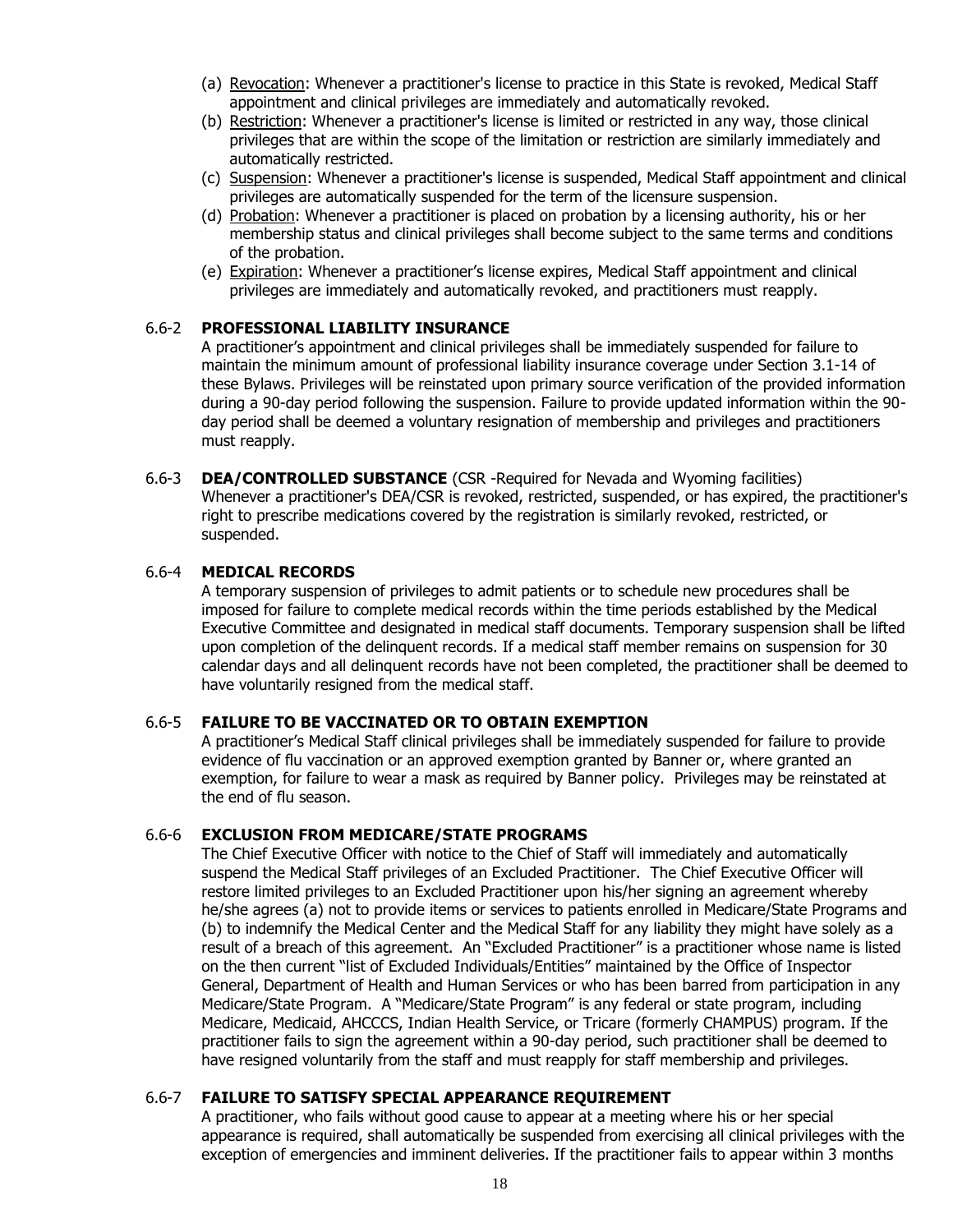of the request to appear, such practitioner shall be deemed to have resigned voluntarily from the staff and must reapply for staff membership and privileges.

# 6.6-8 **FAILURE TO EXECUTE RELEASES AND/OR PROVIDE DOCUMENTS**

A practitioner who fails to execute a general or specific release and/or provide documents, as set forth in Section 11.4, during a term of appointment when requested by the Chief of Staff or designee shall automatically be suspended. If the release is executed and/or documents provided within 30 calendar days of the notice of suspension, the practitioner shall be reinstated. Thereafter, such practitioner shall be deemed to have resigned voluntarily from the staff and must reapply for staff membership and privileges.

# 6.6-9 **FAILURE TO PARTICIPATE IN AN EVALUATION**

A practitioner who fails to participate in an evaluation of his/her qualifications for Medical Staff membership and/or privileges shall automatically be suspended. If, within 30 days of the suspension, the practitioner agrees in writing to participate in the evaluation and does participate constructively, the practitioner shall be reinstated. Thereafter, such practitioner shall be deemed to have resigned voluntarily from the staff and must reapply for staff membership and privileges.

# 6.6-10 **FAILURE TO COMPLETE ASSESSMENTS AND PROVIDE RESULTS**

A practitioner who fails to complete a required educational assessment and/or training program and/or health (including psychiatric/psychological health) assessment and follow-up treatment or to provide a report of such findings shall automatically be suspended. If the report is provided within 30 calendar days of the notice of suspension, the practitioner shall be reinstated. Thereafter, such practitioner shall be deemed to have resigned voluntarily from the staff and must reapply for staff membership and privileges.

# 6.7 **REPORTING REQUIREMENT**

The Medical Center, shall comply with any applicable reporting requirements. In compliance with the Health Care Quality Improvement Act of 1996, reports to the National Practitioner Data Bank shall include actions based on professional competence or conduct which adversely affects or could affect the health or welfare of a patient, or the surrender of privileges as a result of, or during, an investigation that affects an individual's privileges for more than thirty (30) days.

# 6.15 **NONREVIEWABLE ACTION**

Not every action entitles the practitioner to rights pursuant to the Fair Hearing Plan as set forth in Section 6.9. Those types of corrective action giving rise to automatic suspension as set forth in Section 6.6 are not reviewable under the Fair Hearing Plan. In addition, the following occurrences are also non-reviewable under the Fair Hearing Plan:

- (a) Imposition of supervision pending completion of an investigation to determine if corrective action is warranted or pending exhaustion of due process rights.
- (b) Issuance of a warning or a letter of admonition or reprimand.
- (c) Imposition of monitoring of professional practices, other than direct supervision, for a period of 6 months or less.
- (d) Termination or limitation of temporary privileges or disaster privileges.
- (e) Supervision and other requirements imposed as a condition of granting privileges.
- (f) Termination of any contract with or employment by the Medical Center(s) or Banner Medical Group.
- (g) Any recommendation voluntarily imposed or accepted by a practitioner.
- (h) Denial of membership and privileges for failure to complete an application for membership or privileges.
- (i) Denial or termination of community-based affiliation.
- (j) Removal of membership and privileges for failure to submit an application for reappointment within the allowable time period.
- (k) Reduction or change in staff category.
- (l) Refusal of the credentials committee, if applicable or Medical Executive Committee to consider a request for appointment, reappointment, staff category or privileges within two years of a final adverse decision regarding such request.
- (m) Removal or limitation of Emergency Department call obligations.
- (n) Any requirement to complete an educational assessment or training program.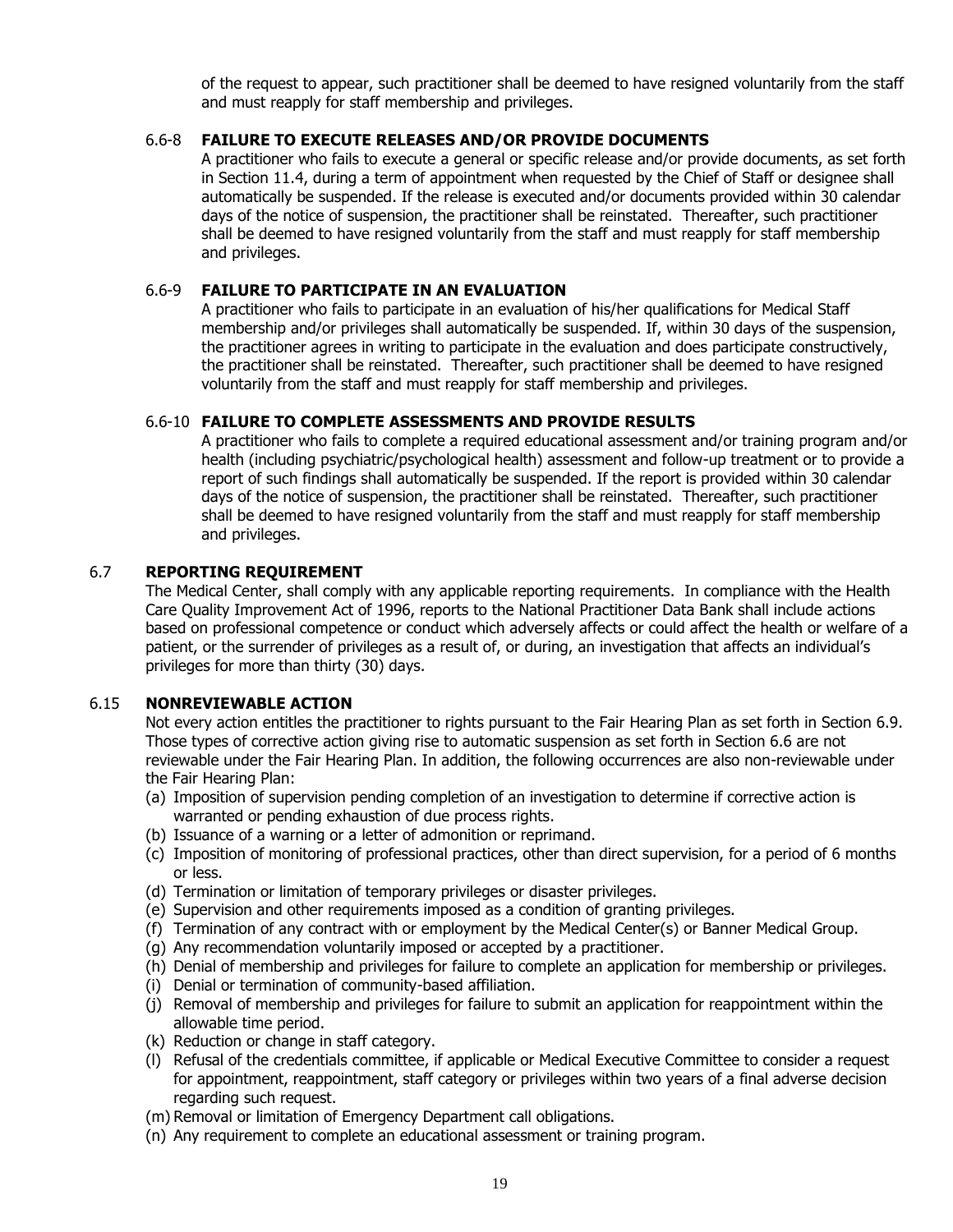- (o) Imposition of a consultation requirement pending completion of an investigation to determine if corrective action is warranted or pending exhaustion of due process rights.
- (p) Any requirement to complete a health and/or psychiatric/psychological assessment and follow-up treatment recommended by the designated or approved healthcare professional.
- (q) Retrospective chart review.
- (r) Denial, removal or limitation of membership and/or privileges as a result of (1) the decision of the Chief Executive Officer to enter into, terminate or modify an exclusive contract for certain clinical services; or (2) the termination or modification of the practitioner's relationship with the exclusive provider.
- (s) Grant of conditional appointment/reappointment or appointment/reappointment for a limited duration less than two year.
- (t) Termination or limitation of membership or privileges based upon a limitation in the type or extent of clinical services which may be provided to Medical Center inpatients from a remote location.
- (u) Denial, termination or limitation of telemedicine privileges following denial, termination or limitation of telemedicine privileges at the Distant Site

Where an action that is not reviewable under the Fair Hearing Plan has been taken against a practitioner, the affected practitioner may request review of the action and may submit information demonstrating why the action is unwarranted. Depending upon the nature of the action and the Committee or individual who took the action, the Medical Executive Committee, the Peer Review Committee or the CEO shall consider the request and decide, in its/his/her sole discretion, whether to review the submission and whether to take or recommend any action. The affected practitioner shall have no appeal or other rights in connection with the Medical Executive Committee, Peer Review Committee or CEO's decision.

# **ARTICLE SEVEN: MEDICAL STAFF OFFICERS**

#### 7.1 **OFFICERS OF THE MEDICAL STAFF**

#### 7.1-1 **IDENTIFICATION**

The officers of the medical staff shall include:

- (a) Chief of Staff
- (b) Vice Chief of Staff
- (c) Secretary/Treasurer (if applicable)
- (d) Immediate Past Chief of Staff (ex officio)

# 7.1-2 **QUALIFICATIONS**

- (a) Each medical staff officer must:
	- a. Be a member of the Active Staff at the time of nomination and election and remain a member in good standing during his or her term of office.
	- b. Have demonstrated ability through experience and prior participation in staff activities and be recognized for a high level of clinical competence.
	- c. Have demonstrated a high degree of interest in and support of the Medical Staff and the Medical Center.
	- d. Be able and willing to fully discharge the duties and exercise the authority of the office held and work with the other general officers of the Medical Staff, the Chief Executive Officer, and the Board.
	- e. Not have a disabling conflict of interest with the Medical Staff or Medical Center as determined by the Medical Executive Committee.
- (b) Candidates for the Chief of Staff, Vice Chief of Staff and Secretary/Treasurer (if applicable) must meet the qualifications for medical staff officers.
- (c) A practitioner may not simultaneously hold multiple medical staff officer positions.

# 7.2 **TERM OF OFFICE**

The term of office of medical staff officers shall be two years. Officers shall assume office on the first day of January following their election, except that an officer appointed to fill a vacancy assumes office immediately upon appointment and serves for the remainder of the unexpired term. Each officer serves until the end of his or her term and until a successor is elected, unless such officer sooner resigns or is removed from office. At the end of the Chief of Staff's term, the Vice Chief of Staff shall automatically succeed to the office of Chief of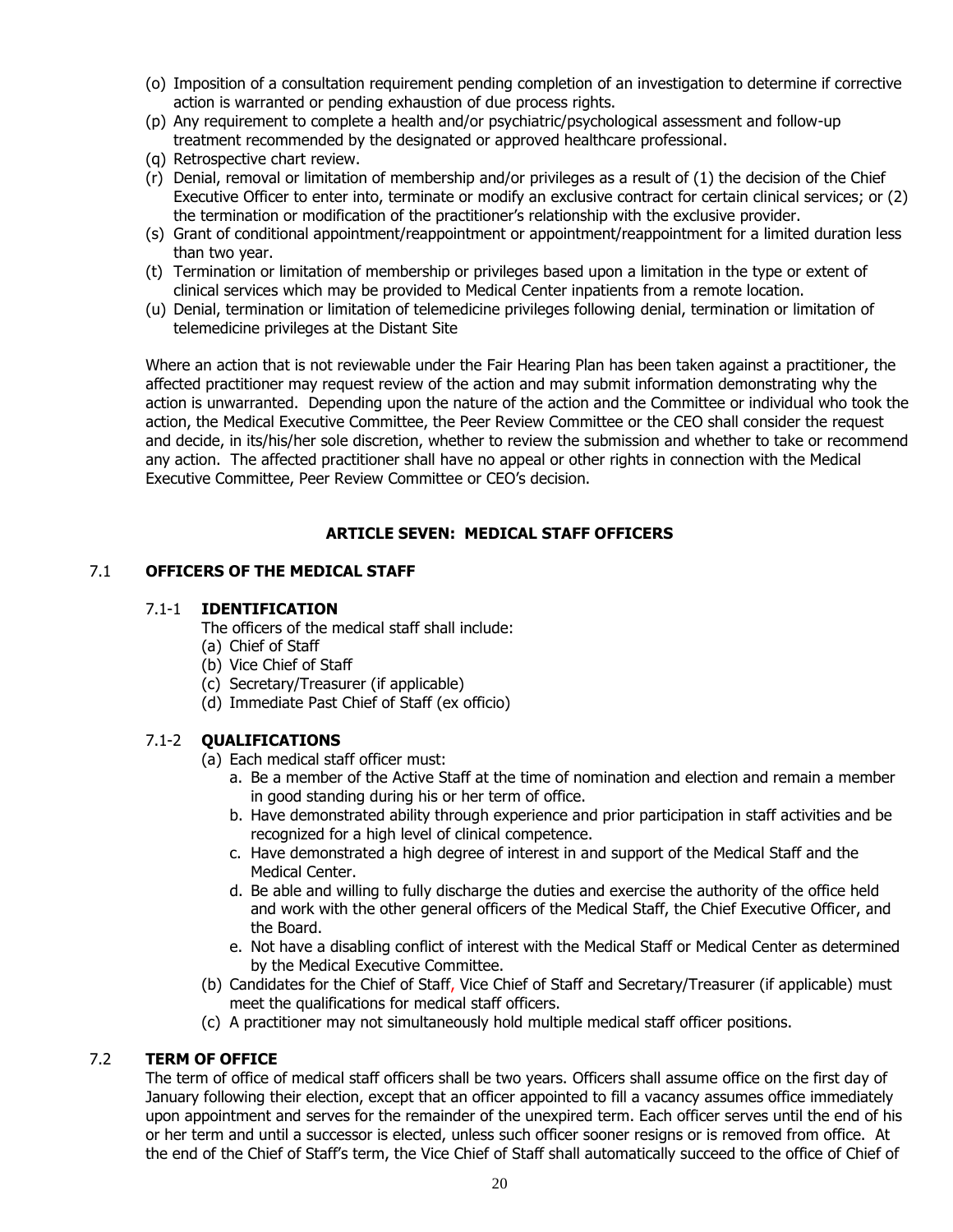Staff provided that qualifications are still met as set forth in 7.1-2 and the Chief of Staff shall automatically serve as the Immediate Past Chief of Staff. If applicable, the Secretary/Treasurer shall automatically succeed to the office of Vice Chief of Staff provided that qualifications are still met as set forth in 7.1-2.

# 7.3 **ELIGIBILITY FOR REELECTION**

A medical staff officer is eligible for nomination and re-election not to exceed a total of two consecutive twoyear terms.

# 7.4 **NOMINATIONS**

- 7.4-1 In the last quarter of the year in which the Vice Chief of Staff's term of office shall expire, nominations will be sought for the office of Vice Chief of Staff or for the Secretary/Treasurer if applicable.
- 7.4-2 All Nominees must disclose interests that potentially compete with the interests of the Medical Staff and/or the Medical Center, including ownership and financial interests in competing facilities or employment or contractual relationships with the Medical Center or with competing facilities.
- 7.4-3 By the November meeting of the Medical Executive Committee, the list of nominations will be presented to the Medical Executive Committee and the Chief Executive Officer.

# 7.5 **ELECTIONS, VACANCIES, AND REMOVALS**

# 7.5-1 **ELECTION PROCESS**

The Medical Executive Committee shall conduct all elections, both regular and special, and shall be in charge of all matters pertaining thereto.

- a. The election shall take place in November or December and ballots will be sent out electronically to be returned in person, by mail, facsimile, or e-mail within 14 days.
- b. The candidate receiving the highest number of votes via electronic and/or mail ballot vote of members of the Active Staff is elected.
- c. Voting by proxy shall not be permitted.
- d. In the case of a tie, a majority vote of the Medical Executive Committee shall decide the election.

# 7.5-2 **VACANCIES IN ELECTED OFFICES**

In the event of a vacancy in the office of Chief of Staff, the Vice Chief of Staff shall serve for the remainder of the unexpired term in addition to their succession two-year term. When a vacancy occurs in the office of the Vice Chief of Staff, the Secretary/Treasurer (when applicable) shall serve for the remainder of the unexpired term in addition to their succession two-year term or when a Secretary/Treasurer is not applicable, the Medical Executive Committee shall appoint an interim officer to fill the office until the next regular election.

# 7.5-3 **RESIGNATIONS, REMOVAL AND RECALL FROM OFFICE**

- (a) Resignations: any officer may resign at any time by giving written notice to the Medical Executive Committee. Such resignation takes effect on the date of receipt or at any later time specified in the notice.
- (b) Removals: any officer may be removed from office for cause. Removal shall occur with the majority vote of the Medical Executive Committee as to whether there is sufficient evidence for grounds for removal for cause. Grounds for removal shall include failure to maintain qualifications of the office as outlined in Bylaws Section 7.1-2 and/or uphold the duties of the office as outlined in Bylaws Section 7.6. The individual shall be afforded an opportunity to speak to the Medical Executive Committee prior to a vote on removal.

# 7.6 **DUTIES OF OFFICERS**

#### 7.6-1 **CHIEF OF STAFF**

The Chief of Staff shall serve as the highest elected officer of the Medical Staff to:

- (a) enforce the Bylaws and implement sanctions where indicated;
- (b) call, preside at, and be responsible for the agenda of all medical staff meetings, including meetings of the Medical Executive Committee;
- (c) serve as an ex officio member of all other staff committees without vote. If membership in a particular committee is specified by these Bylaws, he or she shall have a vote;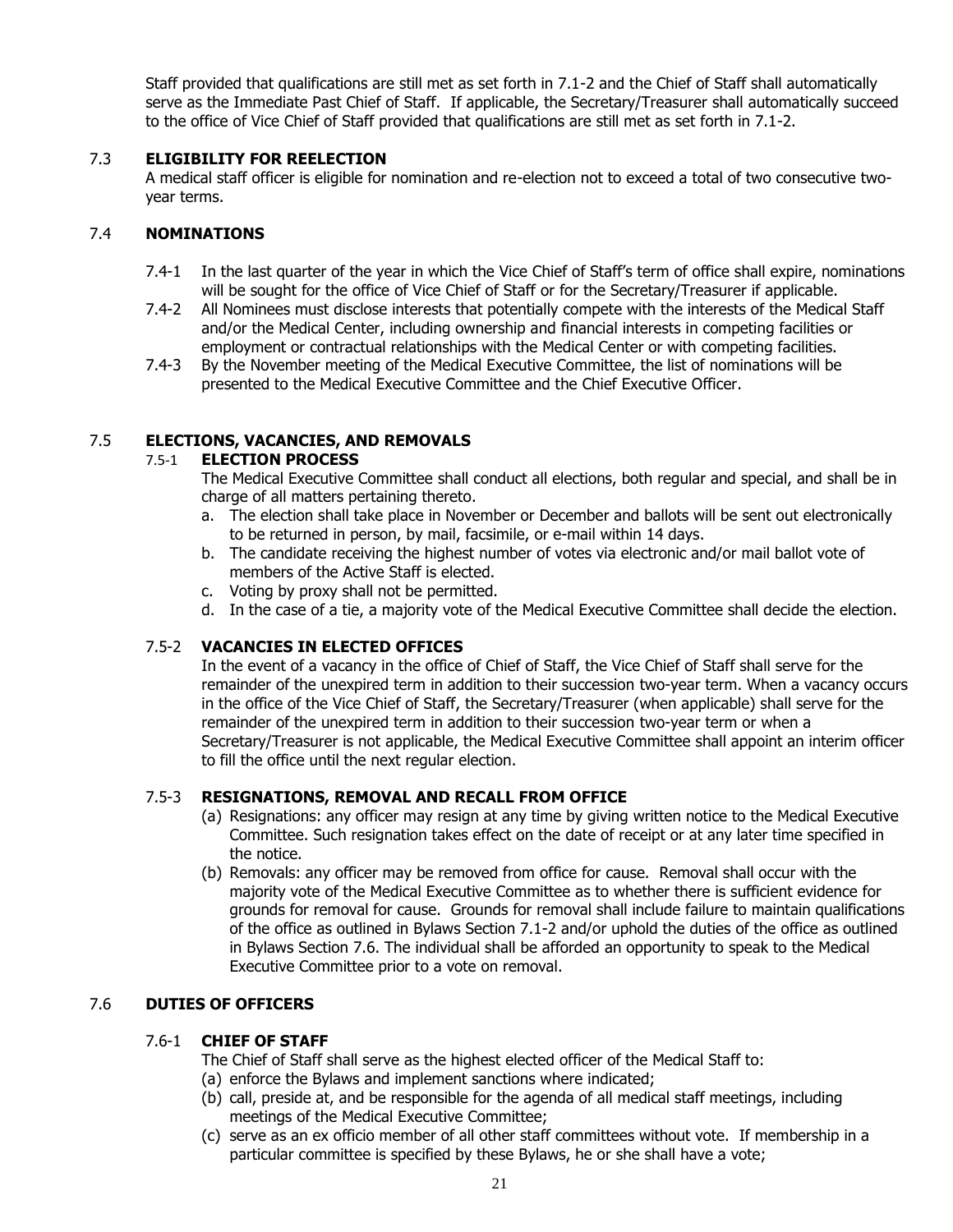- (d) appoint, with the consultation of the Medical Executive Committee, members for all standing and special Medical Staff or multidisciplinary committees, and designate the chair of these committees;
- (e) interact with the Chief Executive Officer and Chief Medical Officer in all matters of mutual concern within the Medical Center;
- (f) represent the views and policies of the Medical Staff to the Chief Executive Officer;
- (g) be a spokesman for the Medical Staff in external professional affairs;
- (h) perform such other functions as may be assigned to him or her by these Bylaws, by the Medical Staff, or by the Medical Executive Committee;
- (i) receive and act upon requests of the Board to the Medical Staff; and
- (j) report to the Board on the performance and maintenance of quality with respect to the Medical Staff's delegated functions to promote quality patient care;
- (k) serve on the Banner Peer Review Council;
- (l) meet and discuss with the Board Subcommittee any matters of concern to the Medical Staff.

#### 7.6-2 **VICE CHIEF OF STAFF**

The Vice Chief of Staff shall assume all duties and authority of the Chief of Staff in his or her absence. The Vice Chief of Staff shall perform such other duties as the Chief of Staff may assign or as may be delegated by these Bylaws or by the Medical Executive Committee.

# 7.6-3 **SECRETARY/TREASURER (if applicable)**

The Secretary/Treasurer shall be responsible for oversight of the Medical Staff finances and present a financial report at the annual Medical Staff meeting. The Secretary/Treasurer shall assume all duties and authority of the Vice Chief of Staff in his or her absence and may perform such other duties as the Chief of Staff may assign or delegate.

#### 7.6-4 **IMMEDIATE PAST CHIEF OF STAFF**

The Immediate Past Chief of Staff may be an ex officio member (with or without vote, as applicable) of the Medical Executive Committee and shall perform such duties as may be assigned by the Chief of Staff or delegated by these Bylaws or by the Medical Executive Committee.

# **ARTICLE EIGHT: RESIDENTS (IF APPLICABLE)**

#### 8.1 **RESIDENT PHYSICIANS ENROLLED IN GRADUATE MEDICAL EDUCATION PROGRAM**

Resident physicians who are currently enrolled in a graduate medical education program and under the supervision of qualified Medical Staff members, shall not be considered Independent practitioners, shall not be eligible for clinical privileges or medical staff membership, and shall not be entitled to any of the rights, privileges, or to the hearing or appeal rights under these Bylaws. Residents shall abide by the provisions outlined in the Resident Physician Scope of Activities Policy. Resident physicians enrolled with a graduate medical education program which is conducted by Banner will not require an affiliation agreement with the Medical Center (Banner Residents). All other resident physicians shall be credentialed by the sponsoring training program in accordance with provisions in a written affiliation agreement between the Medical Center and the program; credentialing information shall be made available to the Medical Center upon request.

#### 8.2 **RESIDENT AFFILIATION**

Resident Affiliation is for senior residents who are moonlighting at the Medical Center within the scope of privileges granted.

# 8.2-1 **QUALIFICATIONS FOR RESIDENT AFFILIATION**

Resident Affiliation physicians are not members of the Medical Staff but do have clinical privileges at the Medical Center. Resident Affiliation physicians must submit an application for request of privileges and must be enrolled and in good standing in a residency program in a residency approved by the Medical Executive Committee. Resident Affiliation physicians are required to gain approval from the Residency Director to function in a moonlighting capacity. Residents must provide evidence of a currently valid license issued by the State Medical Board to practice, DEA and professional liability insurance in the amount required by the Board.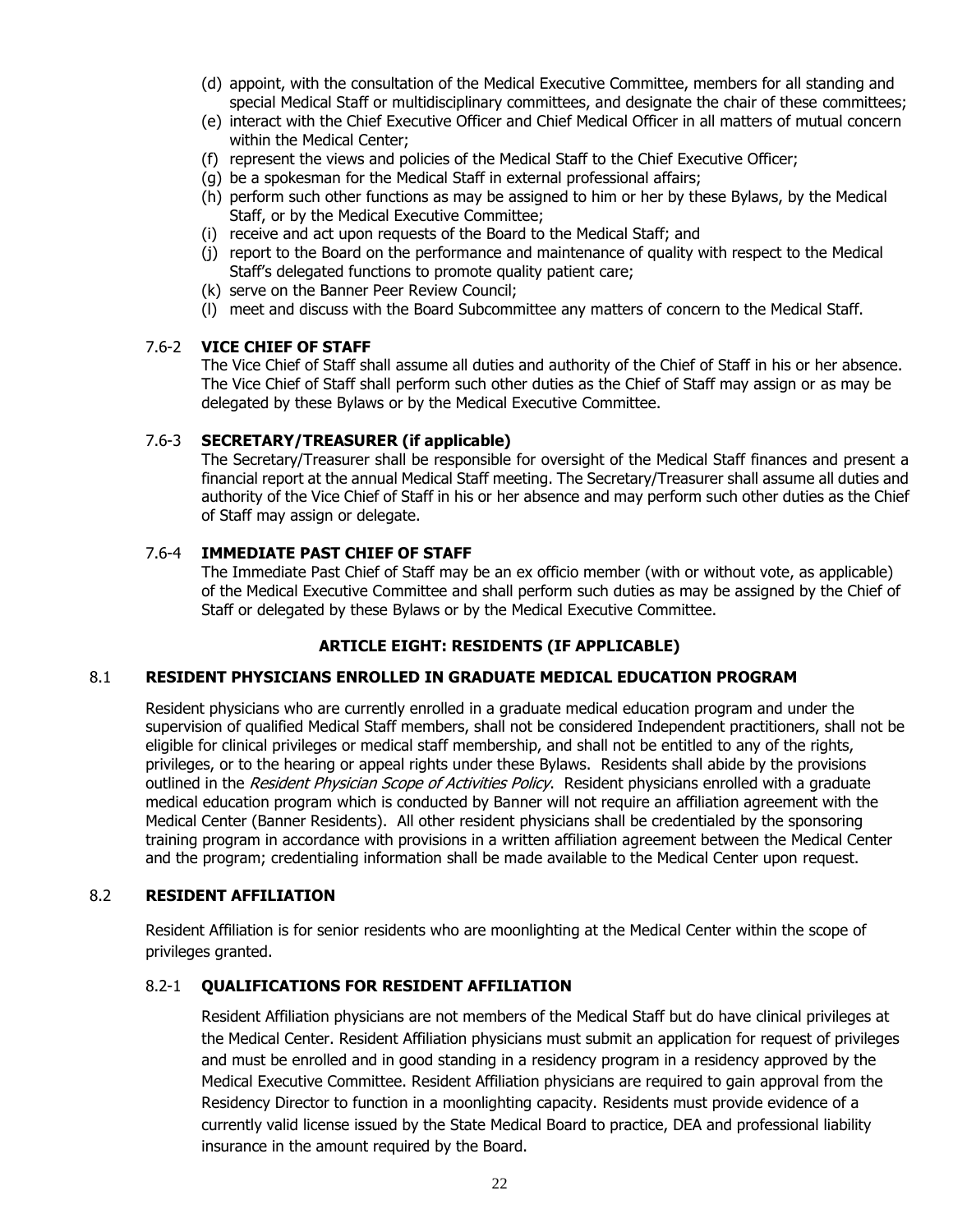#### 8.2-2 **PREROGATIVES**

The prerogatives of Resident Affiliation physicians are to:

- (a) Practice within the scope defined in their Delineation of Privileges;
- (b) Access Medical Center information, via Clinical Connectivity, for their own patients;
- (c) Attend Committee meetings when invited by the Committee leadership;
- (d) Attend Continuing Medical Education programs at the Medical Center;
- (e) Receive Medical Staff Newsletters and other facility publications
- 8.2-3 Resident Affiliation physicians do not have the right to vote or attend meetings other than those to which they have been invited.
- 8.2-4 Resident Affiliation physicians will be subject to the requirements of focused professional practice evaluation as established by the Medical Executive Committee.
- 8.2-5 Resident Affiliation privileges will expire 60 days after completion of the residency training program.
- 8.2-6 A Resident Affiliation physician will become a member of the medical staff as a change in a category with a request for medical staff membership and privileges to continue practicing at the medical center and pending completion of verification of the state license, verification of residency training and confirmation of enrollment in the National Practitioner Data Bank continuous query, completion of an updated privilege form and approval by the Board.

# **ARTICLE NINE: COMMITTEES**

#### 9.1 **DESIGNATION**

The committees described in this Article shall be the standing committees of the Medical Staff. The Chief of Staff may appoint other standing committees for specific purposes, the descriptions of which will be contained in a committee charter. When appropriate, the Medical Executive Committee may recommend the creation, elimination, modification, or combination of committees. Such recommendation shall become effective upon Board approval and shall not require formal amendment of these Bylaws. In addition, special or ad hoc committees may be appointed for specific purposes by the Chief of Staff; such appointment will cease upon the accomplishment of the purpose of the committee. Such special or ad hoc committees shall report to the Medical Executive Committee.

#### 9.2 **GENERAL PROVISIONS**

#### 9.2-1 **EX OFFICIO MEMBERS**

The Chief of Staff, Chief Medical Officer, the Chief Executive Officer or their respective designees and Medical Directors as consistent with their contract duties are ex officio members without vote of all standing and special committees of the Medical Staff. Peer Review Committee members may serve as ex-officio appointee(s) with vote on committees of the Medical Staff if and as requested by the Chief of Staff or Chief Executive Officer.

#### 9.2-2 **SUBCOMMITTEES**

Any standing committee may elect to perform any of its specifically designated functions by appointing a subcommittee which reports its recommendations to the parent committee. Any such subcommittee may include individuals appointed by the committee chair who are not members of the standing committee.

# 9.2-3 **SPECIAL OR STANDING INTERDICIPLINARY COMMITTEES**

When a procedure or group of procedures is performed on a regular basis by members of more than one clinical specialty, the Medical Executive Committee may create a committee to recommend privileges and develop regulations in regard to the performance of those procedures. The formed committee may carry out peer review and make recommendations to the Peer Review Committee.

#### 9.2-4 **APPOINTMENT OF MEMBERS AND CHAIRMEN**

Except as otherwise provided, the Chief of Staff shall appoint, in consultation with the Medical Executive Committee, the members and chair of any Medical Staff committee formed to accomplish Medical Staff functions. The chairmen of all committees shall be members of the Active Staff.

# 9.2-5 **TERM, PRIOR REMOVAL, AND VACANCIES**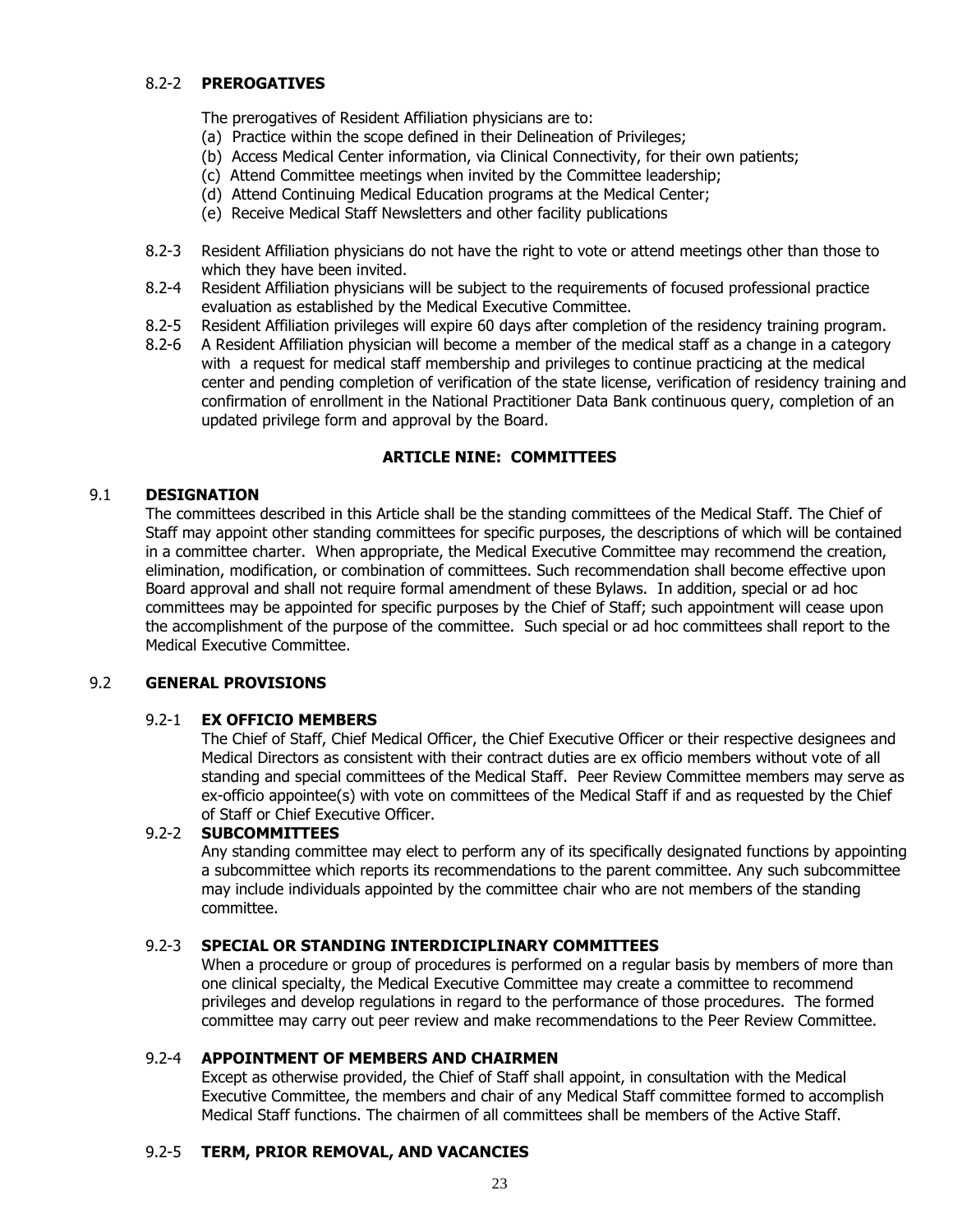- (a) Except as otherwise provided, committee members and chairmen shall be appointed by the Chief of Staff for a term of two years or until the member's successor is appointed, unless such member or chair sooner resigns or is removed from the committee.
- (b) A Medical Staff member serving on a committee, except one serving ex officio, may be removed by the Chief of Staff from the committee for failure to remain as a member of the staff in good standing, or by action of the Medical Executive Committee.
- (c) A vacancy in any committee may be filled for the unexpired portion of the term in the same manner in which the original appointment was made.

# 9.2-6 **VOTING RIGHTS**

Each Medical Staff committee member shall be entitled to one vote on committee matters unless disallowed by staff category. Medical Center personnel assisting the Medical Staff in performance of the functions of the committee shall have no voting rights.

# 9.3 **MEDICAL EXECUTIVE COMMITTEE**

The Medical Executive Committee acts as the organizational body which oversees the functions and duties of the Medical Staff. It is empowered by the organized medical staff to act for the Medical Staff, to coordinate all activities and policies of the Medical Staff and Committees and is actively involved in ensuring excellent patient care.

# 9.3-1 **COMPOSITION**

The Medical Executive Committee includes physicians and may include other licensed independent practitioners. Membership shall consist of:

- (a) Chief of Staff, as Chair
- (b) Vice-Chief of Staff
- (c) Immediate Past Chief of Staff (ex officio, with vote)
- (d) Secretary/Treasurer, if applicable
- (e) Member at Large, if applicable
- (f) Committee Chairs, if applicable
- (g) Credentials Committee Chair, if applicable
- (h) Community-Based Physician, if applicable (with vote)\*
- (i) Chief Medical Officer (ex officio without vote); if applicable
- (j) Chief Executive Officer and/or Chief Operating Officer (ex officio without vote)
- (k) Chief Nursing Officer (ex officio without vote)
- (l) Other representation as necessary, may be appointed by the Chief of Staff and approved by majority vote of the Medical Executive Committee (ex officio, without vote)

\*Community-based physician representative shall be appointed by the Chief of Staff and Chief Executive Officer.

Chairs of standing committees may be invited to meetings of the Medical Executive Committee as necessary (without vote).

# 9.3-2 **ELECTIONS, TERMS, VACANCIES, AND REMOVALS**

#### (a) **ELECTIONS**

The medical staff officers shall be elected in the manner prescribed in Section 7.5.

# (b) **TERMS OF OFFICE**

With the exception of ex officio members, all members of the Medical Executive Committee shall serve a two year term. Members serving on the Medical Executive Committee by virtue of appointment by the Chief of Staff shall serve two year terms that terminate on December 31st. The Chief of Staff may appoint these members to subsequent two-year terms with approval of the Medical Executive Committee, or appoint new members, with approval of the Medical Executive Committee.

# (c) **REMOVALS AND VACANCIES**

Removals and vacancies of medical staff officers and other Medical Executive Committee members, will be handled in the manners prescribed in Section 7.5. Vacancies among at-large members may be filled by appointment by the Chief of Staff with approval of the Medical Executive Committee.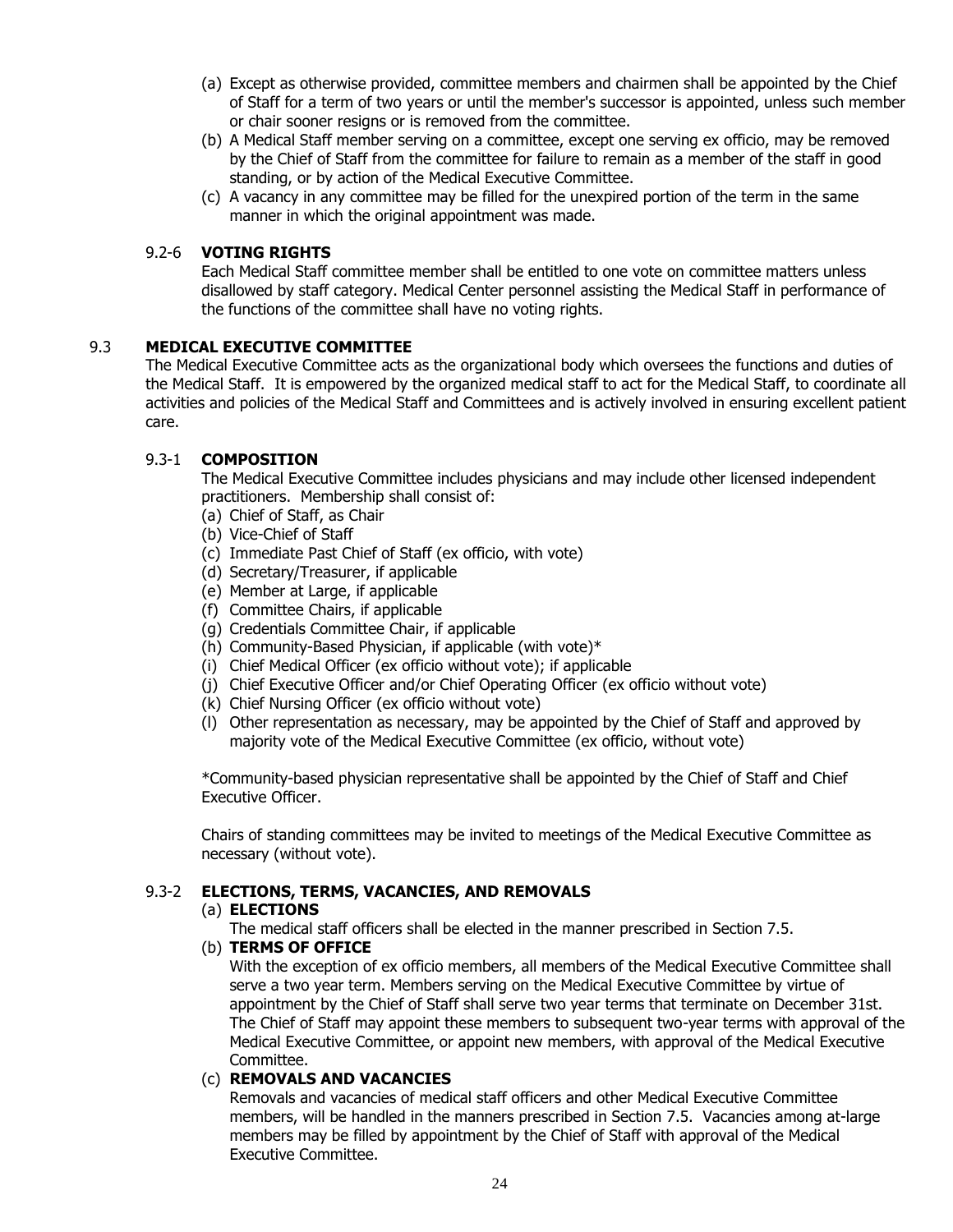# 9.3-3 **DUTIES**

The duties and authority of the Medical Executive Committee are to:

- (a) Act on all matters of Medical Staff business, except for the election or removal of medical staff officers and for the approval of Medical Staff Bylaws. The Medical Executive Committee may act on behalf of the Medical Staff between meetings of the Medical Staff within the scope of its authority as set forth herein;
- (b) Receive and act upon reports and recommendations from Medical Staff committees, and other assigned activity groups;
- (c) Make recommendations to the Board regarding the organized medical staff structure, and the process used to review credentials and delineate privileges;
- (d) Coordinate and implement the professional and organizational activities and policies of the Medical Staff, including but not limited to the review of department and committee policies and procedures, the review of committee reports, the determination of dues and assessments of members; responsibility for the investment and expenditure of Medical Staff funds which shall be exclusively for purposes permitted by the IRS and consistent with the responsibilities of the Medical Staff;
- (e) Review aggregate quality performance data and make recommendations for quality improvement;
- (f) Review quality parameters and indicators recommended by departments, Care Management and/or Banner;
- (g) Account to the Board for the quality and efficiency of medical care provided to patients in the Medical Center, including a summary of specific findings, actions, and results and including an assessment of the quality of services rendered pursuant to contract; and for the other responsibilities delegated by the Board to the Staff;
- (h) Represent the views of the Medical Staff to the Board and make recommendations to the Chief Executive Officer and to the Board on Medical Center medico-administrative matters;
- (i) Review the qualifications, credentials, performance, delineation of privileges and professional competence and character of Medical Staff applicants and members and make recommendations to the Board regarding such matters;
- (j) Review quality issues regarding contracted services and make recommendations to the Chief Executive Officer as necessary;
- (k) Take reasonable steps to ensure professionally ethical conduct and competent clinical performance on the part of staff members;
- (l) Designate such committees as may be appropriate to assist in carrying out the duties and responsibilities of the Medical Staff and provide consultation to the Chief of Staff in the appointment of members to such committees;
- (m) Assist in obtaining and maintaining regulatory compliance of the Medical Center;
- (n) Review and act on information derived from Risk Management, incident reports, and trend analysis, concurrent and retrospective, to effectively maintain a safe patient environment and reduce liability;
- (o) Make recommendations to the Medical Staff for the approval of, use of, and material changes in format of the medical record;
- (p) Declare a medical record complete for purposes of filing after reasonable attempts to contact the responsible physician have failed;
- (q) Provide oversight for the Utilization Review process, including review and approval of the annual Utilization Review Plan; and
- (r) Act on behalf of the organized Medical Staff.

# 9.3-4 **MEETINGS**

The Medical Executive Committee shall meet as often as necessary, but at least monthly and shall maintain a record of its proceedings and actions.

# 9.3-5 **ATTENDANCE REQUIREMENTS**

All members of the Medical Executive Committee are required to attend.

# 9.4 **PEER REVIEW COMMITTEEE**

9.4-1 **COMPOSITION**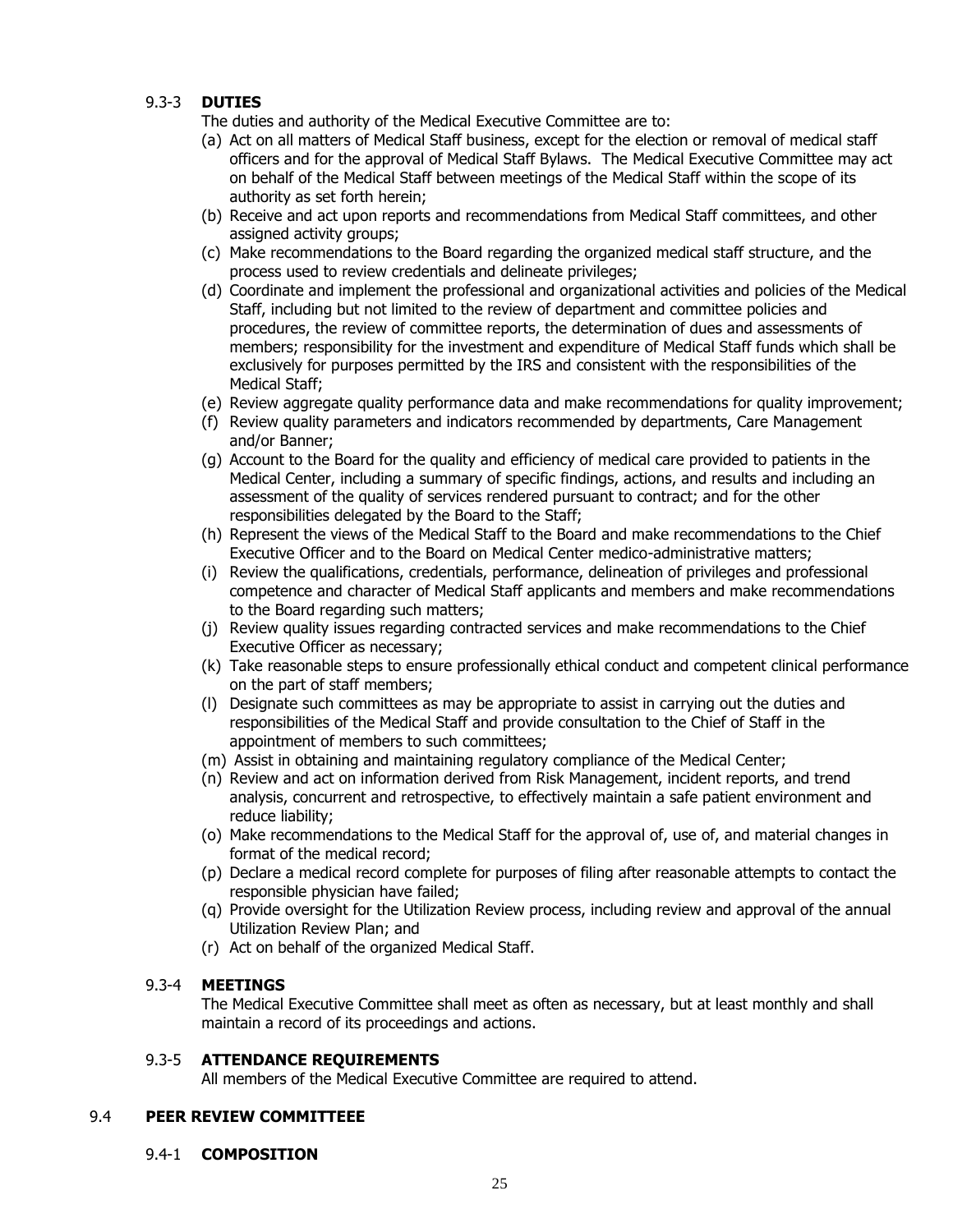The Medical Executive Committee may function as the Peer Review Committee as applicable by facility. For facilities with a separate committee, the Peer Review Committee (PRC) shall consist of at least three members. The Chair shall designate a member of the Committee as Vice-Chair. Members shall be members of the medical staff engaged to assist the Medical Staff in the performance of its functions and duties, including its peer review and quality improvement activities. The Chief Executive Officer shall serve as ex officio members of the PRC (without vote). Members shall be appointed for staggered terms of three years and may be appointed for successive terms. For the initial term, members may be appointed for a term less than three years.

# 9.4-2 **QUALIFICATIONS**

PRC members (except the Chief Medical Officer) must continuously satisfy the qualifications and complete the requirements set forth in Section 3.1. Such members must demonstrate leadership skills and may not have disabling conflicting interests.

# 9.4-3 **SELECTION AND REVIEW PROCESS**

New members shall be appointed by the Chief of Staff, subject to approval by the Medical Executive Committee. The Medical Executive Committee will periodically review the performance of PRC members and may remove any member for failure to maintain qualifications as outlined in Bylaws Section 9.4-2 and/or uphold the duties of the position as outlined in Bylaws Section 9.4-4 or for any other reason.

#### 9.4-4 **DUTIES**

The duties of the Peer Review Committee are to:

- (a) Take reasonable steps to ensure professionally ethical conduct and competent clinical performance on the part of staff members;
- (b) Enforce the Bylaws, rules and regulations, and policies of the department and the Medical Center;
- (c) Review sentinel events, near misses, and complex clinical issues;
- (d) Review potential conflicts of interest and recommend actions to address actual conflicts;
- (e) Investigate, review and resolve complaints of disruptive conduct by any of member of the Medical and Advanced Practice Provider/Allied Health Professional Staff;
- (f) Serve as a resource for moral and ethical issues;
- (g) Monitor and evaluate the quality and appropriateness of patient care and professional performance;
- (h) Seek peer review assistance from external sources if and when the PRC determines that such assistance is appropriate and/or necessary.
- (i) Review aggregate quality performance data of individual physicians and make recommendations for quality improvement in the context of peer review;
- (j) Share information with the Departments and Committees to provide opportunities for learning and process improvement;
- (k) Review professional competence issues identified as part of its ongoing quality and performance improvement, clinical, administrative and educational functions as well as issues referred from a department chair, Medical Director or Chief Medical Officer;
- (l) Implement investigative and precautionary tools as required, including requiring educational/health assessments, supervision, consultation and suspension as warranted
- (m) Recommend to the Medical Executive Committee as required the limitation, revocation or termination of Medical Staff membership and/or privileges;
- (n) Establish a subcommittee or subcommittees as are necessary to perform its duties. Members of subcommittees may include practitioners who are not members of the PRC and/or who are not members of the Medical Staff; and
- (o) Serve as ex officio appointee(s) with vote on committees of the Medical Staff if and as requested by the Chief of Staff or Chief Executive Officer.

#### 9.4-5 **MEETINGS**

The Peer Review Committee shall meet as often as necessary, but at least (monthly) and shall maintain a record of its proceedings and actions.

# 9.5 **CREDENTIALS COMMITTEE (if applicable)**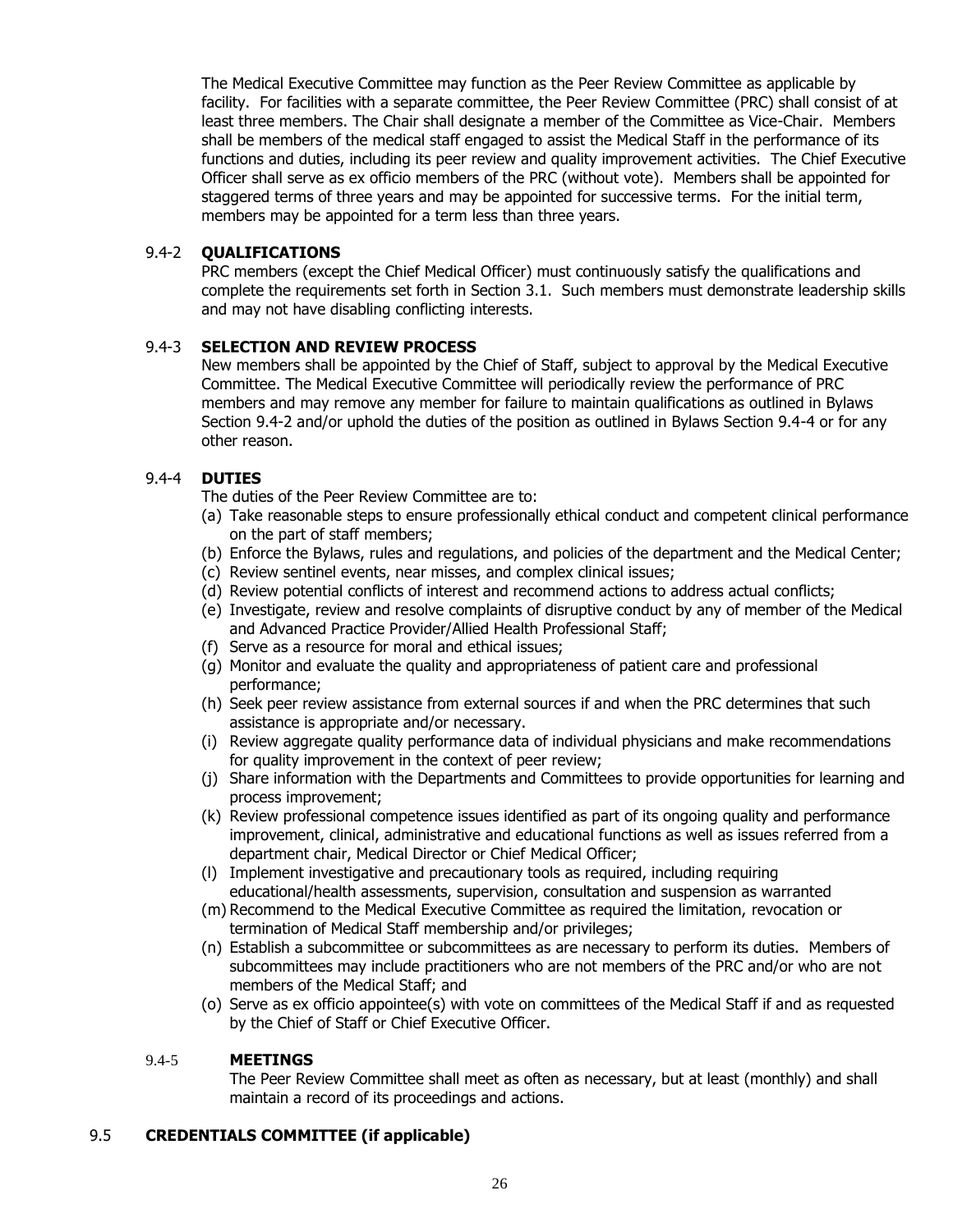# 9.5-1 **COMPOSITION**

The Credentials Committee shall consist of at least five voting members who shall be Active Staff members in good standing and will be appointed by the Chief of Staff, one of whom shall be designated by the Chief of Staff as chair. The Chief Executive Officer and the Chief Medical Officer shall be ex-officio members without vote.

# 9.5-2 **DUTIES**

The duties of the Credentials Committee are to perform the key function of credentialing as described in these Bylaws under the oversight and direction of the Medical Executive Committee. The Credentials Committee shall review all applications for appointment, reappointment, and the granting, renewal or revision of clinical privileges and make recommendations as to whether the Applicants meet the Medical Staff's criteria for membership and/or clinical privileges.

In addition, the following functions shall also be performed by the Credentials Committee:

- (a) Oversee a mechanism to ensure that all providers with clinical privileges maintain required credentials ongoing:
- (b) Through recommendations made related to clinical privileges, ensure that the same level of quality of care is provided by all individuals with delineated clinical privileges, within Medical Staff Departments, across Departments and between members and non-members of the Medical Staff who have clinical privileges;
- (c) Oversee a mechanism to ensure that the scope of practice of individuals with clinical privileges is limited to the clinical privileges granted;
- (d) Make recommendations to the Medical Executive Committee with regard to any revisions on the process for appointment, reappointment or delineation of clinical privileges.

# 9.5-3 **MEETINGS**

The Credentials Committee shall meet monthly and shall report their recommendations and activities to the Medical Executive Committee.

# 9.6 **BYLAWS COMMITTEE (if applicable)**

# 9.6-1 **COMPOSITION**

The Medical Executive Committee may function as the Bylaws Committee as applicable by facility. For facilities with a separate committee, the Bylaws Committee shall be composed of a Chair, who shall be the Vice Chief of Staff, and at least two (2) other members who shall be appointed by the Chief of Staff. Banner Health legal counsel shall be an Ex-officio member of the Bylaws Committee, without vote.

# 9.6-2 **DUTIES**

The duties of the Bylaws Committee are to:

- (a) conduct a review of the Bylaws when deemed necessary, but at least biennially ;
- (b) submit to the Medical Executive Committee recommendations for changes in the Bylaws; and
- (c) receive and evaluate, for recommendation to the Medical Executive Committee, suggestions for modifying the Bylaws.

# 9.7 **ETHICS PROGRAM (if applicable)**

The Ethics Program at the facility is an interdisciplinary group that offers consultative services for ethical issues, questions or dilemmas related to patient care, and is available to consult with families, patients, health care professionals and Medical Center employees desiring assistance with ethical decision making.

The Ethics Program is comprised of physicians from a variety of specialties if possible and associates including but not limited to social work, chaplaincy, nursing, risk management and administration. The members of the Ethics Program are convened on an ad hoc basis. The Medical Executive Committee will serve as the oversight committee for the Ethics Program.

# **ARTICLE TEN: MEETINGS**

#### 10.1 **MEDICAL STAFF MEETINGS**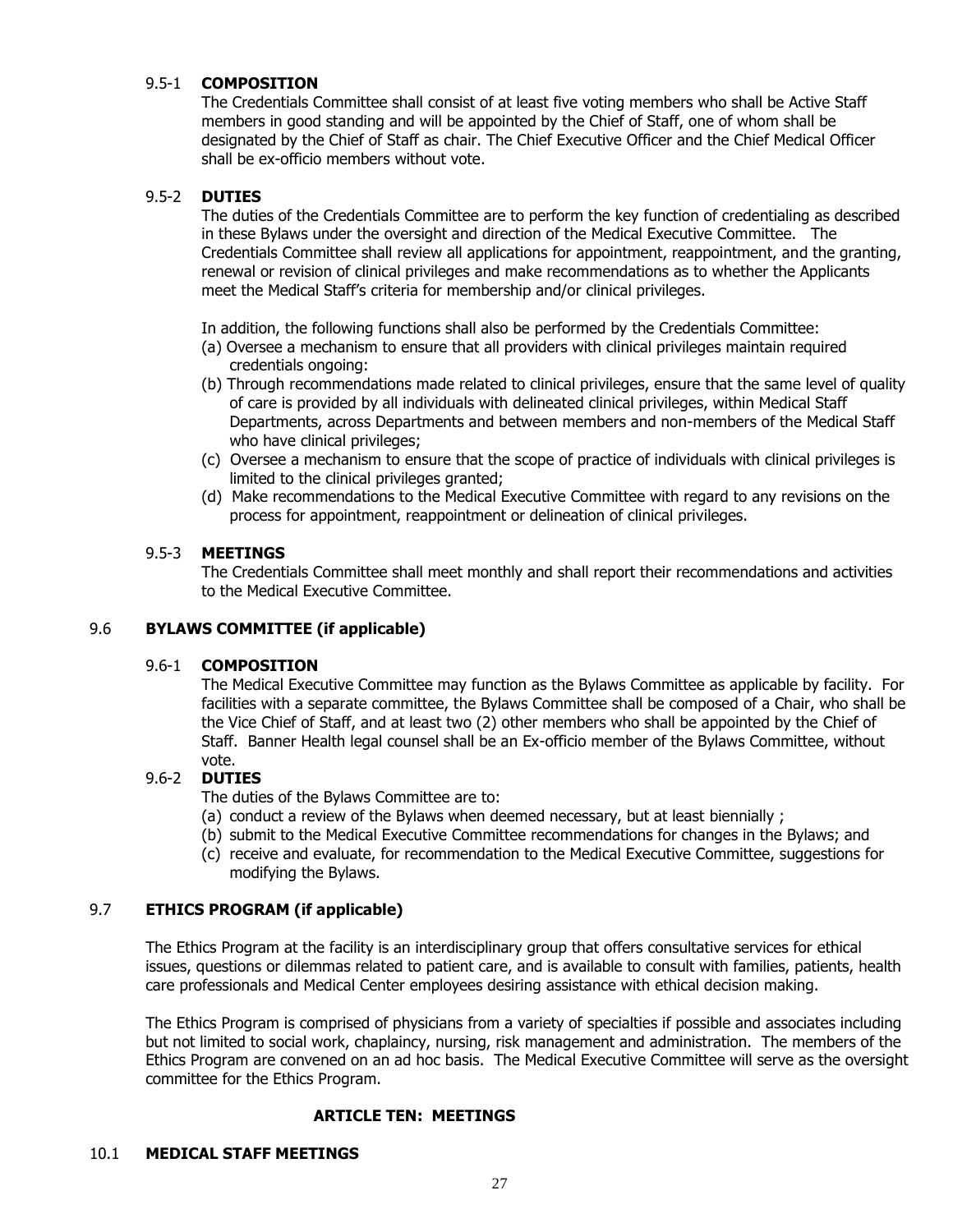#### 10.1-1 **REGULAR MEETINGS**

General staff meetings will be held at least annually and may be held more frequently.

#### 10.1-2 **SPECIAL MEETINGS**

A special meeting of the Medical Staff may be called by the Chief of Staff, the Medical Executive Committee, or the Board. The Chief of Staff will call for such a meeting upon petition signed by a majority of the members of the Active Staff.

# 10.2 **CLINICAL COMMITTEE MEETINGS**

#### 10.2-1 **REGULAR MEETINGS**

Clinical committees may, by resolution, provide the time for holding regular meetings. A committee must meet as often as necessary to conduct business.

#### 10.2-2 **SPECIAL MEETINGS**

A special meeting of any committee may be called by the chair thereof and must be called by the chair at the written request of the Chief of Staff, or the Medical Executive Committee. A notice of such special meeting will be sent to all members of the committee. Advanced notice of at least two days of such special meeting will be given to all members of the committee.

#### 10.2-3 **EXECUTIVE SESSION**

Any committee may call itself into executive session at any time during a regular or special meeting. Only the voting members of the applicable group and other individuals who have a legitimate reason to be present including the Chief Executive Officer or his/her designee may remain during such session. Separate minutes must be kept of any executive session.

# 10.3 **ATTENDANCE REQUIREMENTS**

# 10.3-1 **CHART REVIEW**

A practitioner whose patient's clinical course of treatment is scheduled for case discussion as part of regular quality review activities may be required by the facility PRC to present the case. If the practitioner has been so notified, Medical Executive Committee or the Chief of Staff will inform the practitioner that his or her attendance will be mandatory at the meeting at which the case is to be discussed. Absent good cause, failure to appear may result in automatic suspension of clinical privileges under Section 6.6-7.

# 10.4 **QUORUM**

#### 10.4-1 **GENERAL STAFF MEETINGS**

A majority of those present at any regular or special meeting shall constitute a quorum for the transaction of any business under these Bylaws.

#### 10.4-2 **COMMITTEE MEETINGS**

The presence of s majority of the voting members of the Credentials Committee (if applicable), Medical Executive Committee and Peer Review Committee shall constitute a quorum for that respective committee. The presence of 2 voting members shall constitute a quorum at any other committee meeting.

# **ARTICLE ELEVEN: CONFIDENTIALITY, IMMUNITY, RELEASES AND INDEMNIFICATION**

#### 11.1 **AUTHORIZATIONS AND RELEASES**

By submitting an application for staff appointment or reappointment or by applying for or exercising clinical privileges or providing specified patient care services at the Medical Center, a practitioner:

(a) authorizes Medical Center representatives to solicit, provide, and act upon information bearing on or reasonably believed to bear upon the practitioner's professional ability, utilization practices, and qualifications;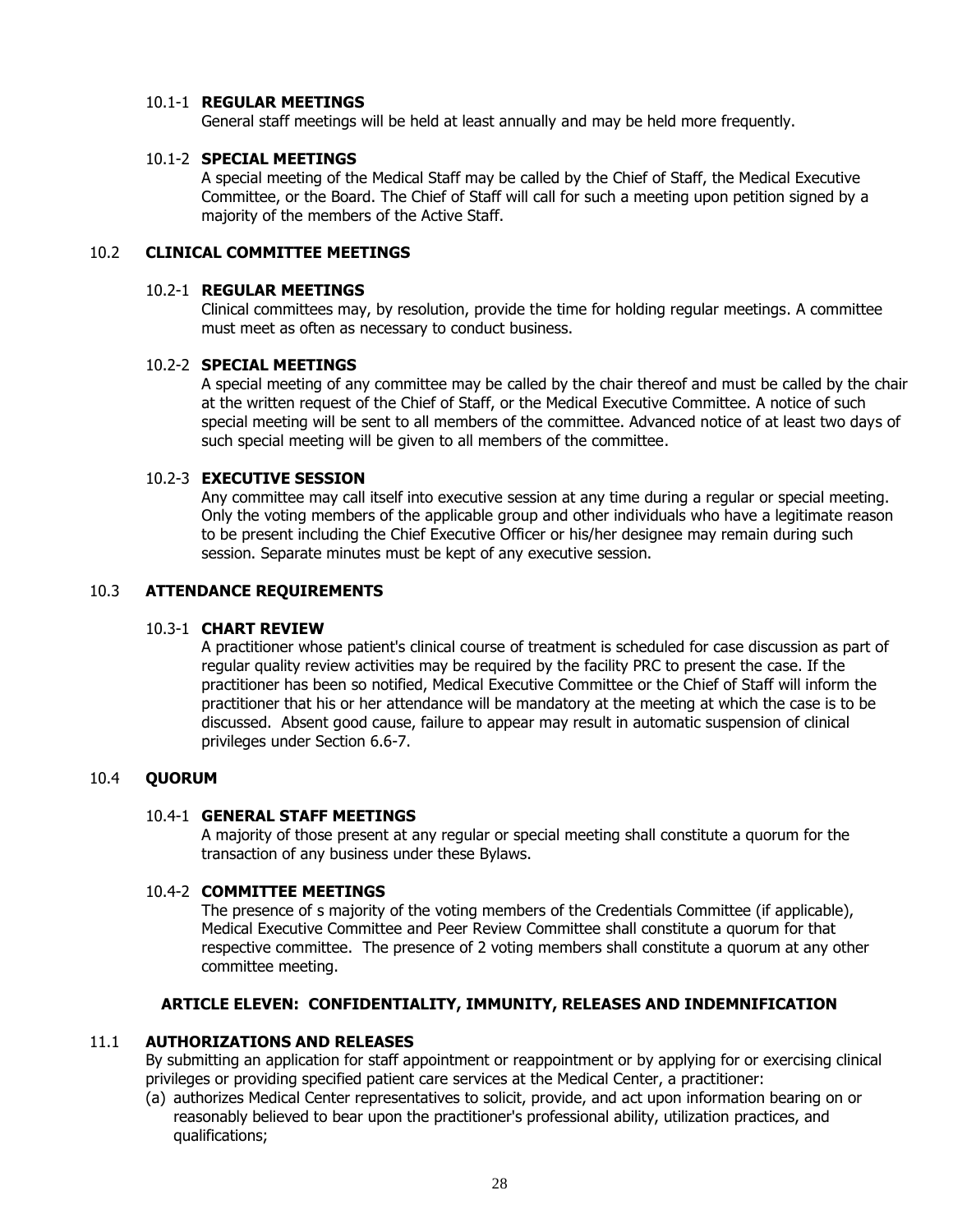- (b) agrees to be bound by these Bylaws regardless of whether membership or clinical privileges are granted or are subsequently limited or terminated;
- (c) acknowledges that the provisions of this Article are express conditions to an application for, or acceptance of, staff membership, and the continuation of such membership and the exercise of clinical privileges or provision of specified patient care services at the Medical Center;
- (d) agrees to release from legal liability and hold harmless the Medical Center, Medical Staff, members of the Medical Staff, Medical Staff committees and all persons engaged in peer review activities, which include but are not limited to those activities identified in Section 11.3 of these Bylaws as well as any other Medical Staff functions provided for, or permitted, in the Bylaws or any applicable federal or state statute or regulation; agrees that his/her sole remedy for any corrective action taken or recommended by the Medical Staff, for failure to comply with these Bylaws or the Fair Hearing Plan, or for any other peer review action shall be the right to seek injunctive relief pursuant to the applicable state statute;
- (e) agrees to release from legal liability and hold harmless any individual who or entity which provides information regarding the practitioner to the Medical Center or its representatives; and
- (f) Authorizes the release of information about the practitioner in accordance with the Banner Sharing of Peer Review Information Policy.

# 11.2 **CONFIDENTIALITY OF INFORMATION**

Information obtained or prepared by any representative for the purpose of evaluating qualifications, improving the quality and efficiency of patient care, reducing morbidity and mortality, or contributing to teaching or clinical research, shall, to the fullest extent permitted by law, be confidential. Such information shall only be disseminated to the extent necessary for the purposes identified above or except as otherwise specifically authorized by law. Such confidentiality shall also extend to information provided by third parties.

# 11.3 **ACTIVITIES COVERED**

The confidentiality and immunity provided by this Article applies to all information obtained or disclosures made in connection with this or any other health care facility or organization's activities concerning, but not limited to:

- (a) applications for appointments, reappointment, clinical privileges, or specified services;
- (b) appraisals and/or periodic reappraisals of care or professional conduct;
- (c) corrective or disciplinary actions;
- (d) hearings and appellate reviews;
- (e) quality review activities;
- (f) utilization review and management activities;
- (g) claims reviews;
- (h) profiles and profile analysis;
- (i) significant clinical event review;
- (j) risk management activities; and
- (k) other Medical Center, committee, or staff activities related to monitoring and maintaining quality and efficient patient care and appropriate professional conduct.

# 11.4 **RELEASES AND DOCUMENTS**

Each practitioner shall execute general and specific releases and provide documents when requested by the Chief of Staff, chair of the applicable committee, or their respective designees. Execution of such releases is not a prerequisite to the effectiveness of this Article. Failure to execute such releases or provide requested documentation shall result in an application for appointment, reappointment, or clinical privileges being deemed voluntarily withdrawn, and it shall not be further processed. Failure to execute such releases or provide documents upon request during a term of appointment to the staff shall result in automatic suspension as provided in Section 6.6-8.

#### 11.5 **CUMULATIVE EFFECT**

Provisions in these Bylaws and in application and reapplication forms relating to authorization, confidentiality of information and immunities from liability are in addition to other protection provided by relevant state and federal law and are not in limitation thereof. A finding by a court of law or administrative agency with proper jurisdiction that all or any portion of any such provision is not enforceable shall not affect the legality or enforceability of the remainder of such provision or any other provision.

# 11.6 **INDEMNIFICATION**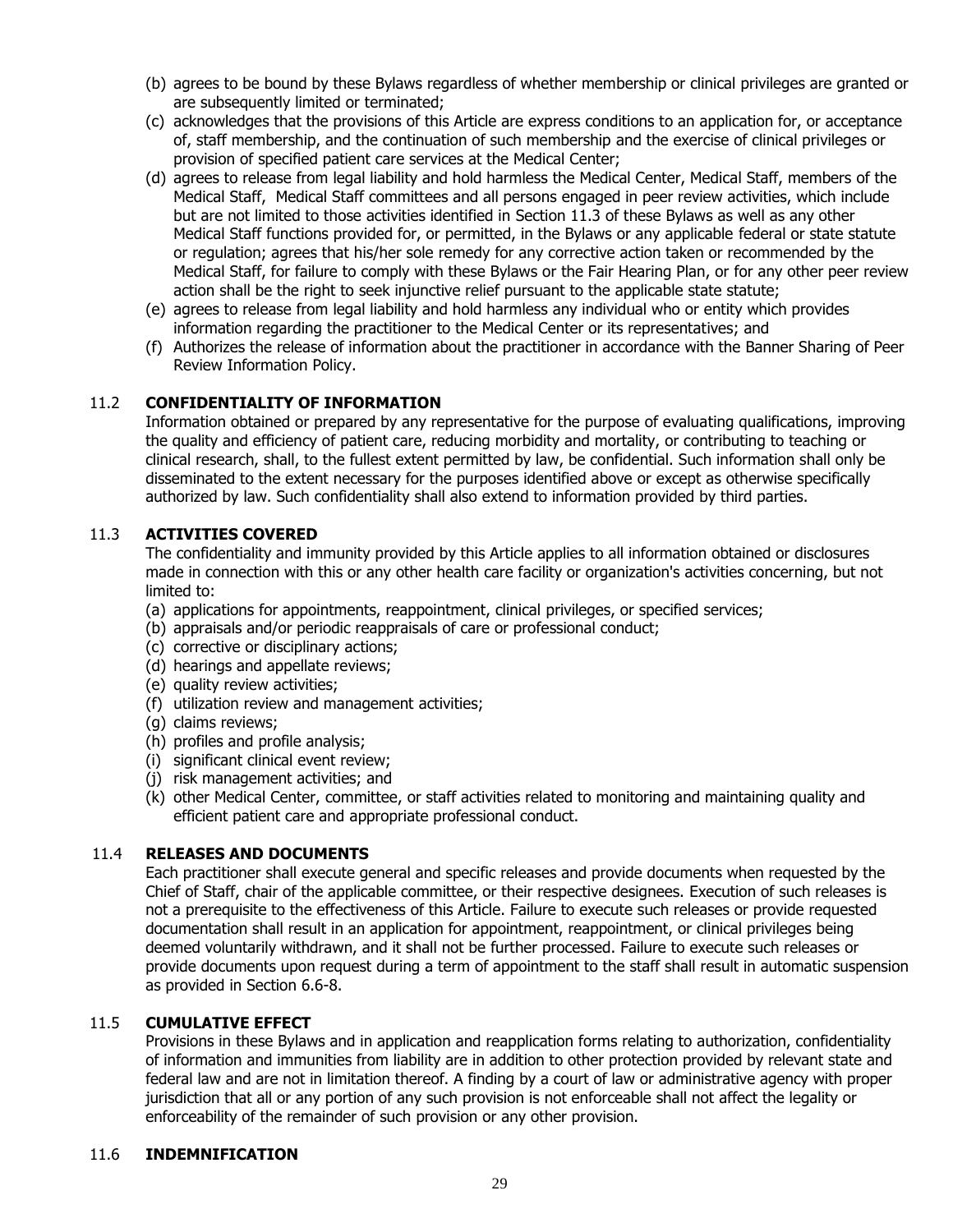Banner Health shall provide indemnification for Medical Staff activities pursuant to the policy adopted by the Board.

#### **ARTICLE TWELVE: GENERAL PROVISIONS**

#### 12.1 **MEDICAL STAFF RULES AND REGULATIONS**

Subject to approval by the Board, the Medical Executive Committee shall adopt and amend such Medical Staff Rules and Regulations as may be necessary to implement the general principles found in these Bylaws; such rules and regulations shall be consistent with these Bylaws and Medical Center policies. The Medical Staff Rules and Regulations may not conflict with the Banner Health Bylaws.

#### 12.2 **STAFF DUES (as applicable)**

The Medical Executive Committee shall establish the amount of annual dues. The process for assessing annual dues is defined in the Medical Staff Dues Policy.

#### 12.3 **SPECIAL NOTICE**

When special notice is required, the Medical Staff Office shall send such notice by certified mail, return receipt requested to the address provided by the practitioner, email with confirmation of receipt, hand delivery with confirmation of receipt, or facsimile with confirmation of receipt. If the post office indicates that the letter has been refused, such notice shall be deemed to be delivered on the date delivery was first attempted. If the post office indicates the letter is undeliverable, the Medical Staff Office shall attempt to contact the practitioner at the location last identified by him or her. If such attempt is unsuccessful, notice shall be deemed to be delivered on the date delivery was first attempted.

# 12.4 **CONSTRUCTION OF TERMS AND HEADINGS**

The captions or headings in these Bylaws are for convenience only and are not intended to limit or define the scope or effect of any provision of these Bylaws.

#### 12.5 **PARLIAMENTARY PROCEDURE**

All committee meetings will be conducted with the intent of allowing interested parties an opportunity to provide their input and to achieve a fair resolution. Robert's Rules of Order, Newly Revised, shall provide general guidance for the conduct of meetings, but adherence to Robert's Rules of Order is not required, and technical or non-substantive departures from such rules shall not invalidate action taken at such a meeting.

#### 12.6 **CONFLICT RESOLUTION**

#### 12.6-1 **STAFF MEMBER CHALLENGE**

Any member of the Medical Staff may challenge any rule or policy established by the Medical Executive Committee by submitting to the Chief of Staff written notification of the challenge, with a petition signed by one third of the members of the active Medical Staff and the basis for the challenge, including any recommended changes to the rule or policy.

# 12.6-2 **MEDICAL EXECUTIVE COMMITTEE REVIEW**

The Medical Executive Committee will consider the challenge at its next meeting and will determine what changes will be made to the rule or policy or may, at its discretion, appoint a subcommittee to review the challenge and recommend potential changes to address the concerns. The Medical Executive Committee may use internal or external resources to assist in resolving the conflict. The Medical Executive Committee will review subcommittee recommendations and take final action on the rule or policy, subject to Board approval as required. The Medical Executive Committee will communicate all changes to the Medical Staff.

#### 12.6-3 **CONFLICT RESOLUTION RESOURCES AND BOARD RESPONSIBILITY**

A recommendation to use either internal or external resources to resolve the conflict may be made by the Board, the Chief Executive Officer, or the Medical Executive Committee. Any conflict regarding the use of such resources or the process to be followed will be decided by the Board through the Medical Staff Subcommittee. The Board has final authority to resolve differences between the Medical Staff and the Medical Executive Committee.

# 12.7 **HISTORIES AND PHYSICALS**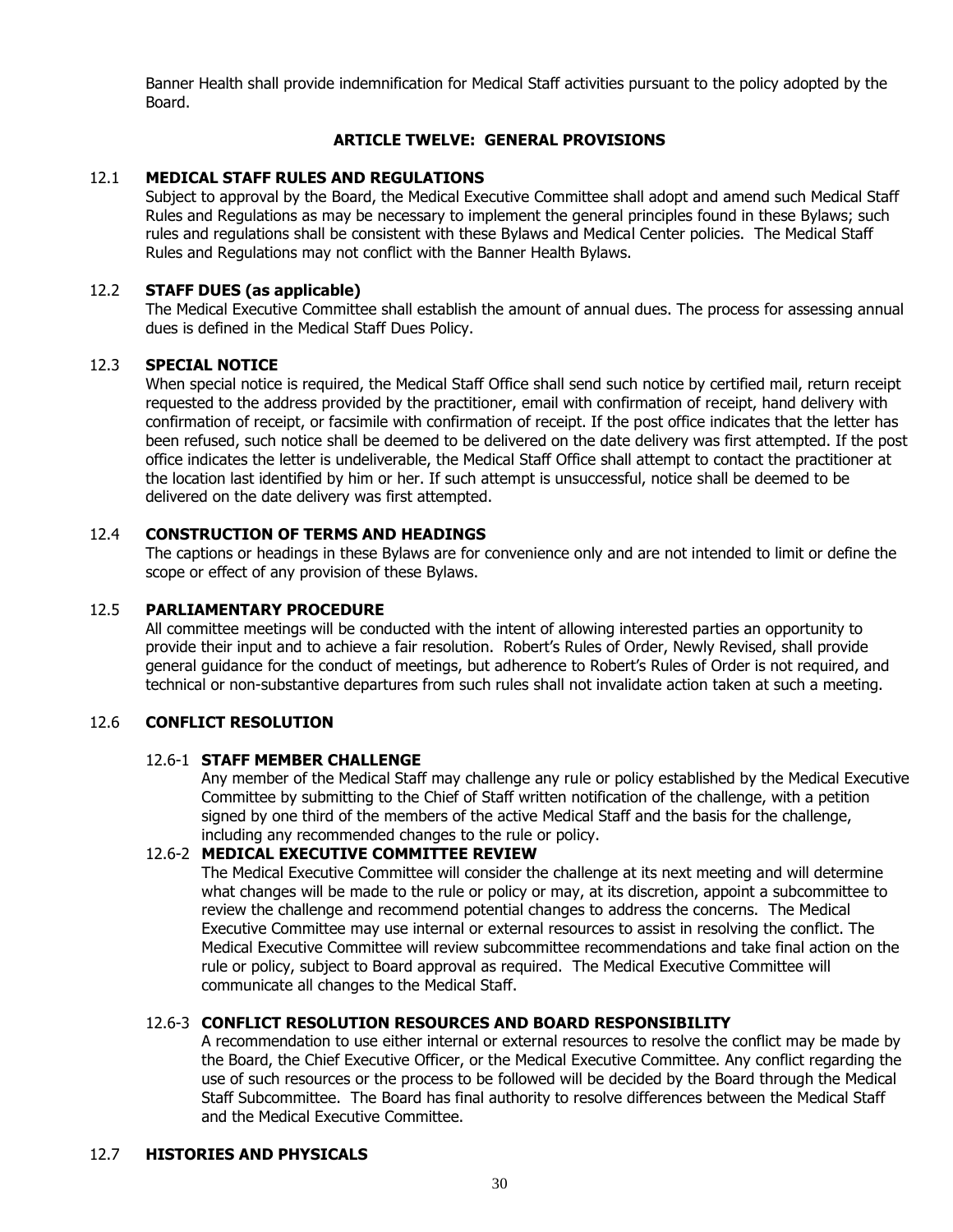A history and physical examination (H&P) in all cases shall be completed by a physician, oral surgeon, podiatrist and dentist within the scope of their training or Advanced Practice Provider who is approved by the Medical Staff to perform admission H&Ps within 24 hours after admission. The completed H&P must be on the medical record prior to surgery or invasive procedure or a pre-procedural assessment for any procedure in which moderate sedation will be administered; or the case will be cancelled unless the responsible practitioner documents in writing that such delay would constitute a hazard to the patient. A legible H&P performed within 30 days prior to admission is acceptable with an updated medical record entry documenting an examination for any changes in the patient's condition. The content of a complete H&P is delineated in the Medical Staff Medical Records Policy.

#### 12.8 **TREATING FAMILY MEMBERS**

Unless deemed appropriate by the Chief of Staff or the Chief Medical Officer, practitioners may not treat immediate family members within Banner Hospitals except in an emergency or when another qualified practitioner is not available timely. Immediate family members are defined as parents, children, siblings or spouse.

#### **ARTICLE THIRTEEN: ADOPTION AND AMENDMENT**

#### 13.1 **MEDICAL STAFF AUTHORITY AND RESPONSIBILITY**

The Medical Staff shall be responsible for the development, adoption, and periodic review of these Bylaws which must be consistent with Medical Center policies, Banner Bylaws, and applicable laws. The Medical Staff shall exercise its responsibility in a reasonable, timely and responsible manner, reflecting the interest of providing patient care of recognized quality and efficiency and of maintaining a harmony of purpose and effort with the Chief Executive Officer, the Board and the community. These Bylaws may not conflict with the Banner Health Bylaws. In the event that a law or regulatory requirement changes, such change will govern these Bylaws as legally required by the operation of the law.

#### 13.2 **BYLAWS REVIEW**

The Medical Staff has responsibility to formulate, review at least biennially, and recommend to the Board Medical Staff Bylaws and amendments as needed. Reviews shall also be conducted upon request of the Board.

- 13.2-1 The Bylaws of the Medical Staff are adopted by the Medical Staff and approved by the Board prior to becoming effective. Amendments to these Bylaws may be adopted upon approval of the Medical Executive Committee and approval by a majority electronic and/or ballot vote of members of the Active Staff voting. Ballots shall be sent to the Active Staff member by mail or email. A copy of the proposed amendments or a summary thereof will accompany the ballot or be posted online. The ballots must be returned within 14 days after their mailing/emailing at which time they will be tallied. Any ballots received after the designated date shall not be opened and shall not affect the outcome of the vote.
- 13.2-2 The Medical Executive Committee shall have the power to adopt legal modifications or clarifications and such amendments shall be effective immediately upon Board approval. The Medical Executive Committee shall also have the power to adopt such amendments to the Bylaws as are technical, reorganization or renumbering of the Bylaws, or amendments made necessary because of punctuation, spelling, or other errors of grammar or expression, without the requirement for Board approval.

# 13.3 **PERIODIC REVIEW**

- 13.3-1 The Medical Staff Rules and Regulations, Medical Staff Policies, Credentials Manual and Fair Hearing Plan shall be reviewed at least every two (2) years and shall be revised as needed. Reviews shall also be conducted upon request of the Board.
- 13.3-2 The Medical Staff Rules and Regulations, Medical Staff Policies, Credentials Manual and Fair Hearing Plan are adopted by the Medical Executive Committee and approved by the Board prior to becoming effective. Amendments to these documents may be adopted upon approval of the Medical Executive Committee and the Board, subject to Active Staff notification as described below.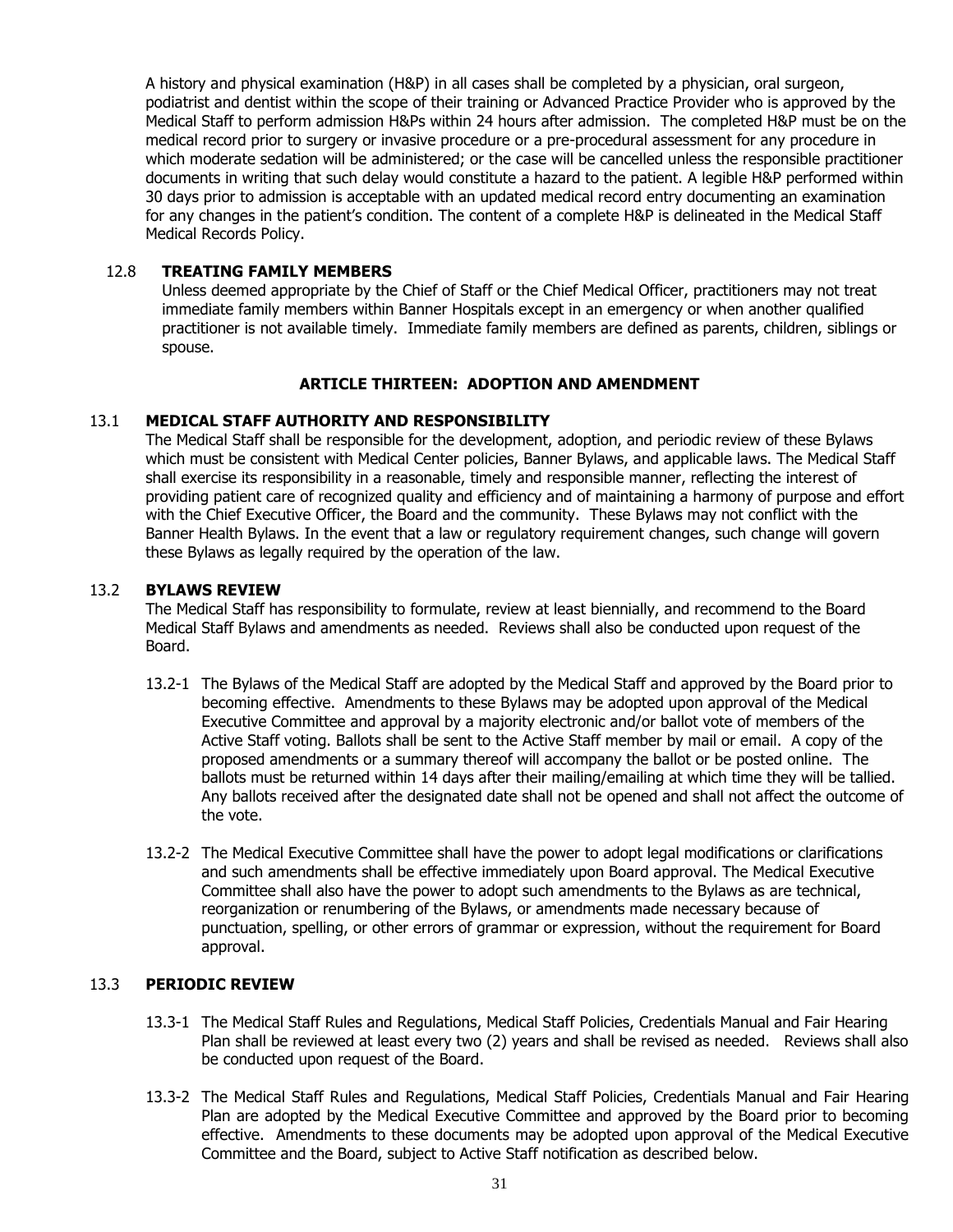# 13.3-3 **COMMUNICATION TO THE MEDICAL STAFF**

- (a) Routine matters. Absent a documented need for urgent action, before acting, the Medical Executive Committee will communicate to the Staff via email the proposed changes to Medical Staff Rules and Regulations and Medical Staff policies, Credentials Manual and Fair Hearing Plan before approving such changes. Members may submit comments and concerns to the Chief of Staff c/o Medical Staff Services within 10 days. If concerns are not received within 10 days, the Medical Executive Committee's recommendation relating to the proposed changes will be submitted to the Board for approval, if applicable, or approved by the Medical Executive Committee. If concerns are received, the Medical Executive Committee will determine whether to approve, modify or reject such proposed changes.
- (b) Urgent matters… In cases of a documented need for urgent amendment, the Medical Executive Committee and Board may provisionally adopt an urgent amendment without prior notification of the Medical Staff. The Medical Executive Committee will immediately notify the Medical Staff of the amendment and provide an opportunity for comment. If concerns are not received within 10 days, the amendment stands. If there is a conflict and s majority of the Active Staff oppose the amendment, the Medical Executive Committee will utilize the conflict resolution process set forth in Section 12.6. If necessary, a revised amendment will be submitted to the Medical Staff, and if approved, to the Board for action.

#### 13.4 **MEDICAL STAFF DIRECT COMMUNICATION TO THE BOARD PROCESS**

The Medical Staff may propose amendments to the Bylaws, Medical Staff Rules and Regulations and Medical Staff policies, Credentials Manual and Fair Hearing Plan directly to the Medical Executive Committee or directly to the Board. To submit an amendment directly to the Board, a petition seeking approval of proposed amendments signed by at least one third of the Active Staff members shall be submitted to the Medical Executive Committee. The Medical Executive Committee will review the proposed amendments at its next meeting and may meet with the applicable Medical Staff members representing the Medical Staff recommendations in the petition and determine whether to recommend language that is acceptable to the Medical Staff and the Medical Executive Committee. The Medical Executive Committee may create a subcommittee to consider the proposed amendments and make recommendations to the Medical Executive Committee. If the Medical Executive Committee proposes revised language, the members of the Medical Staff who proposed the challenge can decide to recommend its original language to the Active Staff for vote. Ballots shall be sent to each Active Staff member, by mail or email, along with the revised language and comments of the Medical Executive Committee and the applicable Medical Staff members. The ballots must be returned within 14 days after their mailing at which time they will be tallied with approval by a majority electronic and/or ballot vote of members. Any ballots received after the designated date shall not be opened and shall not affect the outcome of the vote. If a proposed amendment is approved by the Active Medical, it shall be submitted to the Board for final approval.

# 13.5 **BOARD OF DIRECTORS ACTION**

- 13.5-1 Medical Staff recommendations regarding proposed amendments to the Bylaws, Medical Staff Rules and Regulations and Medical Staff policies thereto shall be effective upon the affirmative vote of the Board.
- 13.5-2 In the event the Board has concerns regarding any provision or provisions of the proposed amendments to the Bylaws, Medical Staff Rules and Regulations or policies, the Board shall advise the Medical Staff of its concerns. The Medical Staff may request, and if so requested, the Board will establish, a joint conference committee comprised of three representatives of each body to resolve such concerns.

#### 13.6 **JOINT CONFERENCE COMMITTEE**

The Medical Executive Committee may request a Joint Conference Committee to resolve concerns regarding Medical Staff Bylaws, credentialing recommendations, policies or other issues that the Medical Executive Committee has been unable to resolve through informal processes with Medical Center or Banner Health administration, management or Board. This committee shall consist of three representatives appointed by Banner and three members of the Medical Staff appointed by the Chief of Staff as specified in the Banner Health Bylaws.